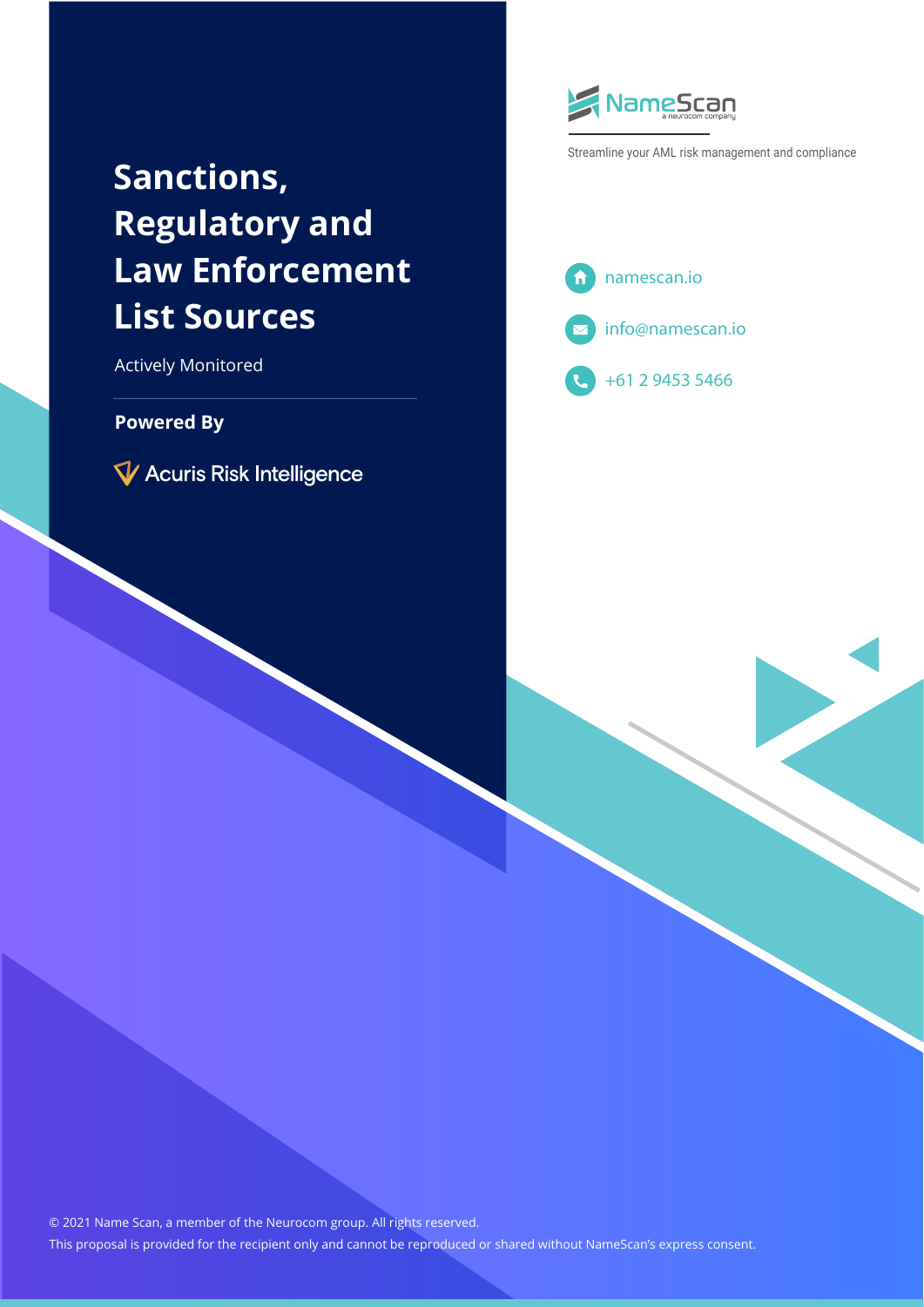

**Sanctions, Regulatory and Law Enforcement List Sources**

**Actively monitored Date September 2021**

| n   |
|-----|
| 1 Q |
|     |
| ر ر |
|     |

LIST SOURCES ARE ACTIVELY MONITORED AND UPDATED AS NEW SOURCES BECOME AVAILABLE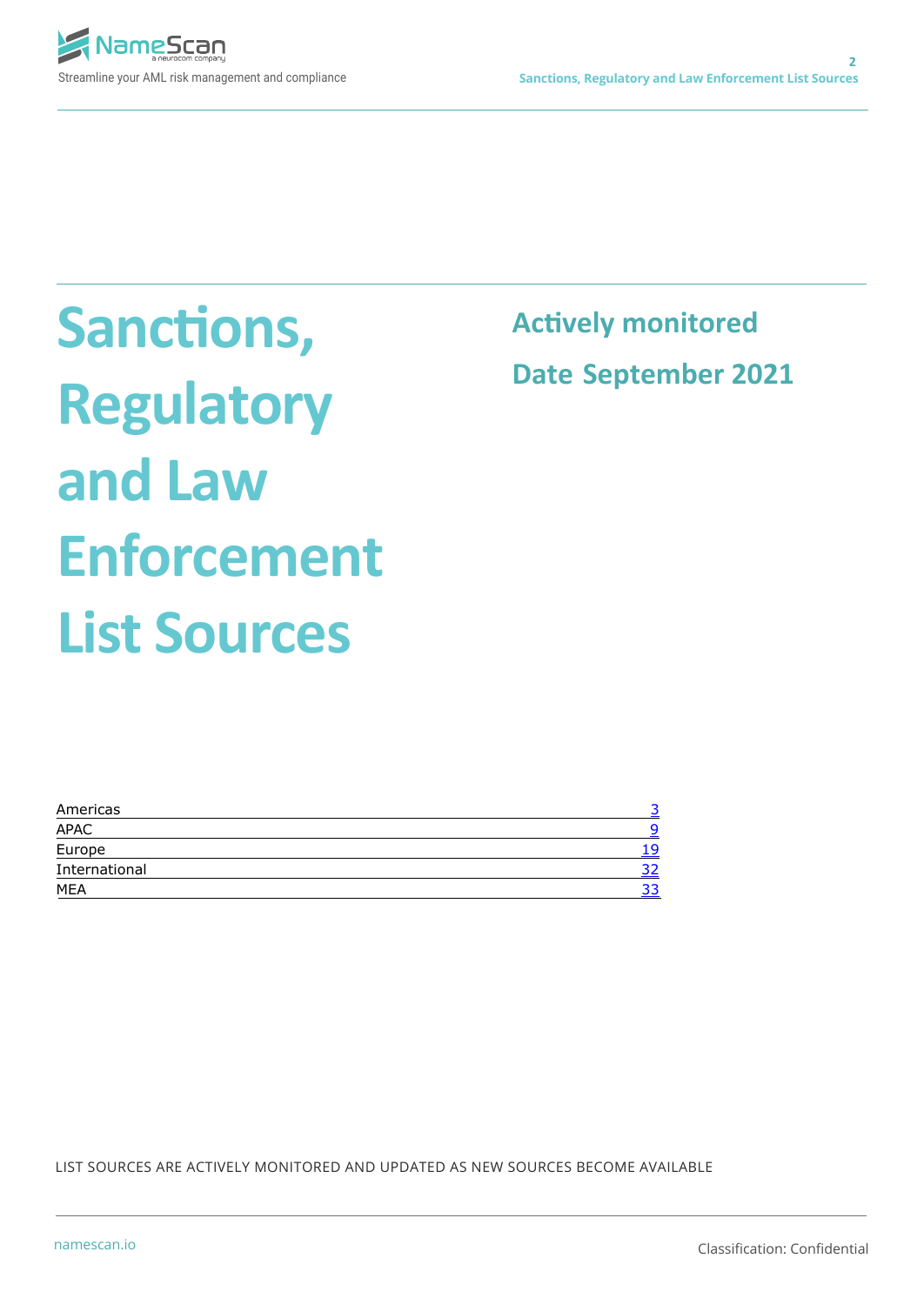

# **01 Americas**

A selection of sanctions, financial regulatory and law enforcement sources.

| <b>Desk</b> | <b>Source Name / Description</b>                                                                                                                                                                                                                                       | <b>Type</b>               | <b>Country of Authority</b>                |
|-------------|------------------------------------------------------------------------------------------------------------------------------------------------------------------------------------------------------------------------------------------------------------------------|---------------------------|--------------------------------------------|
| Americas    | National Registry of Recidivism (Registro Nacional de Reincidencia, RNR) - Wanted Criminals (Prófugos<br>buscados por la Justicia)                                                                                                                                     | Law Enforcement           | Argentina                                  |
| Americas    | The Royal Bahamas Police Force (RBPF) - Wanted Suspects List                                                                                                                                                                                                           | Law Enforcement           | Bahamas (the)                              |
| Americas    | International Financial Services Commission (IFSC) Belize                                                                                                                                                                                                              | Regulatory<br>Enforcement | Belize                                     |
| Americas    | Bolivian Ministry of Government of Bolivia (Ministerio de Gobierno de Bolivia)                                                                                                                                                                                         | Law Enforcement           | Bolivia (Plurinational<br>State of)        |
| Americas    | Office of the Prosecutor General (Procuraduría General del Estado de Bolivia)                                                                                                                                                                                          | Law Enforcement           | <b>Bolivia (Plurinational</b><br>State of) |
| Americas    | State Attorney General of Bolivia (Fiscal General del Estado)                                                                                                                                                                                                          | Law Enforcement           | Bolivia (Plurinational<br>State of)        |
| Americas    | Brazilian Federal Public Ministry (Ministério Público Federal, MPF)                                                                                                                                                                                                    | Law Enforcement           | <b>Brazil</b>                              |
| Americas    | Brazilian Institute of the Environment and Renewable Natural Resources (Instituto Brasileiro do Meio<br>Ambiente e dos Recursos Naturais Renováveis, IBAMA) - Environmental assessments and embargoes<br>(Autuações Ambientais e Embargos)                             | Law Enforcement           | Brazil                                     |
| Americas    | Citizens Portal of Paraiba State Government (Portal da Cidadania, Governo do Estado da Paraíba)                                                                                                                                                                        | Law Enforcement           | <b>Brazil</b>                              |
| Americas    | Civil Police of the State of Amazonas (PCAM) (Polícia Civil do Estado do Amazonas, PCAM)                                                                                                                                                                               | Law Enforcement           | Brazil                                     |
| Americas    | Federal Regional Court of the 4th Region (Tribunal Regional Federal da 4a Regiao)                                                                                                                                                                                      | Law Enforcement           | Brazil                                     |
| Americas    | Public Ministry of Bahia State (Ministério Público de Bahia (MPBA)                                                                                                                                                                                                     | Law Enforcement           | Brazil                                     |
| Americas    | Public Ministry of Goias State (Ministério Público de Goiás (MPGO))                                                                                                                                                                                                    | Law Enforcement           | Brazil                                     |
| Americas    | Public Ministry of Maranhao State (Ministério Público do Maranhão (MPMA))                                                                                                                                                                                              | Law Enforcement           | Brazil                                     |
| Americas    | Public Ministry of Piaui State (Ministério Público do Estado do Piauí (MPPI))                                                                                                                                                                                          | Law Enforcement           | Brazil                                     |
| Americas    | Public Ministry of Rio de Janeiro State (Ministério Público do Rio de Janeiro (MPRJ))                                                                                                                                                                                  | Law Enforcement           | Brazil                                     |
| Americas    | Public Ministry of Santa Catarina State (Ministério Público de Santa Catarina (MPSC))                                                                                                                                                                                  | Law Enforcement           | Brazil                                     |
| Americas    | Public Ministry of Sao Paulo State (Ministério Público de Sao Paulo (MPSP)                                                                                                                                                                                             | Law Enforcement           | Brazil                                     |
| Americas    | Public Ministry of Tocantins State (Ministério Público Estadual do Tocantins (MPTO))                                                                                                                                                                                   | Law Enforcement           | Brazil                                     |
| Americas    | Sao Paulo State Civil Police (Polícia Civil do Estado de São Paulo, PCSP)                                                                                                                                                                                              | Law Enforcement           | Brazil                                     |
| Americas    | Superior Court of Justice (Superior Tribunal de Justiça)                                                                                                                                                                                                               | Law Enforcement           | Brazil                                     |
| Americas    | Superior Military Tribunal (Superior Tribunal Militar, STM)                                                                                                                                                                                                            | Law Enforcement           | Brazil                                     |
| Americas    | Supreme Federal Court (Supremo Tribunal Federal, STF)                                                                                                                                                                                                                  | Law Enforcement           | Brazil                                     |
| Americas    | Council for Financial Activities Control (Conselho de Controle de Atividades Financeiras, COAF) - Punitive<br>Administrative Proceedings (Processo administrativo punitivo)                                                                                            | Regulatory<br>Enforcement | <b>Brazil</b>                              |
| Americas    | Ministry of Labour and Employment (Ministério do Trabalho e Emprego, MTE)                                                                                                                                                                                              | Regulatory<br>Enforcement | <b>Brazil</b>                              |
| Americas    | Ministry of Transparency, Supervision and Control (CGU) (Ministério da Transparência e Controladoria-Geral<br>da União - Expulsões da Administração Federal (CEAF) - Expulsions from the Federal Administration (CEAF))                                                | Regulatory<br>Enforcement | Brazil                                     |
| Americas    | Ministry of Transparency, Supervision and Control (CGU) (Ministério da Transparência e Controladoria-Geral<br>da União) - National Registry of Punished/Sanctioned NGOs Brazil (Entidades Privadas sem Fins Lucrativos<br>Impedidas, CEPIM - Register of Impeded Priva | Regulatory<br>Enforcement | <b>Brazil</b>                              |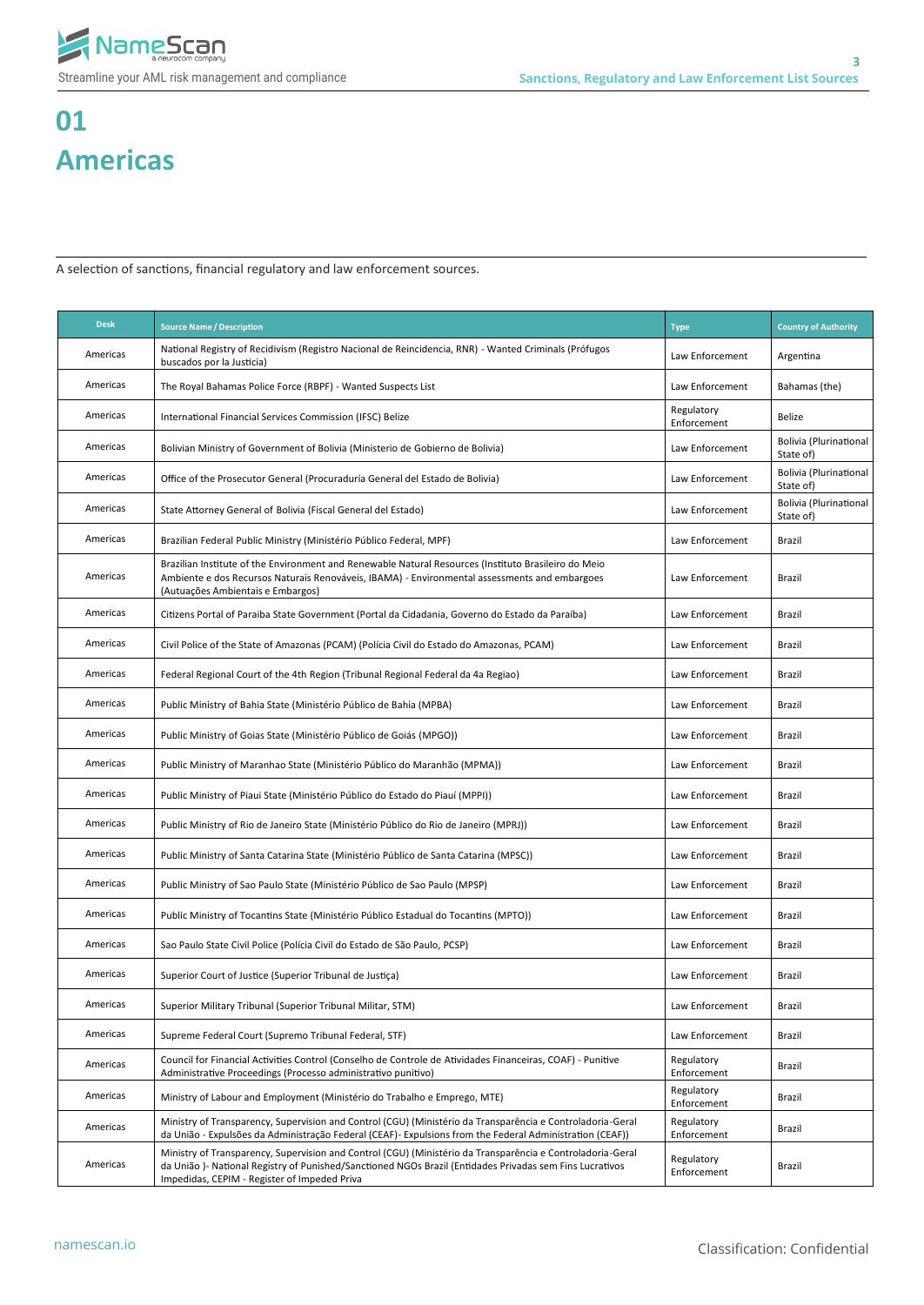

| <b>Desk</b> | <b>Source Name / Description</b>                                                                                                                                                                                                                                   | <b>Type</b>               | <b>Country of Authority</b> |
|-------------|--------------------------------------------------------------------------------------------------------------------------------------------------------------------------------------------------------------------------------------------------------------------|---------------------------|-----------------------------|
| Americas    | Ministry of Transparency, Supervision and Control (CGU) (Ministério da Transparência e Controladoria-Geral da<br>União) - National Register of Ineligible and Suspended Companies (Cadastro de Empresas Inidôneas e<br>Suspensas, CEIS)                            | Regulatory<br>Enforcement | Brazil                      |
| Americas    | Ministry of Transparency, Supervision and Control (CGU) (Ministério da Transparência e Controladoria-Geral da<br>União) - National Registry of Punished Companies (Cadastro Nacional de Empresas Punidas, CNEP - National<br>Registry of Punished Companies, CNEP) | Regulatory<br>Enforcement | Brazil                      |
| Americas    | Securities and Exchange Commission of Brazil (Comissão de Valores Mobiliários, CVM)                                                                                                                                                                                | Regulatory<br>Enforcement | Brazil                      |
| Americas    | Canada Border Services Agency (CBSA)                                                                                                                                                                                                                               | Law Enforcement           | Canada                      |
| Americas    | Canada Border Services Agency (CBSA) - Wanted Persons                                                                                                                                                                                                              | Law Enforcement           | Canada                      |
| Americas    | Canada Revenue Agency                                                                                                                                                                                                                                              | Law Enforcement           | Canada                      |
| Americas    | Quebec's 10 Most Wanted Criminals                                                                                                                                                                                                                                  | Law Enforcement           | Canada                      |
| Americas    | Royal Canadian Mounted Police (RCMP) - Wanted Persons                                                                                                                                                                                                              | Law Enforcement           | Canada                      |
| Americas    | British Columbia Securities Commission (BCSC)                                                                                                                                                                                                                      | Regulatory<br>Enforcement | Canada                      |
| Americas    | Global Affairs, Government of Canada                                                                                                                                                                                                                               | Sanctions                 | Canada                      |
| Americas    | Public Safety, Government of Canada                                                                                                                                                                                                                                | Sanctions                 | Canada                      |
| Americas    | Cayman Islands Monetary Authority                                                                                                                                                                                                                                  | Regulatory<br>Enforcement | Cayman Islands (The)        |
| Americas    | Cayman Islands Monetary Authority - Non-Compliant Directors                                                                                                                                                                                                        | Regulatory<br>Enforcement | Cayman Islands (The)        |
| Americas    | Public Prosecutor's Office of Chile (Fiscalía de Chile)                                                                                                                                                                                                            | Law Enforcement           | Chile                       |
| Americas    | Office of the Attorney General of Colombia (Fiscalía General de la Nación)                                                                                                                                                                                         | Law Enforcement           | Colombia                    |
| Americas    | Office of the Inspector General of Colombia (Procuraduría General de la Nación)                                                                                                                                                                                    | Law Enforcement           | Colombia                    |
| Americas    | Supreme Court of Justice of Colombia (Corte Suprema de Justicia de Colombia)                                                                                                                                                                                       | Law Enforcement           | Colombia                    |
| Americas    | National Agency for Public Procurement of Colombia (Agencia Nacional de Contratación Pública)                                                                                                                                                                      | Regulatory<br>Enforcement | Colombia                    |
| Americas    | Public Ministry of Costa Rica (Ministerio Público de Costa Rica)                                                                                                                                                                                                   | Law Enforcement           | Costa Rica                  |
| Americas    | General Superintendency of Securities (Superintendencia General de Valores, SUGEVAL)                                                                                                                                                                               | Regulatory<br>Enforcement | Costa Rica                  |
| Americas    | Attorney General's Office (Procuraduría General de la República, PGR)                                                                                                                                                                                              | Law Enforcement           | Dominican Republic<br>(the) |
| Americas    | Superintendency of Securities (Superintendencia del Mercado de Valores, SIMV)                                                                                                                                                                                      | Regulatory<br>Enforcement | Dominican Republic<br>(the) |
| Americas    | National Police of Ecuador (Policía Nacional del Ecuador)                                                                                                                                                                                                          | Law Enforcement           | Ecuador                     |
| Americas    | State Attorney General's Office (Fiscalia General del Estado)                                                                                                                                                                                                      | Law Enforcement           | Ecuador                     |
| Americas    | Attorney General of the Republic (Fiscalía General de la República)                                                                                                                                                                                                | Law Enforcement           | El Salvador                 |
| Americas    | Presidency of El Salvador (Presidencia)                                                                                                                                                                                                                            | Law Enforcement           | El Salvador                 |
| Americas    | Guatemala Public Ministry (Ministerio Público de Guatemala, MP)                                                                                                                                                                                                    | Law Enforcement           | Guatemala                   |
| Americas    | Ministry of the Interior (Ministerio de Gobernación, MINGOB)                                                                                                                                                                                                       | Law Enforcement           | Guatemala                   |
| Americas    | Honduras Public Ministry (Ministerio Público Honduras, MP)                                                                                                                                                                                                         | Law Enforcement           | Honduras                    |
| Americas    | Tax Administration Service (Servicio de Administración Tributaria (SAT)) - List of taxpayers (Article 69-B of the<br>Federal Tax Code)                                                                                                                             | Regulatory<br>Enforcement | Mexico                      |
| Americas    | Office of the Attorney General of the Nation of Panama (Ministerio Público de Panamá/Fiscalía de Panamá)                                                                                                                                                           | Law Enforcement           | Panama                      |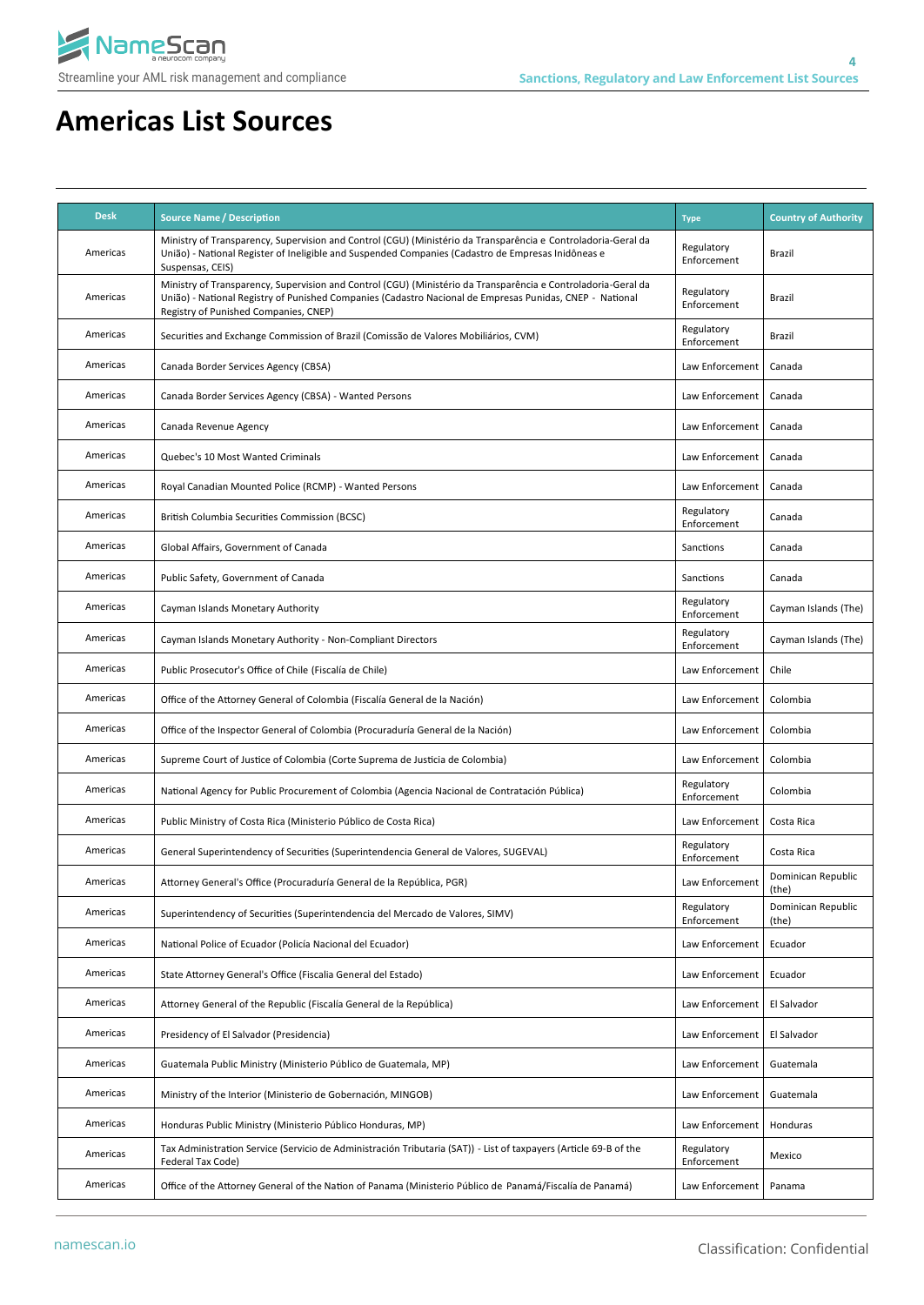

| <b>Desk</b> | <b>Source Name / Description</b>                                                                                                               | <b>Type</b>     | <b>Country of Authority</b>       |
|-------------|------------------------------------------------------------------------------------------------------------------------------------------------|-----------------|-----------------------------------|
| Americas    | Financial Analysis Unit (Unidad de Análisis Financiero, UAF) - National Sanctions List (Lista nacional en<br>materia de sanciones financieras) | Sanctions       | Panama                            |
| Americas    | Public Ministry of Peru (Ministerio Público Fiscalía de la Nación)                                                                             | Law Enforcement | Peru                              |
| Americas    | Puerto Rico Police (Policía de Puerto Rico)                                                                                                    | Law Enforcement | Puerto Rico                       |
| Americas    | Air Force Office of Special Investigations (OSI)                                                                                               | Law Enforcement | United States of<br>America (the) |
| Americas    | Bureau of Alcohol, Tobacco, Firearms and Explosives (ATF)                                                                                      | Law Enforcement | United States of<br>America (the) |
| Americas    | Bureau of Diplomatic Security, US Department of State - Apprehended list                                                                       | Law Enforcement | United States of<br>America (the) |
| Americas    | Bureau of Diplomatic Security, US Department of State - Most Wanted list                                                                       | Law Enforcement | United States of<br>America (the) |
| Americas    | Bureau of Industry and Security (BIS) - Denied Persons List                                                                                    | Law Enforcement | United States of<br>America (the) |
| Americas    | Bureau of Industry and Security (BIS) - Entity List and the Unverified List                                                                    | Law Enforcement | United States of<br>America (the) |
| Americas    | Bureau of Industry and Security (BIS) - Export Violations                                                                                      | Law Enforcement | United States of<br>America (the) |
| Americas    | Bureau of Industry and Security (BIS) - Military End User (MEU) List                                                                           | Law Enforcement | United States of<br>America (the) |
| Americas    | Connecticut Enfield Police Department - Most Wanted List                                                                                       | Law Enforcement | United States of<br>America (the) |
| Americas    | Delaware Gaming Commission - Involuntary Exclusion List                                                                                        | Law Enforcement | United States of<br>America (the) |
| Americas    | Directorate of Defense Trade Controls (DDTC) - Administratively Debarred Parties AECA/ITAR                                                     | Law Enforcement | United States of<br>America (the) |
| Americas    | Directorate of Defense Trade Controls (DDTC) - Statutorily Debarred Parties AECA/ITAR                                                          | Law Enforcement | United States of<br>America (the) |
| Americas    | Florida Office of the Attorney General                                                                                                         | Law Enforcement | United States of<br>America (the) |
| Americas    | Massachusetts Gaming Commission - Exclusion List                                                                                               | Law Enforcement | United States of<br>America (the) |
| Americas    | New Jersey Department of Law & Public Safety, Office of the Attorney General, Division of Gaming<br>Enforcement - Exclusion List               | Law Enforcement | United States of<br>America (the) |
| Americas    | New York Department of Taxation and Finance (NYDTF)                                                                                            | Law Enforcement | United States of<br>America (the) |
| Americas    | U.S. Customs and Border Protection                                                                                                             | Law Enforcement | United States of<br>America (the) |
| Americas    | US Department of Defence - List of Companies, In Accordance with Section 1237 of FY99 NDAA                                                     | Law Enforcement | United States of<br>America (the) |
| Americas    | US Department of Health and Human Services, Office of Inspector General (OIG) - List of Excluded<br>Individuals/Entities (LEIE)                | Law Enforcement | United States of<br>America (the) |
| Americas    | US Department of Homeland Security, Office of Inspector General                                                                                | Law Enforcement | United States of<br>America (the) |
| Americas    | US Department of Justice - Offices of the US Attorneys (USAO)                                                                                  | Law Enforcement | United States of<br>America (the) |
| Americas    | US Department of Justice (DOJ)                                                                                                                 | Law Enforcement | United States of<br>America (the) |
| Americas    | US Department of Labor, Office of the Inspector General                                                                                        | Law Enforcement | United States of<br>America (the) |
| Americas    | <b>US Department of State</b>                                                                                                                  | Law Enforcement | United States of<br>America (the) |
| Americas    | US Department of the Treasury - Additional OFAC Resources - Executive Orders of the President                                                  | Law Enforcement | United States of<br>America (the) |
| Americas    | US Drug Enforcement Administration (DEA)                                                                                                       | Law Enforcement | United States of<br>America (the) |
| Americas    | US Drug Enforcement Administration (DEA) - Most Wanted Fugitives                                                                               | Law Enforcement | United States of<br>America (the) |
| Americas    | US Federal Bureau of Investigation (FBI) - Most Wanted                                                                                         | Law Enforcement | United States of<br>America (the) |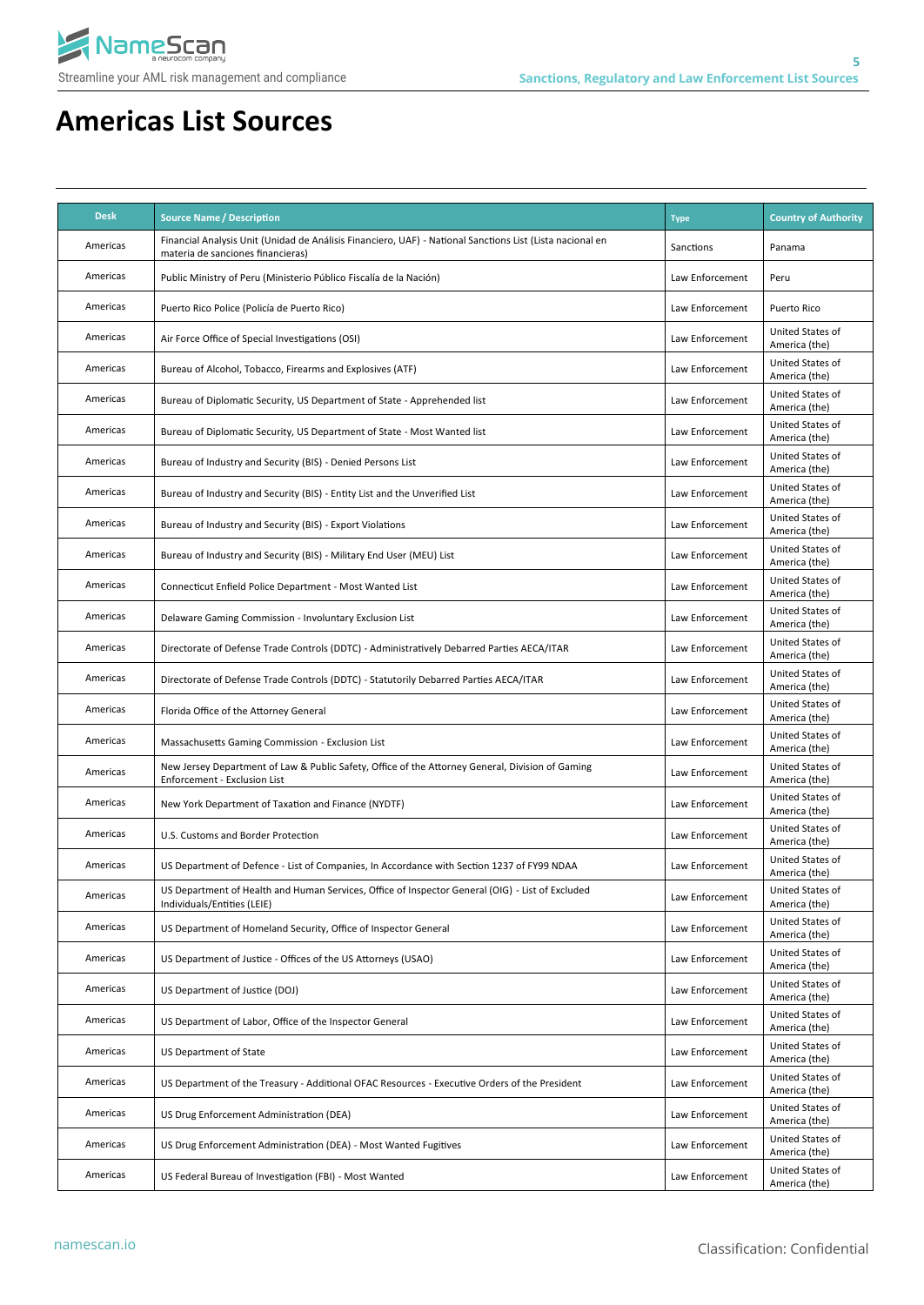

| <b>Desk</b> | <b>Source Name / Description</b>                                                                       | <b>Type</b>                   | <b>Country of Authority</b>       |
|-------------|--------------------------------------------------------------------------------------------------------|-------------------------------|-----------------------------------|
| Americas    | US Food and Drug Administration (FDA)                                                                  | Law Enforcement               | United States of<br>America (the) |
| Americas    | US Food and Drug Administration (FDA) - Debarment Lists                                                | Law Enforcement               | United States of<br>America (the) |
| Americas    | US Food and Drug Administration (FDA) - Most Wanted Fugitives                                          | Law Enforcement               | United States of<br>America (the) |
| Americas    | US Food and Drug Administration (FDA) - Warning letters                                                | Law Enforcement               | United States of<br>America (the) |
| Americas    | US Immigration and Customs Enforcement (ICE)                                                           | Law Enforcement               | United States of<br>America (the) |
| Americas    | US Immigration and Customs Enforcement (ICE) - Most Wanted                                             | Law Enforcement               | United States of<br>America (the) |
| Americas    | <b>US Marshals Service</b>                                                                             | Law Enforcement               | United States of<br>America (the) |
| Americas    | Alabama Securities Commission (ASC)                                                                    | <b>Regulatory Enforcement</b> | United States of<br>America (the) |
| Americas    | Auto Dealer Services Division (ADSD), Indiana Secretary of State - Securities - Administrative Actions | <b>Regulatory Enforcement</b> | United States of<br>America (the) |
| Americas    | Delaware Department of Insurance                                                                       | <b>Regulatory Enforcement</b> | United States of<br>America (the) |
| Americas    | Financial Crimes Enforcement Network (FINCEN)                                                          | <b>Regulatory Enforcement</b> | United States of<br>America (the) |
| Americas    | Financial Crimes Enforcement Network (FINCEN) - 311 Special Measures                                   | <b>Regulatory Enforcement</b> | United States of<br>America (the) |
| Americas    | Idaho Department of Finance - Administrative Actions                                                   | <b>Regulatory Enforcement</b> | United States of<br>America (the) |
| Americas    | Kentucky Department of Financial Institutions - Securities - Enforcement Actions                       | <b>Regulatory Enforcement</b> | United States of<br>America (the) |
| Americas    | Michigan Department of Licensing and Regulatory Affairs (LARA) - Licensing Disciplinary Action Reports | <b>Regulatory Enforcement</b> | United States of<br>America (the) |
| Americas    | Nasdaq Stock Market (NASDAQ) - Disciplinary Actions                                                    | <b>Regulatory Enforcement</b> | United States of<br>America (the) |
| Americas    | New Jersey Division of Consumer Affairs, Bureau of Securities                                          | <b>Regulatory Enforcement</b> | United States of<br>America (the) |
| Americas    | North Carolina Department of Insurance (NCDOI) - Public Information Office                             | <b>Regulatory Enforcement</b> | United States of<br>America (the) |
| Americas    | Pennsylvania Gaming Control Board                                                                      | <b>Regulatory Enforcement</b> | United States of<br>America (the) |
| Americas    | US Commodities and Futures Trading Committee (CFTC) - Enforcement actions                              | <b>Regulatory Enforcement</b> | United States of<br>America (the) |
| Americas    | US Consumer Financial Protection Bureau                                                                | <b>Regulatory Enforcement</b> | United States of<br>America (the) |
| Americas    | US Department of the Treasury                                                                          | <b>Regulatory Enforcement</b> | United States of<br>America (the) |
| Americas    | US Federal Trade Commission (FTC)                                                                      | <b>Regulatory Enforcement</b> | United States of<br>America (the) |
| Americas    | US Financial Industry Regulatory Authority (FINRA) - Disciplinary Actions                              | <b>Regulatory Enforcement</b> | United States of<br>America (the) |
| Americas    | US Securities and Exchange Commission (SEC) - Administrative Proceedings                               | <b>Regulatory Enforcement</b> | United States of<br>America (the) |
| Americas    | US Securities and Exchange Commission (SEC) - Litigation Releases                                      | <b>Regulatory Enforcement</b> | United States of<br>America (the) |
| Americas    | OFAC - Balkans-related Sanctions                                                                       | Sanctions                     | United States of<br>America (the) |
| Americas    | <b>OFAC - Belarus Sanctions</b>                                                                        | Sanctions                     | United States of<br>America (the) |
| Americas    | <b>OFAC - Burma Sanctions</b>                                                                          | Sanctions                     | United States of<br>America (the) |
| Americas    | <b>OFAC - Burundi Sanctions</b>                                                                        | Sanctions                     | United States of<br>America (the) |
| Americas    | OFAC - Central African Republic                                                                        | Sanctions                     | United States of<br>America (the) |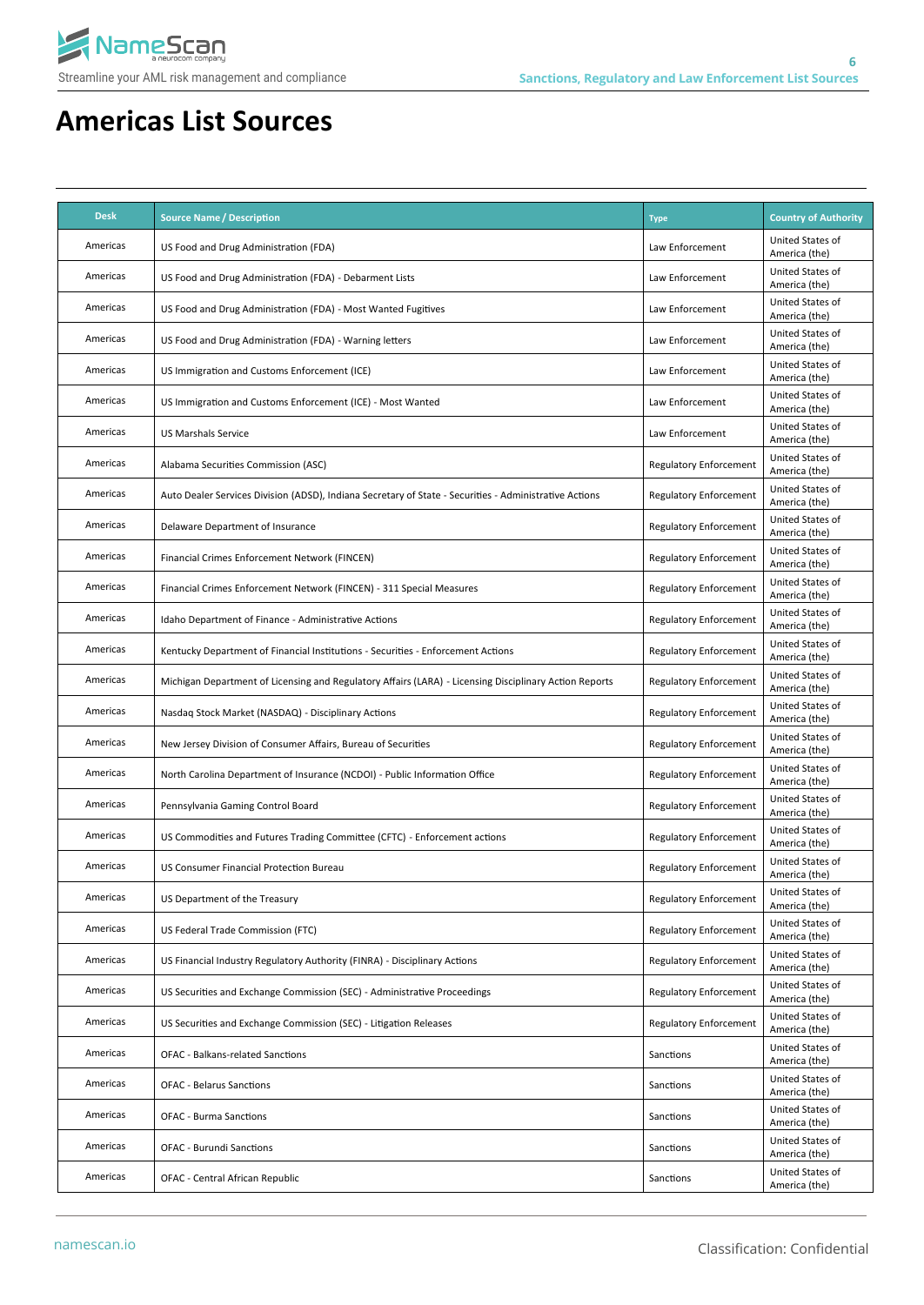

| <b>Desk</b> | <b>Source Name / Description</b>                                                                                                           | <b>Type</b> | <b>Country of Authority</b>    |
|-------------|--------------------------------------------------------------------------------------------------------------------------------------------|-------------|--------------------------------|
| Americas    | OFAC - Chinese Military Companies Sanctions                                                                                                | Sanctions   | United States of America (the) |
| Americas    | <b>OFAC - Consolidated Sanctions List</b>                                                                                                  | Sanctions   | United States of America (the) |
| Americas    | <b>OFAC - Counter Narcotics Trafficking Sanctions</b>                                                                                      | Sanctions   | United States of America (the) |
| Americas    | <b>OFAC - Counter Terrorism Sanctions</b>                                                                                                  | Sanctions   | United States of America (the) |
| Americas    | OFAC - Countering America's Adversaries Through Sanctions Act of 2017 (CAATSA)                                                             | Sanctions   | United States of America (the) |
| Americas    | <b>OFAC - Cuba Sanctions</b>                                                                                                               | Sanctions   | United States of America (the) |
| Americas    | <b>OFAC - Cyber Related Sanctions</b>                                                                                                      | Sanctions   | United States of America (the) |
| Americas    | OFAC - Democratic Republic of the Congo-related Sanctions                                                                                  | Sanctions   | United States of America (the) |
| Americas    | OFAC - Foreign Interference in a United States Election Sanctions                                                                          | Sanctions   | United States of America (the) |
| Americas    | OFAC - Foreign Sanctions Evaders List (FSE List)                                                                                           | Sanctions   | United States of America (the) |
| Americas    | OFAC - Global Magnitsky Sanctions                                                                                                          | Sanctions   | United States of America (the) |
| Americas    | OFAC - Hong Kong Related Sanctions                                                                                                         | Sanctions   | United States of America (the) |
| Americas    | <b>OFAC - Iran Sanctions</b>                                                                                                               | Sanctions   | United States of America (the) |
| Americas    | OFAC - Iraq-related Sanctions                                                                                                              | Sanctions   | United States of America (the) |
| Americas    | <b>OFAC - Lebanon-related Sanctions</b>                                                                                                    | Sanctions   | United States of America (the) |
| Americas    | <b>OFAC - Libya Sanctions</b>                                                                                                              | Sanctions   | United States of America (the) |
| Americas    | OFAC - List of Foreign Financial Institutions Subject to Correspondent Account or Payable-Through<br><b>Account Sanctions (CAPTA List)</b> | Sanctions   | United States of America (the) |
| Americas    | <b>OFAC - Magnitsky Sanctions</b>                                                                                                          | Sanctions   | United States of America (the) |
| Americas    | <b>OFAC - Mali Related Sanctions</b>                                                                                                       | Sanctions   | United States of America (the) |
| Americas    | <b>OFAC - Nicaragua Sanctions</b>                                                                                                          | Sanctions   | United States of America (the) |
| Americas    | OFAC - Non SDN Iranian Sanctions List                                                                                                      | Sanctions   | United States of America (the) |
| Americas    | <b>OFAC - Non-Proliferation Sanctions</b>                                                                                                  | Sanctions   | United States of America (the) |
| Americas    | OFAC - Non-SDN Chinese Military-Industrial Complex Companies List                                                                          | Sanctions   | United States of America (the) |
| Americas    | OFAC - Non-SDN Menu-Based Sanctions List                                                                                                   | Sanctions   | United States of America (the) |
| Americas    | OFAC - Non-SDN Palestinian Legislative Council List                                                                                        | Sanctions   | United States of America (the) |
| Americas    | OFAC - North Korea Sanctions                                                                                                               | Sanctions   | United States of America (the) |
| Americas    | OFAC - PEESA-EO - Protecting Europe's Energy Security Act Executive Order                                                                  | Sanctions   | United States of America (the) |
| Americas    | OFAC - Protecting Europe's Energy Security Act (PEESA)                                                                                     | Sanctions   | United States of America (the) |
| Americas    | OFAC - Rough Diamond Trade Controls                                                                                                        | Sanctions   | United States of America (the) |
| Americas    | OFAC - Russian Harmful Foreign Activities                                                                                                  | Sanctions   | United States of America (the) |
| Americas    | OFAC - Sectoral Sanctions Identifications (SSI) List                                                                                       | Sanctions   | United States of America (the) |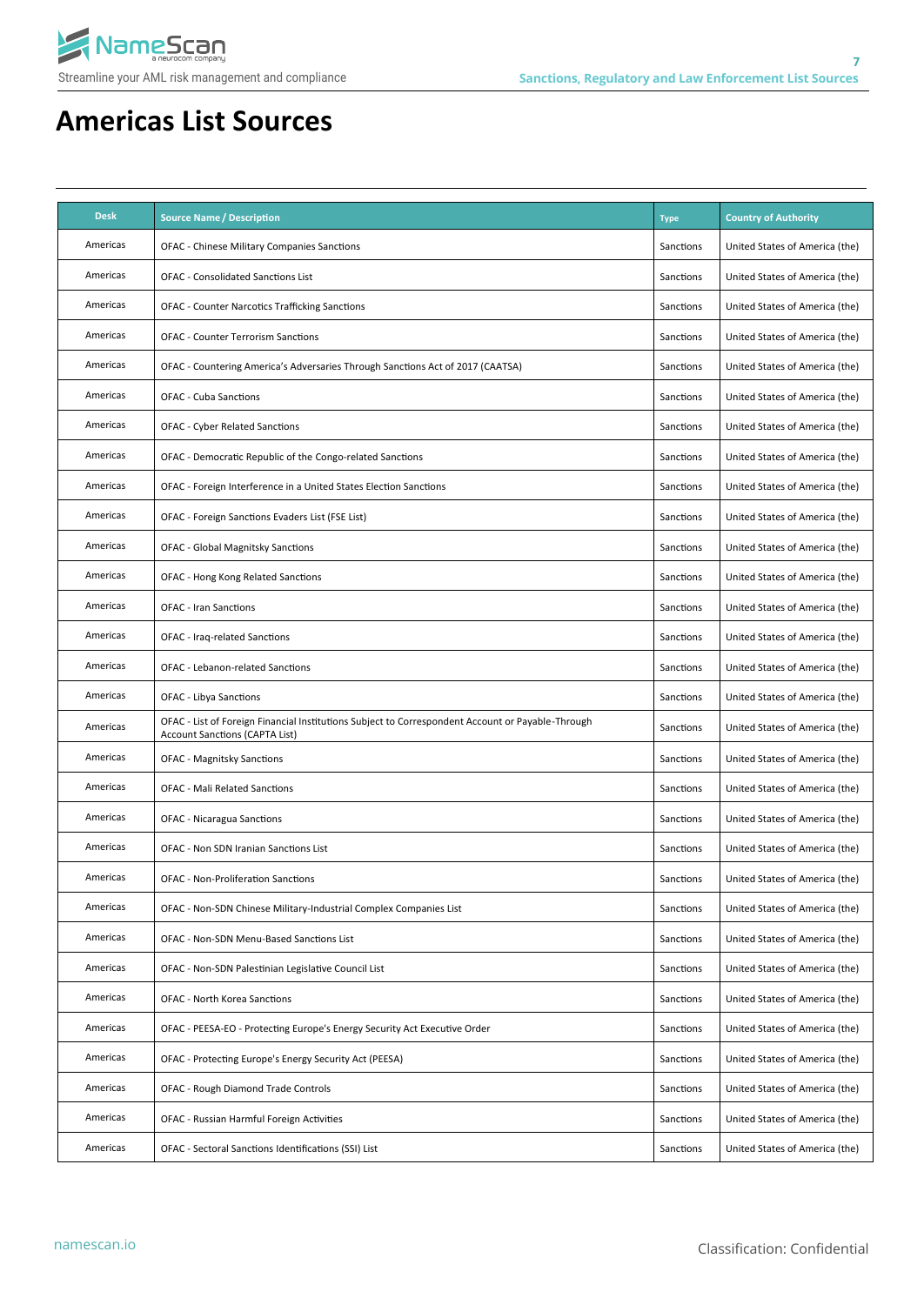

| <b>Desk</b> | <b>Source Name / Description</b>                                        | <b>Type</b>     | <b>Country of Authority</b>        |
|-------------|-------------------------------------------------------------------------|-----------------|------------------------------------|
| Americas    | <b>OFAC - Somalia Sanctions</b>                                         | Sanctions       | United States of America (the)     |
| Americas    | <b>OFAC - South Sudan Related Sanctions</b>                             | Sanctions       | United States of America (the)     |
| Americas    | <b>OFAC - Sudan and Darfur Sanctions</b>                                | Sanctions       | United States of America (the)     |
| Americas    | <b>OFAC - Syria Related Sanctions</b>                                   | Sanctions       | United States of America (the)     |
| Americas    | <b>OFAC - Syria Sanctions</b>                                           | Sanctions       | United States of America (the)     |
| Americas    | <b>OFAC - Transnational Criminal Organizations</b>                      | Sanctions       | United States of America (the)     |
| Americas    | OFAC - Ukraine/Russia Related Sanctions                                 | Sanctions       | United States of America (the)     |
| Americas    | <b>OFAC - Venezuela-Related Sanctions</b>                               | Sanctions       | United States of America (the)     |
| Americas    | <b>OFAC - Yemen Related Sanctions</b>                                   | Sanctions       | United States of America (the)     |
| Americas    | OFAC - Zimbabwe Sanctions                                               | Sanctions       | United States of America (the)     |
| Americas    | US State Department - Non-Proliferation                                 | Sanctions       | United States of America (the)     |
| Americas    | Supreme Tribunal of Justice of Venezuela (Tribunal Supremo de Justicia) | Law Enforcement | Venezuela (Bolivarian Republic of) |
| Americas    | Venezuelan National Guard (Guardia Nacional Bolivariana)                | Law Enforcement | Venezuela (Bolivarian Republic of) |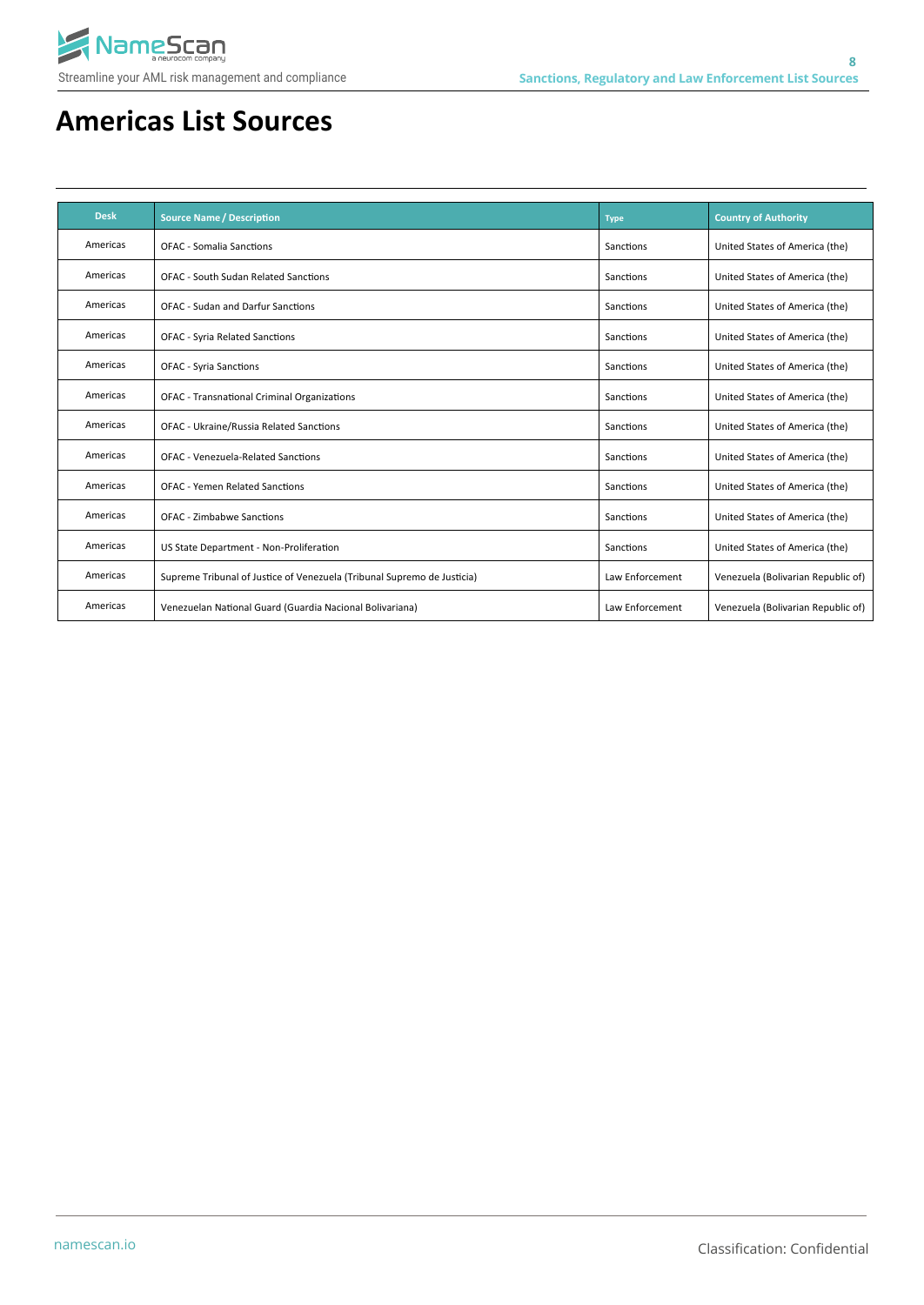

# **02 APAC**

A selection of sanctions, financial regulatory and law enforcement sources.

| <b>Desk</b> | <b>Source Name / Description</b>                                                  | <b>Type</b>                   | <b>Country of Authority</b> |
|-------------|-----------------------------------------------------------------------------------|-------------------------------|-----------------------------|
| <b>APAC</b> | Australia - Australian County Court of Victoria                                   | Law Enforcement               | Australia                   |
| <b>APAC</b> | Australia - Australian Commission for Law Enforcement Integrity (ACLEI)           | Law Enforcement               | Australia                   |
| APAC        | Australia - Commonwealth Director of Public Prosecutions (CDPP)                   | Law Enforcement               | Australia                   |
| <b>APAC</b> | Australia - Commonwealth Director of Public Prosecutions (CDPP) - Case Reports    | Law Enforcement               | Australia                   |
| <b>APAC</b> | Australia - Corruption and Crime Commission (Western Australia)                   | Law Enforcement               | Australia                   |
| <b>APAC</b> | Australia - County Court Victoria                                                 | Law Enforcement               | Australia                   |
| <b>APAC</b> | Australia - Crime and Corruption Commission (Queensland)                          | Law Enforcement               | Australia                   |
| <b>APAC</b> | Australia - Crime Stoppers South Australia - Wanted Persons                       | Law Enforcement               | Australia                   |
| <b>APAC</b> | Australia - Crime Stoppers Victoria - Wanted Persons                              | Law Enforcement               | Australia                   |
| <b>APAC</b> | Australia - Crimenet - Professional Misconduct                                    | Law Enforcement               | Australia                   |
| APAC        | Australia - Crimenet - Wanted Persons                                             | Law Enforcement               | Australia                   |
| <b>APAC</b> | Australia - Federal Court                                                         | Law Enforcement               | Australia                   |
| APAC        | Australia - ICAC South Australia                                                  | Law Enforcement               | Australia                   |
| <b>APAC</b> | Australia - ICAC South Australia - Current prosecutions                           | Law Enforcement               | Australia                   |
| APAC        | Australia - ICAC South Australia - Prosecution Outcomes                           | Law Enforcement               | Australia                   |
| APAC        | Australia - Independent Broad-based Anti-Corruption Commission (Victoria)         | Law Enforcement               | Australia                   |
| APAC        | Australia - Independent Commission Against Corruption, New South Wales (ICAC NSW) | Law Enforcement               | Australia                   |
| <b>APAC</b> | Australia - Independent Commissioner Against Corruption (ICAC) Northern Territory | Law Enforcement               | Australia                   |
| <b>APAC</b> | Australia - New South Wales - Wanted List                                         | Law Enforcement               | Australia                   |
| APAC        | Australia - NSW Police                                                            | Law Enforcement               | Australia                   |
| APAC        | Australia - South Australia Police                                                | Law Enforcement               | Australia                   |
| APAC        | Australia - Supreme Court of Victoria                                             | Law Enforcement               | Australia                   |
| APAC        | Australia - Victoria Police                                                       | Law Enforcement               | Australia                   |
| APAC        | Australian Competition and Consumer Commission (ACCC)                             | Law Enforcement               | Australia                   |
| APAC        | Australia - ASIC Credit and ASIC Act infringements notices register               | <b>Regulatory Enforcement</b> | Australia                   |
| APAC        | Australia - ASIC Enforceable Undertakings                                         | <b>Regulatory Enforcement</b> | Australia                   |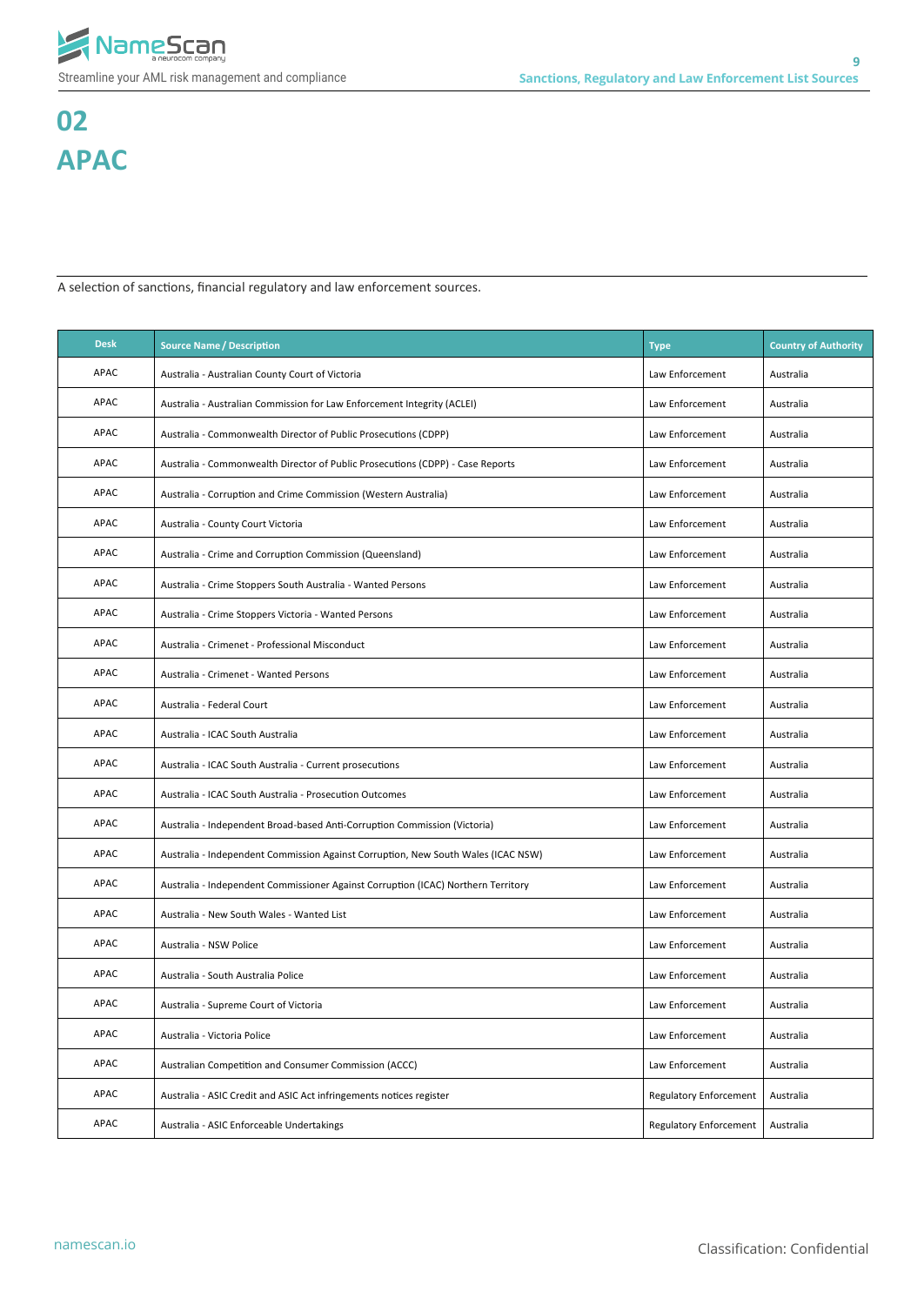

| <b>Desk</b> | <b>Source Name / Description</b>                                                                    | <b>Type</b>                   | <b>Country of Authority</b> |
|-------------|-----------------------------------------------------------------------------------------------------|-------------------------------|-----------------------------|
| <b>APAC</b> | Australia - ASIC Media Releases                                                                     | <b>Regulatory Enforcement</b> | Australia                   |
| APAC        | Australia - ASIC Public Warning Notices                                                             | <b>Regulatory Enforcement</b> | Australia                   |
| <b>APAC</b> | Australia - ASIC Register of banned bodies corporate                                                | <b>Regulatory Enforcement</b> | Australia                   |
| <b>APAC</b> | Australia - ASIC Register of unlicensed carried over instrument lenders                             | <b>Regulatory Enforcement</b> | Australia                   |
| APAC        | Australia - AUSTRAC                                                                                 | <b>Regulatory Enforcement</b> | Australia                   |
| APAC        | Australia - Australian Financial Complaints Authority (AFCA)                                        | <b>Regulatory Enforcement</b> | Australia                   |
| APAC        | Australia - Australian Financial Security Authority                                                 | <b>Regulatory Enforcement</b> | Australia                   |
| APAC        | Australia - Australian Prudential Regulation Authority (APRA)                                       | <b>Regulatory Enforcement</b> | Australia                   |
| <b>APAC</b> | Australia - Australian Securities and Investments Commission (ASIC) Fake regulators & exchanges     | <b>Regulatory Enforcement</b> | Australia                   |
| <b>APAC</b> | Australia - Australian Taxation Office (ATO)                                                        | <b>Regulatory Enforcement</b> | Australia                   |
| <b>APAC</b> | Australia - Liquor & Gaming NSW                                                                     | <b>Regulatory Enforcement</b> | Australia                   |
| <b>APAC</b> | Australia - NSW Independent Liquor & Gaming Authority - Disciplinary Decisions                      | <b>Regulatory Enforcement</b> | Australia                   |
| APAC        | Australia - South Australia Consumer and Business Services                                          | <b>Regulatory Enforcement</b> | Australia                   |
| APAC        | Australian Government (Australian National Security) - Listed Terrorist Organisations               | Sanctions                     | Australia                   |
| APAC        | Department of Foreign Affairs and Trade                                                             | Sanctions                     | Australia                   |
| <b>APAC</b> | Bangladesh - Central Procurement Technical Unit                                                     | Law Enforcement               | Bangladesh                  |
| <b>APAC</b> | Bangladesh - Police Wanted List                                                                     | Law Enforcement               | Bangladesh                  |
| APAC        | Bangladesh - Bangladesh Securities and Exchange Commission                                          | <b>Regulatory Enforcement</b> | Bangladesh                  |
| APAC        | Central Bank of Bangladesh - Domestic Sanctions List                                                | Sanctions                     | Bangladesh                  |
| <b>APAC</b> | Bhutan - Royal Bhutan Police - Wanted List                                                          | Law Enforcement               | Bhutan                      |
| APAC        | Brunei - Anti-Corruption Bureau                                                                     | Law Enforcement               | Brunei Darussalam           |
| APAC        | Brunei - Royal Brunei Police Force                                                                  | Law Enforcement               | Brunei Darussalam           |
| APAC        | Brunei - Brunei Darussalam Central Bank (formerly Autoriti Monetari Brunei Darussalam)              | <b>Regulatory Enforcement</b> | Brunei Darussalam           |
| APAC        | Brunei - Brunei Darussalam Central Bank (formerly Autoriti Monetari Brunei Darussalam) (Alert List) | <b>Regulatory Enforcement</b> | Brunei Darussalam           |
| APAC        | China - CCDI (CPC Central Commission for Discipline Inspection)                                     | Law Enforcement               | China                       |
| APAC        | China - Ministry of Public Security                                                                 | Law Enforcement               | China                       |
| APAC        | CHINA - Supreme People's Court of China                                                             | Law Enforcement               | China                       |
| APAC        | China - The Supreme People's Procuratorate (SPP)                                                    | Law Enforcement               | China                       |
| APAC        | China - Wanted Lists                                                                                | Law Enforcement               | China                       |
| APAC        | China - China Banking and Insurance Regulatory Commission (CBIRC)                                   | <b>Regulatory Enforcement</b> | China                       |
| APAC        | China - China Securities Regulatory Commission (CSRC) - Anhui Regulatory Administration             | <b>Regulatory Enforcement</b> | China                       |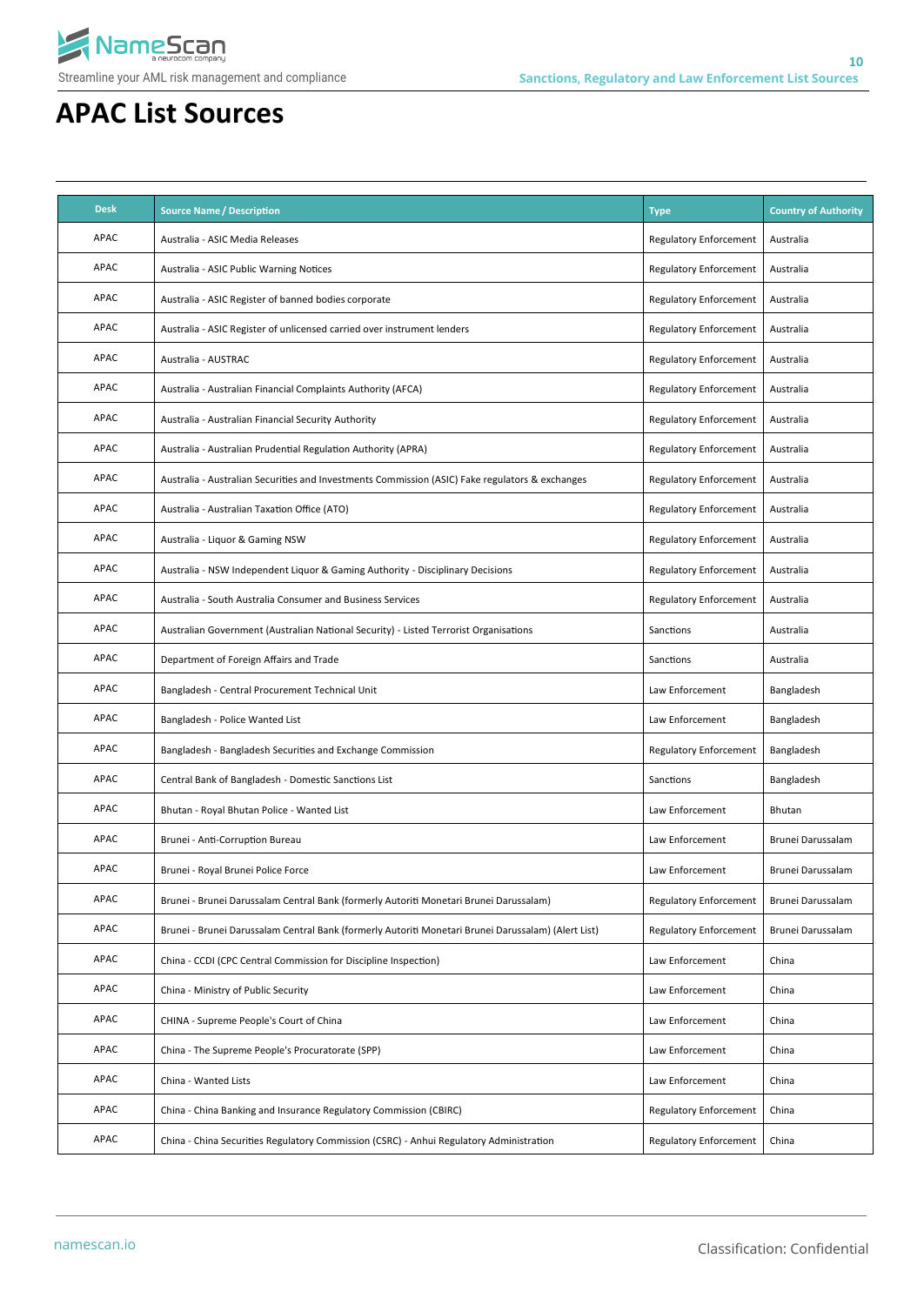

| <b>Desk</b> | <b>Source Name / Description</b>                                                                                                      | <b>Type</b>                   | <b>Country of Authority</b> |
|-------------|---------------------------------------------------------------------------------------------------------------------------------------|-------------------------------|-----------------------------|
| APAC        | China - China Securities Regulatory Commission (CSRC) - Beijing Regulatory Administration                                             | <b>Regulatory Enforcement</b> | China                       |
| APAC        | China - China Securities Regulatory Commission (CSRC) - Chongqing Regulatory Administration                                           | <b>Regulatory Enforcement</b> | China                       |
| APAC        | China - China Securities Regulatory Commission (CSRC) - Dalian Regulatory Administration                                              | <b>Regulatory Enforcement</b> | China                       |
| APAC        | China - China Securities Regulatory Commission (CSRC) - Fujian Regulatory Administration                                              | <b>Regulatory Enforcement</b> | China                       |
| APAC        | China - China Securities Regulatory Commission (CSRC) - Guangdong Regulatory Administration                                           | <b>Regulatory Enforcement</b> | China                       |
| APAC        | China - China Securities Regulatory Commission (CSRC) - Guizhou Regulatory Administration                                             | <b>Regulatory Enforcement</b> | China                       |
| APAC        | China - China Securities Regulatory Commission (CSRC) - Hainan Regulatory Administration                                              | <b>Regulatory Enforcement</b> | China                       |
| APAC        | China - China Securities Regulatory Commission (CSRC) - Hebei Regulatory Administration                                               | <b>Regulatory Enforcement</b> | China                       |
| APAC        | China - China Securities Regulatory Commission (CSRC) - Heilongjiang Regulatory Administration                                        | <b>Regulatory Enforcement</b> | China                       |
| <b>APAC</b> | China - China Securities Regulatory Commission (CSRC) - Henan Regulatory Administration                                               | <b>Regulatory Enforcement</b> | China                       |
| APAC        | China - China Securities Regulatory Commission (CSRC) - Hubei Regulatory Administration                                               | <b>Regulatory Enforcement</b> | China                       |
| <b>APAC</b> | China - China Securities Regulatory Commission (CSRC) - Hunan Regulatory Administration                                               | <b>Regulatory Enforcement</b> | China                       |
| APAC        | China - China Securities Regulatory Commission (CSRC) - Inner Mongolian Regulatory Administration                                     | <b>Regulatory Enforcement</b> | China                       |
| <b>APAC</b> | China - China Securities Regulatory Commission (CSRC) - Jiangsu Regulatory Administration                                             | <b>Regulatory Enforcement</b> | China                       |
| <b>APAC</b> | China - China Securities Regulatory Commission (CSRC) - Jiangxi Regulatory Administration                                             | <b>Regulatory Enforcement</b> | China                       |
| APAC        | China - China Securities Regulatory Commission (CSRC) - Jilin Regulatory Administration                                               | <b>Regulatory Enforcement</b> | China                       |
| APAC        | China - China Securities Regulatory Commission (CSRC) - Liaoning Regulatory Administration                                            | <b>Regulatory Enforcement</b> | China                       |
| APAC        | China - China Securities Regulatory Commission (CSRC) - Ningbo Regulatory Administration                                              | <b>Regulatory Enforcement</b> | China                       |
| APAC        | China - China Securities Regulatory Commission (CSRC) - Qingdao Regulatory Administration                                             | <b>Regulatory Enforcement</b> | China                       |
| APAC        | China - China Securities Regulatory Commission (CSRC) - Qinghai Regulatory Administration                                             | <b>Regulatory Enforcement</b> | China                       |
| APAC        | China - China Securities Regulatory Commission (CSRC) - Shandong Regulatory Administration                                            | <b>Regulatory Enforcement</b> | China                       |
| APAC        | China - China Securities Regulatory Commission (CSRC) - Shanghai Regulatory Administration                                            | <b>Regulatory Enforcement</b> | China                       |
| APAC        | China - China Securities Regulatory Commission (CSRC) - Shanxi Regulatory Administration                                              | <b>Regulatory Enforcement</b> | China                       |
| APAC        | China - China Securities Regulatory Commission (CSRC) - Shenzhen Regulatory Administration                                            | <b>Regulatory Enforcement</b> | China                       |
| APAC        | China - China Securities Regulatory Commission (CSRC) - Sichuan Regulatory Administration                                             | <b>Regulatory Enforcement</b> | China                       |
| APAC        | China - China Securities Regulatory Commission (CSRC) - Tibet Regulatory Administration                                               | <b>Regulatory Enforcement</b> | China                       |
| APAC        | China - China Securities Regulatory Commission (CSRC) - Xiamen Regulatory Administration                                              | <b>Regulatory Enforcement</b> | China                       |
| APAC        | China - China Securities Regulatory Commission (CSRC) - Xinjiang Regulatory Administration                                            | <b>Regulatory Enforcement</b> | China                       |
| APAC        | China - China Securities Regulatory Commission (CSRC) - Zhejiang Regulatory Administration                                            | <b>Regulatory Enforcement</b> | China                       |
| APAC        | China - China Securities Regulatory Commission (CSRC) Executive Penalties (Administrative Sanction) &<br>Refusal of Entry into Market | <b>Regulatory Enforcement</b> | China                       |
| APAC        | China - China Securities Regulatory Commission (CSRC) -Tianjin Regulatory Administration                                              | <b>Regulatory Enforcement</b> | China                       |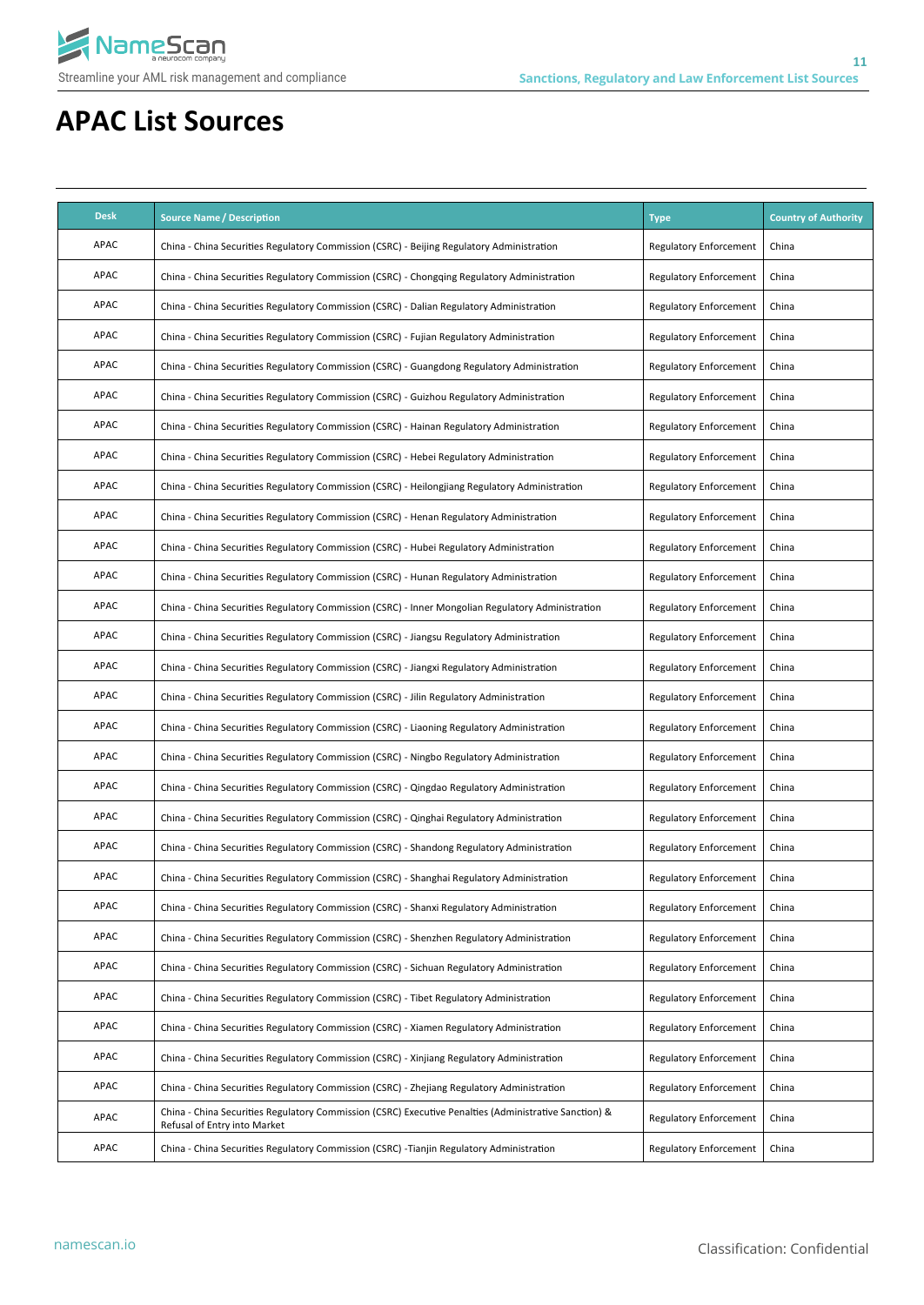

| <b>Desk</b> | <b>Source Name / Description</b>                                                      | <b>Type</b>                   | <b>Country of Authority</b> |
|-------------|---------------------------------------------------------------------------------------|-------------------------------|-----------------------------|
| APAC        | China - China Securities Regulatory Commission (CSRC)-Gansu Regulatory Administration | <b>Regulatory Enforcement</b> | China                       |
| APAC        | China - Shanghai Stock Exchange                                                       | <b>Regulatory Enforcement</b> | China                       |
| APAC        | China - Shenzhen Stock Exchange                                                       | <b>Regulatory Enforcement</b> | China                       |
| APAC        | China - State Administration for Market Regulation                                    | <b>Regulatory Enforcement</b> | China                       |
| APAC        | China - State Administration of Foreign Exchange (SAFE)                               | <b>Regulatory Enforcement</b> | China                       |
| APAC        | China - The People's Bank of China                                                    | <b>Regulatory Enforcement</b> | China                       |
| APAC        | Chinese Ministry of Foreign Affairs                                                   | Sanctions                     | China                       |
| APAC        | Ministry of Public Security - Terrorist List                                          | Sanctions                     | China                       |
| APAC        | Fiji - Fiji Financial Intelligence Unit                                               | Law Enforcement               | Fiji                        |
| APAC        | Fiji - Fiji Independent Commission Against Corruption                                 | Law Enforcement               | Fiji                        |
| APAC        | Fiji - Judiciary of Fiji                                                              | Law Enforcement               | Fiji                        |
| APAC        | Fiji - Office of the Director of Public Prosecutions                                  | Law Enforcement               | Fiji                        |
| APAC        | Hong Kong - ICAC                                                                      | Law Enforcement               | Hong Kong                   |
| APAC        | Hong Kong - ICAC - wanted person                                                      | Law Enforcement               | Hong Kong                   |
| APAC        | Hong Kong - Legal Reference System                                                    | Law Enforcement               | Hong Kong                   |
| APAC        | Hong Kong Police Force - Wanted List                                                  | Law Enforcement               | Hong Kong                   |
| APAC        | Hong Kong - HKMA - Disciplinary Action                                                | <b>Regulatory Enforcement</b> | Hong Kong                   |
| APAC        | Hong Kong - Insurance Authority                                                       | <b>Regulatory Enforcement</b> | Hong Kong                   |
| APAC        | Hong Kong - Mandatory Provident Fund Schemes Authority                                | <b>Regulatory Enforcement</b> | Hong Kong                   |
| APAC        | Hong Kong - SFC                                                                       | <b>Regulatory Enforcement</b> | Hong Kong                   |
| APAC        | Hong Kong - SFC - Alert List                                                          | <b>Regulatory Enforcement</b> | Hong Kong                   |
| APAC        | Hong Kong - SFC - Current cold shoulder orders                                        | <b>Regulatory Enforcement</b> | Hong Kong                   |
| APAC        | Hong Kong - SFC - Executive decisions and statements                                  | <b>Regulatory Enforcement</b> | Hong Kong                   |
| APAC        | Central Bureau of Investigation - First Information Reports                           | Law Enforcement               | India                       |
| APAC        | India - Central Bureau of Investigation                                               | Law Enforcement               | India                       |
| APAC        | India - Directorate of Revenue Intelligence                                           | Law Enforcement               | India                       |
| APAC        | India - National Investigation Agency                                                 | Law Enforcement               | India                       |
| APAC        | India - Reserve Bank of India                                                         | <b>Regulatory Enforcement</b> | India                       |
| APAC        | India - Securities and Exchange Board of India                                        | Regulatory Enforcement        | India                       |
| APAC        | Insurance Regulatory and Development Authority of India (IRDA)                        | <b>Regulatory Enforcement</b> | India                       |
| APAC        | Ministry of Home Affairs - Banned Organisation (Terrorist)                            | Sanctions                     | India                       |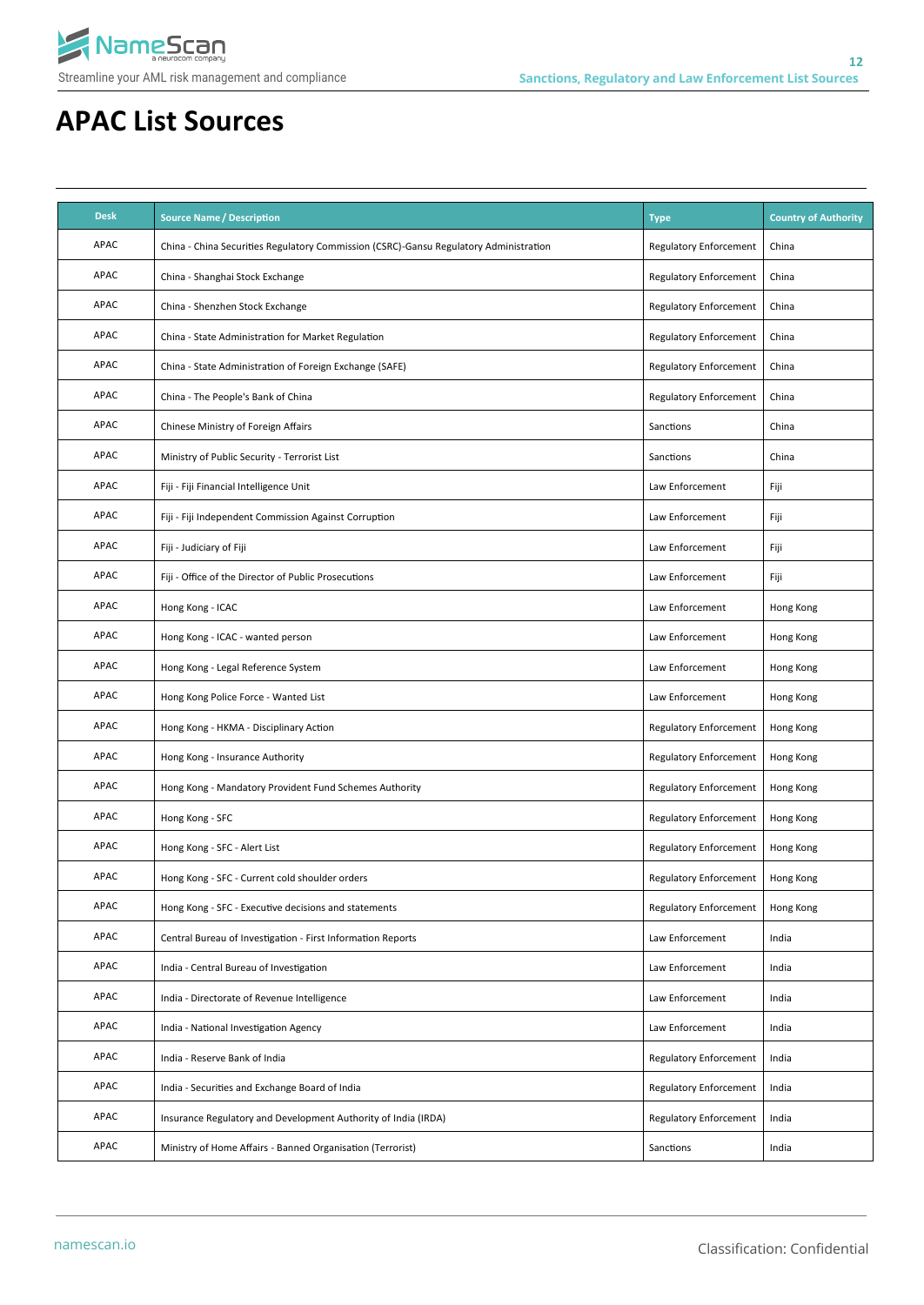

| <b>Desk</b> | <b>Source Name / Description</b>                                                                                                       | <b>Type</b>                   | <b>Country of Authority</b> |
|-------------|----------------------------------------------------------------------------------------------------------------------------------------|-------------------------------|-----------------------------|
| <b>APAC</b> | Indonesia - East Jakarta State Court (Court Search Information System)                                                                 | Law Enforcement               | Indonesia                   |
| APAC        | Indonesia - South Jakarta State Court (Court Search Information System)                                                                | Law Enforcement               | Indonesia                   |
| APAC        | Indonesia - Aceh State Court (Court Search Information System)                                                                         | Law Enforcement               | Indonesia                   |
| <b>APAC</b> | Indonesia - Bandung State Court (Court Search Information System)                                                                      | Law Enforcement               | Indonesia                   |
| <b>APAC</b> | Indonesia - Bangka and Belitung Police Authority (Wanted List)                                                                         | Law Enforcement               | Indonesia                   |
| <b>APAC</b> | Indonesia - Central Jakarta State Court (Court Search Information System)                                                              | Law Enforcement               | Indonesia                   |
| <b>APAC</b> | Indonesia - Corruption Eradication Commission (KPK)                                                                                    | Law Enforcement               | Indonesia                   |
| APAC        | Indonesia - Corruption Eradication Commission (KPK) (Anti-Corruption Clearing House) (List of<br>Offenders)                            | Law Enforcement               | Indonesia                   |
| <b>APAC</b> | Indonesia - Corruption Eradication Commission (KPK) (Wanted List)                                                                      | Law Enforcement               | Indonesia                   |
| <b>APAC</b> | Indonesia - Criminal Investigation Agency of the National Police (Bareskrim)                                                           | Law Enforcement               | Indonesia                   |
| <b>APAC</b> | Indonesia - Denpasar State Court (Court Search Information System)                                                                     | Law Enforcement               | Indonesia                   |
| <b>APAC</b> | Indonesia - Jakarta Police Authority (Wanted Lists)                                                                                    | Law Enforcement               | Indonesia                   |
| <b>APAC</b> | Indonesia - Jambi State Court (Court Search Information System)                                                                        | Law Enforcement               | Indonesia                   |
| <b>APAC</b> | Indonesia - Makassar State Court (Court Search Information System)                                                                     | Law Enforcement               | Indonesia                   |
| <b>APAC</b> | Indonesia - Medan State Court (Court Search Information System)                                                                        | Law Enforcement               | Indonesia                   |
| APAC        | Indonesia - National Central Bureau-Interpol (Wanted List)                                                                             | Law Enforcement               | Indonesia                   |
| APAC        | Indonesia - National Police (Wanted List)                                                                                              | Law Enforcement               | Indonesia                   |
| <b>APAC</b> | Indonesia - National Public Prosecution Office (Kejaksaan Republik Indonesia)                                                          | Law Enforcement               | Indonesia                   |
| APAC        | Indonesia - North Jakarta State Court (Court Search Information System)                                                                | Law Enforcement               | Indonesia                   |
| <b>APAC</b> | Indonesia - Office of the Public Prosecutor - Jakarta (Special Criminal Information)                                                   | Law Enforcement               | Indonesia                   |
| APAC        | Indonesia - Palembang State Court (Court Search Information System)                                                                    | Law Enforcement               | Indonesia                   |
| APAC        | Indonesia - Pekanbaru State Court (Court Search Information System)                                                                    | Law Enforcement               | Indonesia                   |
| APAC        | Indonesia - Pontianak State Court (Court Search Information System)                                                                    | Law Enforcement               | Indonesia                   |
| APAC        | Indonesia - Public Relations Division of the National Police                                                                           | Law Enforcement               | Indonesia                   |
| APAC        | Indonesia - Surabaya State Court (Court Search Information System)                                                                     | Law Enforcement               | Indonesia                   |
| APAC        | Indonesia - West Jakarta State Court (Court Search Information System)                                                                 | Law Enforcement               | Indonesia                   |
| APAC        | Indonesia - Commodity Futures Trading Regulatory Agency (BAPPEPTI)                                                                     | <b>Regulatory Enforcement</b> | Indonesia                   |
| APAC        | Indonesia - Commodity Futures Trading Regulatory Agency (BAPPEPTI) (List of Entities with Revoked<br>Licenses)                         | <b>Regulatory Enforcement</b> | Indonesia                   |
| APAC        | Indonesia - Indonesia Stock Exchange - Disciplinary Actions                                                                            | <b>Regulatory Enforcement</b> | Indonesia                   |
| APAC        | Indonesia - The Financial Services Authority (OJK) (Announcements)                                                                     | <b>Regulatory Enforcement</b> | Indonesia                   |
| APAC        | Indonesia - The Financial Services Authority (OJK) (List of Illegal Investment Entities and Illegal Peer-to-<br>Peer Lending Entities) | <b>Regulatory Enforcement</b> | Indonesia                   |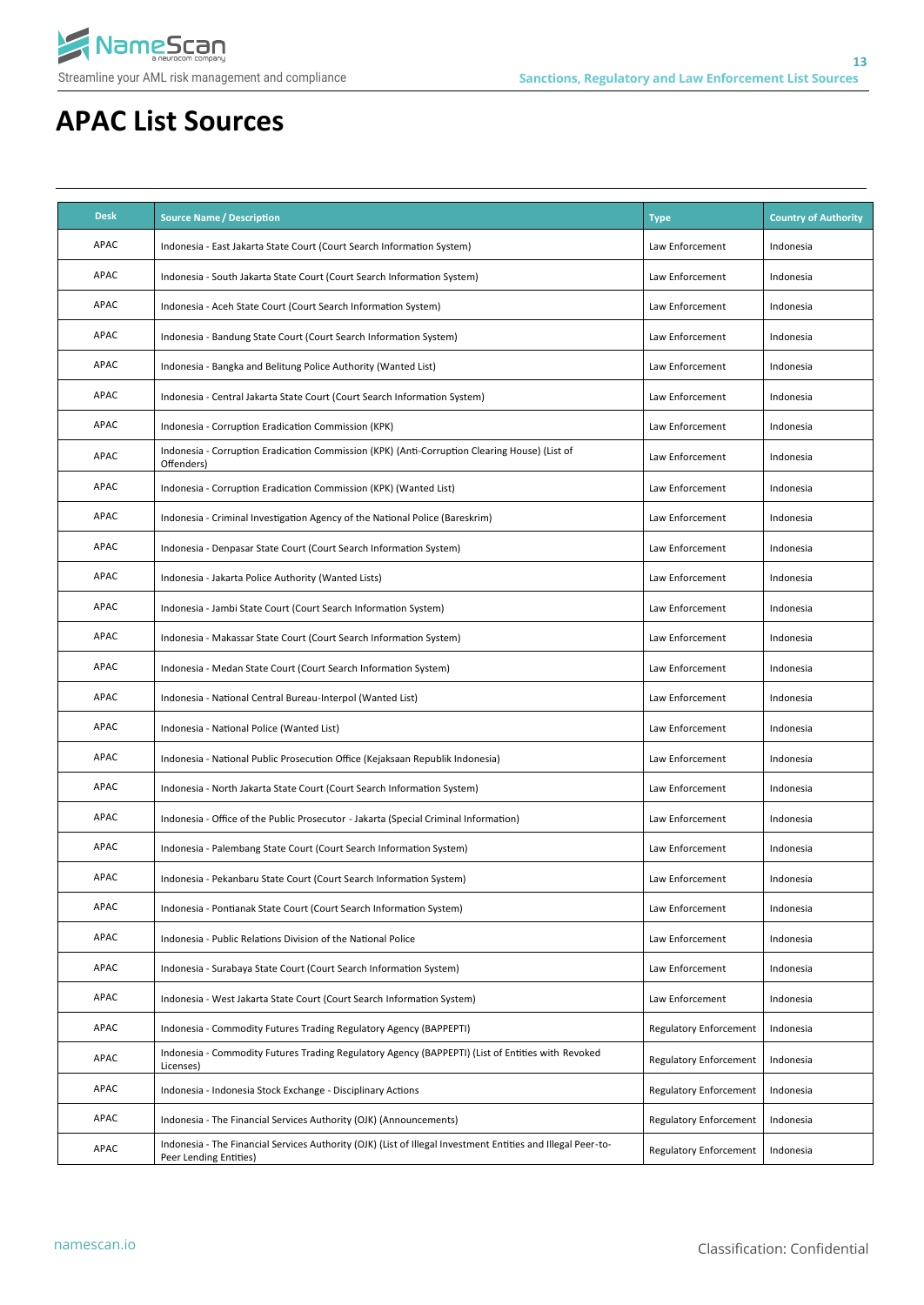

| <b>Desk</b> | <b>Source Name / Description</b>                                                                                                                                                                                                         | <b>Type</b>                   | <b>Country of Authority</b> |
|-------------|------------------------------------------------------------------------------------------------------------------------------------------------------------------------------------------------------------------------------------------|-------------------------------|-----------------------------|
| <b>APAC</b> | Indonesia - The Financial Services Authority (OJK) (List of Unlicensed and Unsupervised Investments)                                                                                                                                     | <b>Regulatory Enforcement</b> | Indonesia                   |
| APAC        | Financial Transaction Reports and Analysis Centre of Indonesia (Pusat Pelaporan dan Analisis Transaksi<br>Keuangan) - List of Suspected Terrorists and Terrorist Organizations (Daftar Terduga Teroris dan<br>Organisasi Teroris, DTTOT) | Sanctions                     | Indonesia                   |
| APAC        | Japan - Chiba Prefectural Police - Wanted List                                                                                                                                                                                           | Law Enforcement               | Japan                       |
| APAC        | Japan - Fukuoka Prefectural Police - Criminal gangs                                                                                                                                                                                      | Law Enforcement               | Japan                       |
| APAC        | Japan - Hokkaido Prefectural Police - Criminal gangs                                                                                                                                                                                     | Law Enforcement               | Japan                       |
| <b>APAC</b> | Japan - Kanagawa Prefectural Police - Wanted List                                                                                                                                                                                        | Law Enforcement               | Japan                       |
| APAC        | Japan - National Center for Removal of Criminal Organizations                                                                                                                                                                            | Law Enforcement               | Japan                       |
| <b>APAC</b> | Japan - National Police Agency - Suspected Abduction Cases by North Korea                                                                                                                                                                | Law Enforcement               | Japan                       |
| APAC        | Japan - National Police Agency - Wanted List                                                                                                                                                                                             | Law Enforcement               | Japan                       |
| APAC        | Japan - Okayama Prefectural Police - Criminal gangs                                                                                                                                                                                      | Law Enforcement               | Japan                       |
| APAC        | Japan - Osaka Prefectural Police - Wanted List                                                                                                                                                                                           | Law Enforcement               | Japan                       |
| <b>APAC</b> | Japan - Public Security Intelligence Agency - Terrorist List                                                                                                                                                                             | Law Enforcement               | Japan                       |
| APAC        | Japan - Saga Prefectural Police - Criminal gangs                                                                                                                                                                                         | Law Enforcement               | Japan                       |
| APAC        | Japan - Saga Prefectural Police - Wanted List                                                                                                                                                                                            | Law Enforcement               | Japan                       |
| APAC        | Japan - Shizuoka Prefectural Police - Wanted List                                                                                                                                                                                        | Law Enforcement               | Japan                       |
| APAC        | Japan - Yamaguchi Prefectural Police - Criminal gangs                                                                                                                                                                                    | Law Enforcement               | Japan                       |
| APAC        | Japan - Financial Services Agency - Misleading Trade Names                                                                                                                                                                               | <b>Regulatory Enforcement</b> | Japan                       |
| APAC        | Japan - Financial Services Agency - Cold Callings                                                                                                                                                                                        | <b>Regulatory Enforcement</b> | Japan                       |
| APAC        | Japan - Financial Services Agency - Illegal Financial Corporations List                                                                                                                                                                  | <b>Regulatory Enforcement</b> | Japan                       |
| APAC        | Japan - Financial Services Agency - Misleading Names under Trust Business Act                                                                                                                                                            | <b>Regulatory Enforcement</b> | Japan                       |
| <b>APAC</b> | Japan - Financial Services Agency - Unlicensed Entities                                                                                                                                                                                  | <b>Regulatory Enforcement</b> | Japan                       |
| APAC        | Japan - SESC - False Disclosure Statement                                                                                                                                                                                                | <b>Regulatory Enforcement</b> | Japan                       |
| APAC        | Japan - SESC - Financial Instruments Businesses                                                                                                                                                                                          | <b>Regulatory Enforcement</b> | Japan                       |
| APAC        | Japan - SESC - Latest Topics (English version)                                                                                                                                                                                           | <b>Regulatory Enforcement</b> | Japan                       |
| APAC        | Japan - SESC - Latest Topics (Japanese version)                                                                                                                                                                                          | <b>Regulatory Enforcement</b> | Japan                       |
| APAC        | Japan - SESC - Market Misconduct                                                                                                                                                                                                         | <b>Regulatory Enforcement</b> | Japan                       |
| APAC        | Japan Ministry of Finance - Economic Sanctions                                                                                                                                                                                           | Sanctions                     | Japan                       |
| APAC        | Japan National Police Agency - Terrorist Lists                                                                                                                                                                                           | Sanctions                     | Japan                       |
| APAC        | Ministry of Economy, Trade and Industry (METI)                                                                                                                                                                                           | Sanctions                     | Japan                       |
| APAC        | South Korea - Wanted List                                                                                                                                                                                                                | Law Enforcement               | Korea (the Republic of)     |
| APAC        | South Korea - Financial Services Commission                                                                                                                                                                                              | <b>Regulatory Enforcement</b> | Korea (the Republic of)     |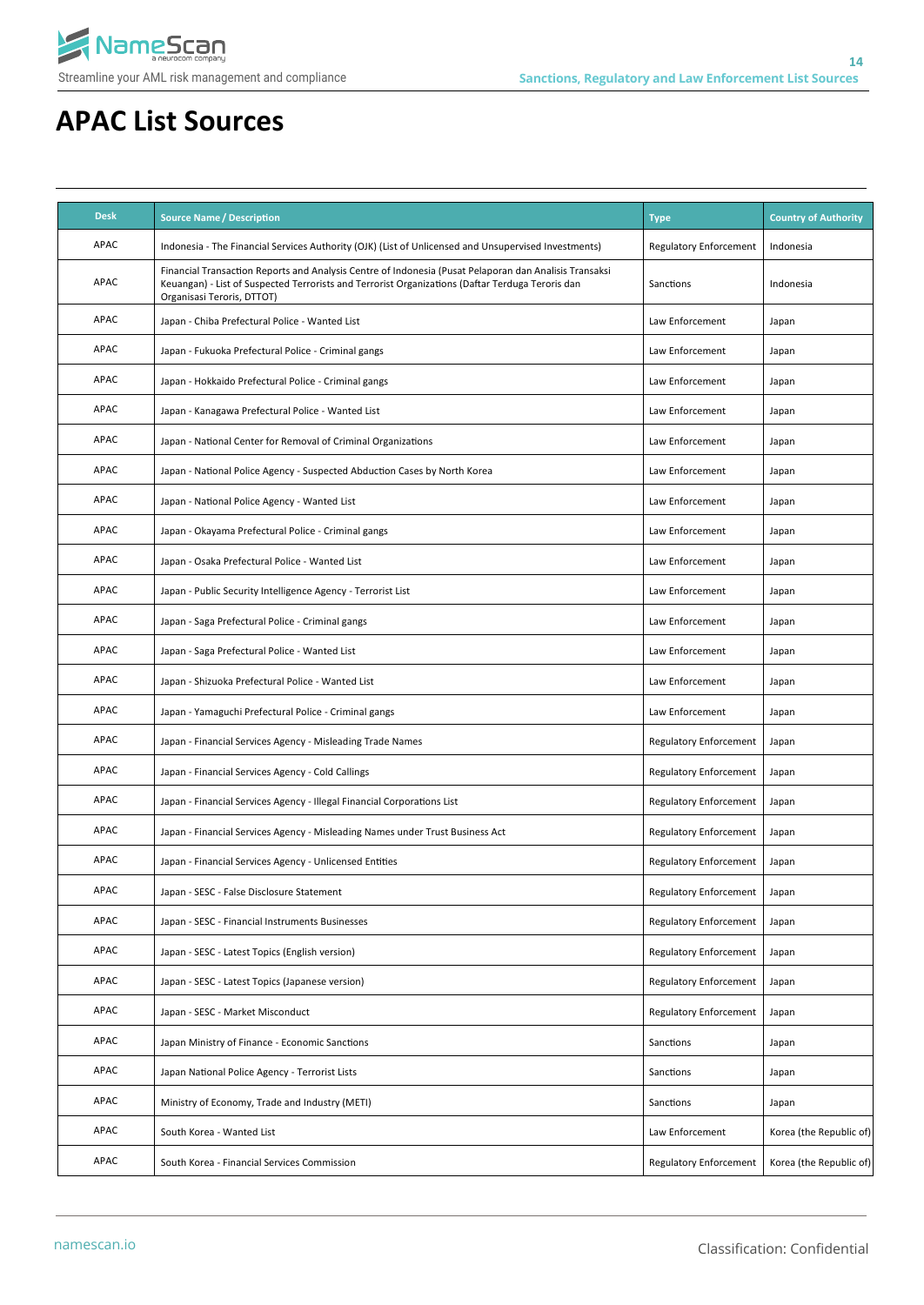

| <b>Desk</b> | <b>Source Name / Description</b>                                                                            | <b>Type</b>                   | <b>Country of Authority</b> |
|-------------|-------------------------------------------------------------------------------------------------------------|-------------------------------|-----------------------------|
| APAC        | South Korea - Financial Supervisory Service - Investor Alert List                                           | <b>Regulatory Enforcement</b> | Korea (the Republic of)     |
| APAC        | South Korea - KoFIU                                                                                         | <b>Regulatory Enforcement</b> | Korea (the Republic of)     |
| APAC        | South Korea - Korea Exchange (KRX)                                                                          | <b>Regulatory Enforcement</b> | Korea (the Republic of)     |
| APAC        | Macau - Commission Against Corruption                                                                       | Law Enforcement               | Macao                       |
| APAC        | Malaysia - Kajang District Police- Wanted List                                                              | Law Enforcement               | Malaysia                    |
| APAC        | Malaysia - Attorney General's Chambers                                                                      | Law Enforcement               | Malaysia                    |
| APAC        | Malaysia - Attorney General's Chambers (Federal Gazette)                                                    | Law Enforcement               | Malaysia                    |
| APAC        | Malaysia - Immigration Department of Malaysia - Wanted List                                                 | Law Enforcement               | Malaysia                    |
| APAC        | Malaysia - Malaysian Anti-Corruption Commission (MACC) -                                                    | Law Enforcement               | Malaysia                    |
| APAC        | Malaysia - Malaysian Anti-Corruption Commission (MACC) - (Corruption Offenders Database)                    | Law Enforcement               | Malaysia                    |
| APAC        | Malaysia - Office of the Registrar General of the Federal Court of Malaysia - Decisions (Criminal<br>Cases) | Law Enforcement               | Malaysia                    |
| APAC        | Malaysia - Royal Malaysia Police (Wanted Persons)                                                           | Law Enforcement               | Malaysia                    |
| APAC        | Malaysia - Royal Malaysian Customs Department (Wanted List)                                                 | Law Enforcement               | Malaysia                    |
| APAC        | Malaysia - Bank Negara Malaysia                                                                             | <b>Regulatory Enforcement</b> | Malaysia                    |
| APAC        | Malaysia - Bank Negara Malaysia - (Wanted List)                                                             | <b>Regulatory Enforcement</b> | Malaysia                    |
| APAC        | Malaysia - Bank Negara Malaysia (Enforcement Actions)                                                       | <b>Regulatory Enforcement</b> | Malaysia                    |
| APAC        | Malaysia - Bank Negara Malaysia (Financial Consumer Alert List)                                             | <b>Regulatory Enforcement</b> | Malaysia                    |
| APAC        | Malaysia - Bank Negara Malaysia (List of Entities Conducting Illegal Money Services Business)               | <b>Regulatory Enforcement</b> | Malaysia                    |
| APAC        | Malaysia - Bank Negara Malaysia (List of entities issued with Court Order)                                  | <b>Regulatory Enforcement</b> | Malaysia                    |
| APAC        | Malaysia - Bank Negara Malaysia (Notices and Announcements)                                                 | <b>Regulatory Enforcement</b> | Malaysia                    |
| APAC        | Malaysia - Bank Negara Malaysia (Status of Cases Investigated)                                              | <b>Regulatory Enforcement</b> | Malaysia                    |
| APAC        | Malaysia - Bursa Malaysia (Media Releases)                                                                  | <b>Regulatory Enforcement</b> | Malaysia                    |
| APAC        | Malaysia - Companies Commission of Malaysia                                                                 | <b>Regulatory Enforcement</b> | Malaysia                    |
| APAC        | Malaysia - Labuan Financial Services Authority (Investor Alerts)                                            | <b>Regulatory Enforcement</b> | Malaysia                    |
| APAC        | Malaysia - Securities Commission (Enforcement Actions)                                                      | <b>Regulatory Enforcement</b> | Malaysia                    |
| APAC        | Malaysia - Securities Commission (Investor Alert List)                                                      | <b>Regulatory Enforcement</b> | Malaysia                    |
| APAC        | Malaysia - Securities Commission (Media Releases and Announcements)                                         | <b>Regulatory Enforcement</b> | Malaysia                    |
| APAC        | Malaysia - Securities Commission (Wanted List)                                                              | <b>Regulatory Enforcement</b> | Malaysia                    |
| APAC        | Ministry of Home Affairs, Malaysia                                                                          | Sanctions                     | Malaysia                    |
| APAC        | Maldives - Attorney General's Office                                                                        | Law Enforcement               | Maldives                    |
| APAC        | Maldives - Capital Market Development Authority                                                             | <b>Regulatory Enforcement</b> | Maldives                    |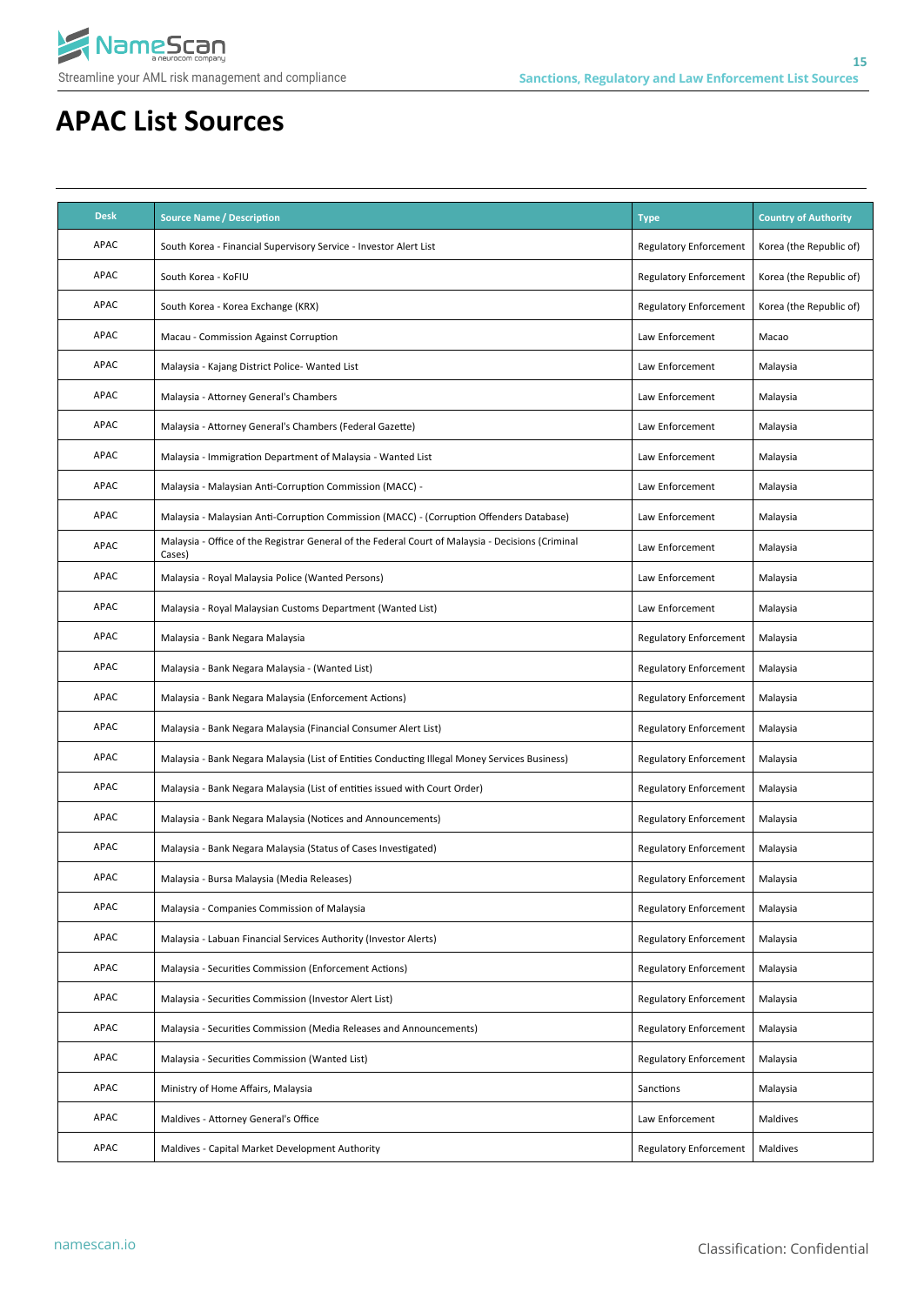

| <b>Desk</b> | <b>Source Name / Description</b>                                                               | <b>Type</b>                   | <b>Country of Authority</b> |
|-------------|------------------------------------------------------------------------------------------------|-------------------------------|-----------------------------|
| APAC        | Maldives - Maldives Inland Revenue Authority                                                   | <b>Regulatory Enforcement</b> | Maldives                    |
| APAC        | Myanmar - Anti-Corruption Commission                                                           | Law Enforcement               | Myanmar                     |
| APAC        | New Zealand - Commerce Commission New Zealand                                                  | Law Enforcement               | New Zealand                 |
| APAC        | New Zealand - Ministry of Justice                                                              | Law Enforcement               | New Zealand                 |
| APAC        | New Zealand - Te Tari Taiwhenua   Department of Internal Affairs                               | Law Enforcement               | New Zealand                 |
| APAC        | New Zealand - Wanted List                                                                      | Law Enforcement               | New Zealand                 |
| APAC        | New Zealand - Financial Markets Authority                                                      | <b>Regulatory Enforcement</b> | New Zealand                 |
| APAC        | New Zealand - Inland Revenue                                                                   | Regulatory Enforcement        | New Zealand                 |
| APAC        | New Zealand - Real Estate Authority                                                            | <b>Regulatory Enforcement</b> | New Zealand                 |
| APAC        | New Zealand - Serious Fraud Office                                                             | <b>Regulatory Enforcement</b> | New Zealand                 |
| APAC        | New Zealand Police - Designated Terrorists                                                     | Sanctions                     | New Zealand                 |
| APAC        | Pakistan - Federal Investigation Agency                                                        | Law Enforcement               | Pakistan                    |
| APAC        | Pakistan - Anti Narcotics Force                                                                | Law Enforcement               | Pakistan                    |
| APAC        | Pakistan - Balochistan Public Procurement Regulatory Authority - Blacklisted Firms List        | Law Enforcement               | Pakistan                    |
| APAC        | Pakistan - Federal Investgation Agency                                                         | Law Enforcement               | Pakistan                    |
| APAC        | Pakistan - Khyber Pakhtunkhwa Public Procurement Regulatory Authority - Blacklisted Firms List | Law Enforcement               | Pakistan                    |
| APAC        | Pakistan - National Accountability Bureau                                                      | Law Enforcement               | Pakistan                    |
| APAC        | Pakistan - National Accountability Bureau - Proclaimed Offenders List                          | Law Enforcement               | Pakistan                    |
| APAC        | Pakistan - Public Procurement Regulatory Authority - Blacklisted Firms List                    | Law Enforcement               | Pakistan                    |
| APAC        | Pakistan - Punjab Procurement Regulatory Authority (PPRA) - Blacklisted Firm List              | Law Enforcement               | Pakistan                    |
| APAC        | Pakistan - Sindh Public Procurement Regulatory Authority - Black Listed Firms List             | Law Enforcement               | Pakistan                    |
| APAC        | Pakistan - Supreme Court of Pakistan - Mega Cases                                              | Law Enforcement               | Pakistan                    |
| APAC        | Pakistan - Securities and Exchange Commission of Pakistan                                      | <b>Regulatory Enforcement</b> | Pakistan                    |
| APAC        | Pakistan - State Bank of Pakistan                                                              | <b>Regulatory Enforcement</b> | Pakistan                    |
| APAC        | Pakistan National Counter Terrorism Authority (NACTA) - Proscribed Persons and Entities        | Sanctions                     | Pakistan                    |
| APAC        | Papua New Guinea - National & Supreme Courts of Papua New Guinea                               | Law Enforcement               | Papua New Guinea            |
| APAC        | Papua New Guinea - Royal Papua New Guinea Constabulary                                         | Law Enforcement               | Papua New Guinea            |
| APAC        | <b>Bureau of Customs</b>                                                                       | Law Enforcement               | Philippines (the)           |
| APAC        | Bureau of Immigration                                                                          | Law Enforcement               | Philippines (the)           |
| APAC        | Bureau of Internal Revenue                                                                     | Law Enforcement               | Philippines (the)           |
| APAC        | Criminal Investigation and Detection Group                                                     | Law Enforcement               | Philippines (the)           |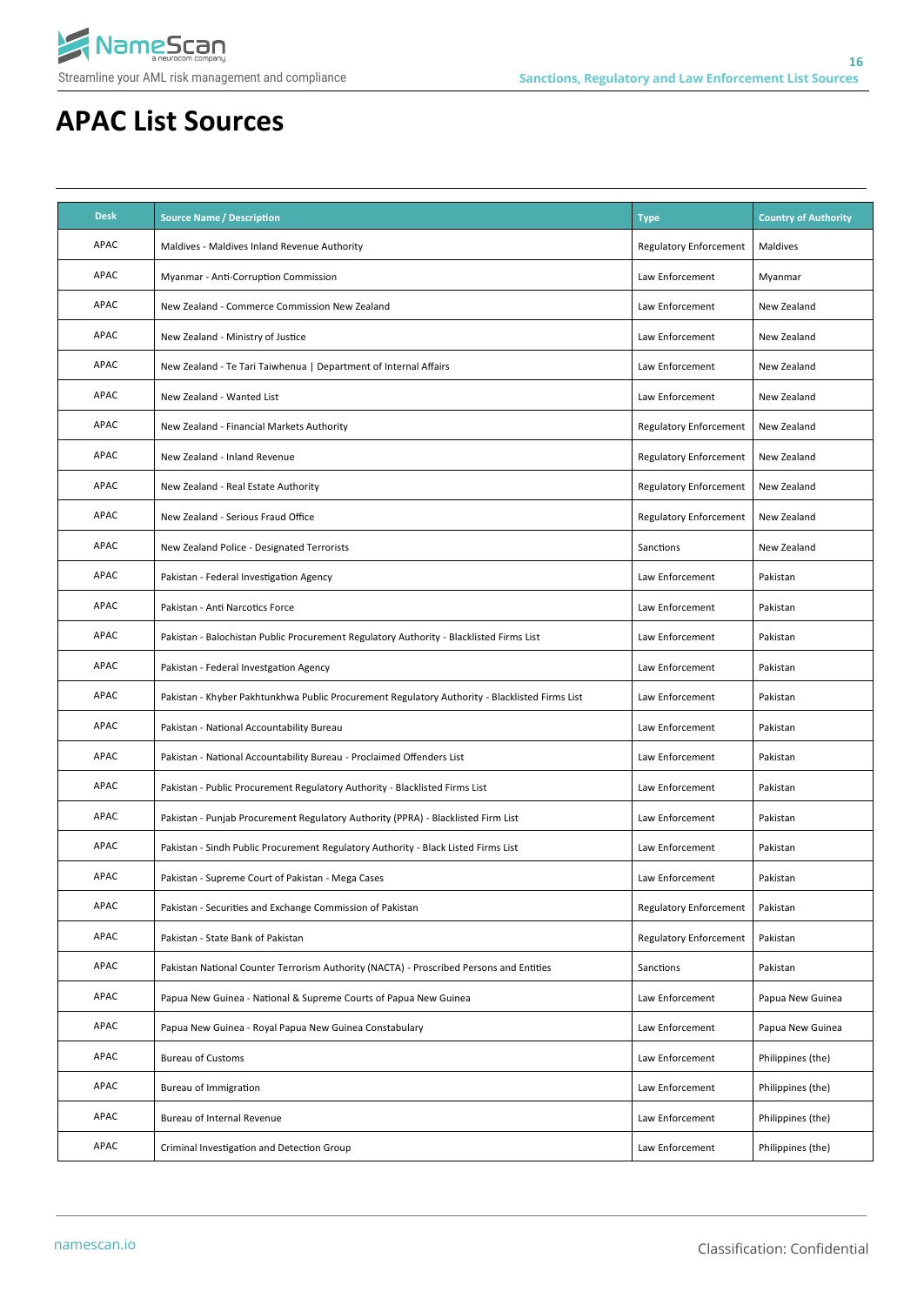

| <b>Desk</b> | <b>Source Name / Description</b>                                                                     | <b>Type</b>                   | <b>Country of Authority</b> |
|-------------|------------------------------------------------------------------------------------------------------|-------------------------------|-----------------------------|
| <b>APAC</b> | Department of Justice                                                                                | Law Enforcement               | Philippines (the)           |
| <b>APAC</b> | National Bureau of Investigation                                                                     | Law Enforcement               | Philippines (the)           |
| <b>APAC</b> | <b>Philippine Coast Guard</b>                                                                        | Law Enforcement               | Philippines (the)           |
| <b>APAC</b> | Philippine Drug Enforcement Agency                                                                   | Law Enforcement               | Philippines (the)           |
| APAC        | Philippine National Police                                                                           | Law Enforcement               | Philippines (the)           |
| <b>APAC</b> | Philippine National Police - International Affairs Service (Wanted List)                             | Law Enforcement               | Philippines (the)           |
| APAC        | Philippine National Police - National Capital Region Police Office (Wanted List)                     | Law Enforcement               | Philippines (the)           |
| APAC        | Sandiganbayan Court Cases                                                                            | Law Enforcement               | Philippines (the)           |
| APAC        | Supreme Court (Decisions)                                                                            | Law Enforcement               | Philippines (the)           |
| APAC        | <b>Insurance Commission</b>                                                                          | <b>Regulatory Enforcement</b> | Philippines (the)           |
| APAC        | Insurance Commission (Notice to the Public)                                                          | <b>Regulatory Enforcement</b> | Philippines (the)           |
| APAC        | Philippine Stock Exchange (Disclosure Notices-Publication of Penalties)                              | <b>Regulatory Enforcement</b> | Philippines (the)           |
| APAC        | Philippine Stock Exchange (Watchlist: List of Suspended Companies)                                   | <b>Regulatory Enforcement</b> | Philippines (the)           |
| APAC        | Philippines Amusement and Gaming Corp                                                                | <b>Regulatory Enforcement</b> | Philippines (the)           |
| APAC        | Securities and Exchange Commission (Advisories and Notices)                                          | <b>Regulatory Enforcement</b> | Philippines (the)           |
| APAC        | Securities and Exchange Commission (List of Corporations with Revoked Registration)                  | <b>Regulatory Enforcement</b> | Philippines (the)           |
| APAC        | Anti-Money Laundering Council, Philippines - Sanctions Freeze Orders/List of Terrorist Organizations | Sanctions                     | Philippines (the)           |
| <b>APAC</b> | Attorney-General's Chambers (Media Releases)                                                         | Law Enforcement               | Singapore                   |
| APAC        | Casino Regulatory Authority (Enforcement Actions)                                                    | Law Enforcement               | Singapore                   |
| <b>APAC</b> | Corrupt Practices Investigation Bureau                                                               | Law Enforcement               | Singapore                   |
| APAC        | Immigration and Checkpoints Authority of Singapore (Media Releases)                                  | Law Enforcement               | Singapore                   |
| APAC        | Inland Revenue Authority of Singapore (IRAS)                                                         | Law Enforcement               | Singapore                   |
| APAC        | Ministry of Law                                                                                      | Law Enforcement               | Singapore                   |
| APAC        | Singapore Customs (Media Releases)                                                                   | Law Enforcement               | Singapore                   |
| APAC        | State Court of Singapore (Judgements/Decisions)                                                      | Law Enforcement               | Singapore                   |
| APAC        | Supreme Court                                                                                        | Law Enforcement               | Singapore                   |
| APAC        | Supreme Court (Court Judgments)                                                                      | Law Enforcement               | Singapore                   |
| APAC        | Monetary Authority of Singapore (Enforcement Actions)                                                | <b>Regulatory Enforcement</b> | Singapore                   |
| APAC        | Monetary Authority of Singapore (Investor Alert List)                                                | <b>Regulatory Enforcement</b> | Singapore                   |
| APAC        | Monetary Authority of Singapore (Media Releases)                                                     | <b>Regulatory Enforcement</b> | Singapore                   |
| APAC        | Singapore Exchange (SGX) - Public Disciplinary Actions                                               | <b>Regulatory Enforcement</b> | Singapore                   |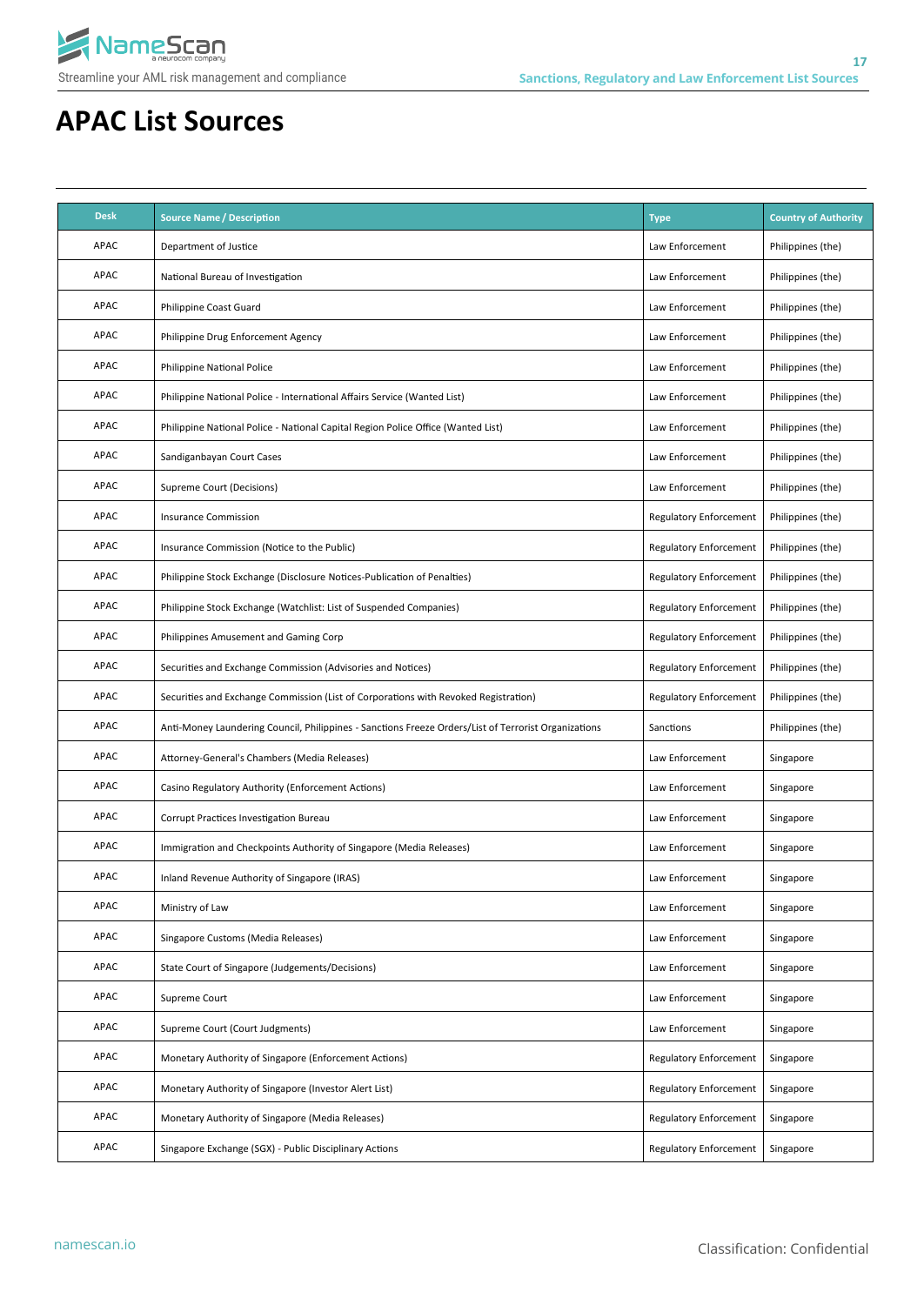

| <b>Desk</b> | <b>Source Name / Description</b>                                                                | <b>Type</b>                   | <b>Country of Authority</b> |
|-------------|-------------------------------------------------------------------------------------------------|-------------------------------|-----------------------------|
| APAC        | Singapore Exchange (SGX) (Directors' and Executive Officers' Watchlist)                         | Regulatory Enforcement        | Singapore                   |
| APAC        | Ministry of Home Affairs                                                                        | Sanctions                     | Singapore                   |
| APAC        | Monetary Authority of Singapore                                                                 | Sanctions                     | Singapore                   |
| APAC        | Central Bank of Solomon Islands                                                                 | Regulatory Enforcement        | Solomon Islands             |
| APAC        | Commission to Investigate Allegations of Bribery or Corruption                                  | Law Enforcement               | Sri Lanka                   |
| APAC        | Central Bank of Sri Lanka                                                                       | Regulatory Enforcement        | Sri Lanka                   |
| APAC        | Securities and Exchange Commission of Sri Lanka (SEC)                                           | Regulatory Enforcement        | Sri Lanka                   |
| APAC        | Ministry of Defense - Sanctions on Terrorism and Terrorism Financing                            | Sanctions                     | Sri Lanka                   |
| APAC        | Criminal Investigation Bureau                                                                   | Law Enforcement               | Taiwan (Province of China)  |
| APAC        | Criminal Investigation Bureau - Wanted List                                                     | Law Enforcement               | Taiwan (Province of China)  |
| APAC        | Investigation Bureau, Ministry of Justice                                                       | Law Enforcement               | Taiwan (Province of China)  |
| APAC        | Banking Bureau, Financial Supervisory Commission                                                | <b>Regulatory Enforcement</b> | Taiwan (Province of China)  |
| APAC        | <b>Financial Supervisory Commission</b>                                                         | <b>Regulatory Enforcement</b> | Taiwan (Province of China)  |
| <b>APAC</b> | Anti-Money Laundering Office                                                                    | Law Enforcement               | Thailand                    |
| <b>APAC</b> | Anti-Money Laundering Office (Seizure and Freezing Orders)                                      | Law Enforcement               | Thailand                    |
| APAC        | Legal Execution Department of Thailand                                                          | Law Enforcement               | Thailand                    |
| APAC        | National Anti-Corruption Commission (Enforcement Action)                                        | Law Enforcement               | Thailand                    |
| APAC        | Office of the Narcotics Control Board                                                           | Law Enforcement               | Thailand                    |
| APAC        | Office of the Narcotics Control Board (Wanted List)                                             | Law Enforcement               | Thailand                    |
| APAC        | Royal Thai Government Gazette                                                                   | Law Enforcement               | Thailand                    |
| APAC        | Thai Immigration Bureau                                                                         | Law Enforcement               | Thailand                    |
| APAC        | <b>Tourist Police Bureau</b>                                                                    | Law Enforcement               | Thailand                    |
| APAC        | Stock Exchange of Thailand (Disciplinary Actions)                                               | Regulatory Enforcement        | Thailand                    |
| APAC        | The Securities and Exchange Commission of Thailand                                              | <b>Regulatory Enforcement</b> | Thailand                    |
| APAC        | The Securities and Exchange Commission of Thailand (Enforcement Action)                         | Regulatory Enforcement        | Thailand                    |
| APAC        | The Securities and Exchange Commission of Thailand (Investor Alert List)                        | Regulatory Enforcement        | Thailand                    |
| APAC        | Anti-Money Laundering Office of Designated Lists                                                | Sanctions                     | Thailand                    |
| APAC        | Vietnam - Ministry of Public Security - Wanted                                                  | Law Enforcement               | Viet Nam                    |
| APAC        | Vietnam - Ministry of Finance - State Securities Commission of Vietnam                          | Regulatory Enforcement        | Viet Nam                    |
| APAC        | Ministry of Public Security - Sanctions List of Terrorism-related Organisations and Individuals | Sanctions                     | Viet Nam                    |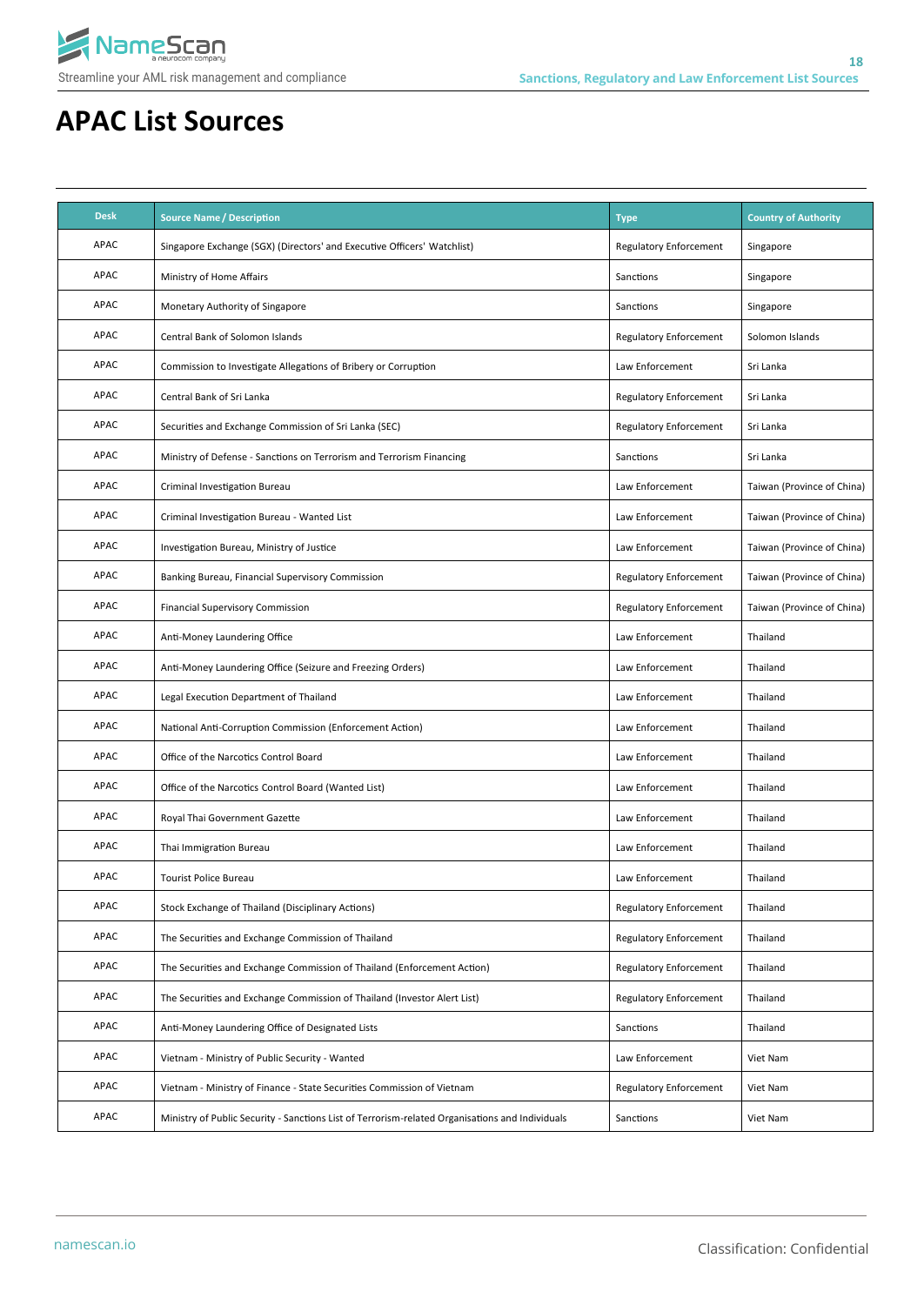

# **03 Europe**

A selection of sanctions, financial regulatory and law enforcement sources.

| <b>Desk</b> | <b>Source Name / Description</b>                                                                                                               | <b>Type</b>                   | <b>Country of Authority</b> |
|-------------|------------------------------------------------------------------------------------------------------------------------------------------------|-------------------------------|-----------------------------|
| Europe      | Albanian Police - Wanted Persons                                                                                                               | Law Enforcement               | Albania                     |
| Europe      | Albanian Financial Supervisory Authority (Autoriteti i Mbikëqyrjes Financiare, AMF)                                                            | <b>Regulatory Enforcement</b> | Albania                     |
| Europe      | Gaming Regulator Andorra - Consell Regulador Andorrà del Joc (CRAJ)                                                                            | Regulatory Enforcement        | Andorra                     |
| Europe      | Armenian Police - Wanted Persons                                                                                                               | Law Enforcement               | Armenia                     |
| Europe      | Central Bank of Armenia - List of Banks in Liquidation Process                                                                                 | <b>Regulatory Enforcement</b> | Armenia                     |
| Europe      | Central Bank of Armenia - Sanctions                                                                                                            | Regulatory Enforcement        | Armenia                     |
| Europe      | Federal Ministry of Interior (Bundesministerium für Inneres, BMI) - Wanted persons                                                             | Law Enforcement               | Austria                     |
| Europe      | Financial Market Authority of Austria (Finanzmarktaufsicht Österreich)                                                                         | Regulatory Enforcement        | Austria                     |
| Europe      | Baku City Police Wanted List                                                                                                                   | Law Enforcement               | Azerbaijan                  |
| Europe      | Human Traffickers Wanted List                                                                                                                  | Law Enforcement               | Azerbaijan                  |
| Europe      | Azerbaijan Financial Monitoring Service - General List of natural or legal persons designated in relation to<br>countering terrorist financing | Sanctions                     | Azerbaijan                  |
| Europe      | Ministry of Internal Affairs - Wanted Persons                                                                                                  | Law Enforcement               | Belarus                     |
| Europe      | Belgian Police - Known suspects and Armed robberies                                                                                            | Law Enforcement               | Belgium                     |
| Europe      | Data Protection Authority (Gegevensbeschermingsautoriteit) (Persberichten)                                                                     | Law Enforcement               | Belgium                     |
| Europe      | Federal Police - Wanted Fugitives                                                                                                              | Law Enforcement               | Belgium                     |
| Europe      | Belgian Financial Services and Markets Authority (FSMA)                                                                                        | Regulatory Enforcement        | Belgium                     |
| Europe      | Belgian Gaming Commission - List of banned gambling websites                                                                                   | <b>Regulatory Enforcement</b> | Belgium                     |
| Europe      | Belgian Federal Public Service Finance - National Financial Sanctions                                                                          | Sanctions                     | Belgium                     |
| Europe      | Bosnian Wanted Persons List - Federal                                                                                                          | Law Enforcement               | Bosnia and<br>Herzegovina   |
| Europe      | Bosnian Wanted Persons List - Ministry of Interior (Sarajevo Canton)                                                                           | Law Enforcement               | Bosnia and<br>Herzegovina   |
| Europe      | Court of Bosnia and Herzegovina                                                                                                                | Law Enforcement               | Bosnia and<br>Herzegovina   |
| Europe      | Interior Ministry, Republika Srpska - Arrest warrants                                                                                          | Law Enforcement               | Bosnia and<br>Herzegovina   |
| Europe      | Prosecutor's Office of Bosnia and Herzegovina                                                                                                  | Law Enforcement               | Bosnia and<br>Herzegovina   |
| Europe      | Bulgarian National Bank - Administrative Penalties                                                                                             | Regulatory Enforcement        | Bulgaria                    |
| Europe      | Bulgarian State Commission on Gambling - Revoked Licenses                                                                                      | Regulatory Enforcement        | Bulgaria                    |
| Europe      | Commission for Protection of Competition - Decisions on Protection of Competition                                                              | Regulatory Enforcement        | Bulgaria                    |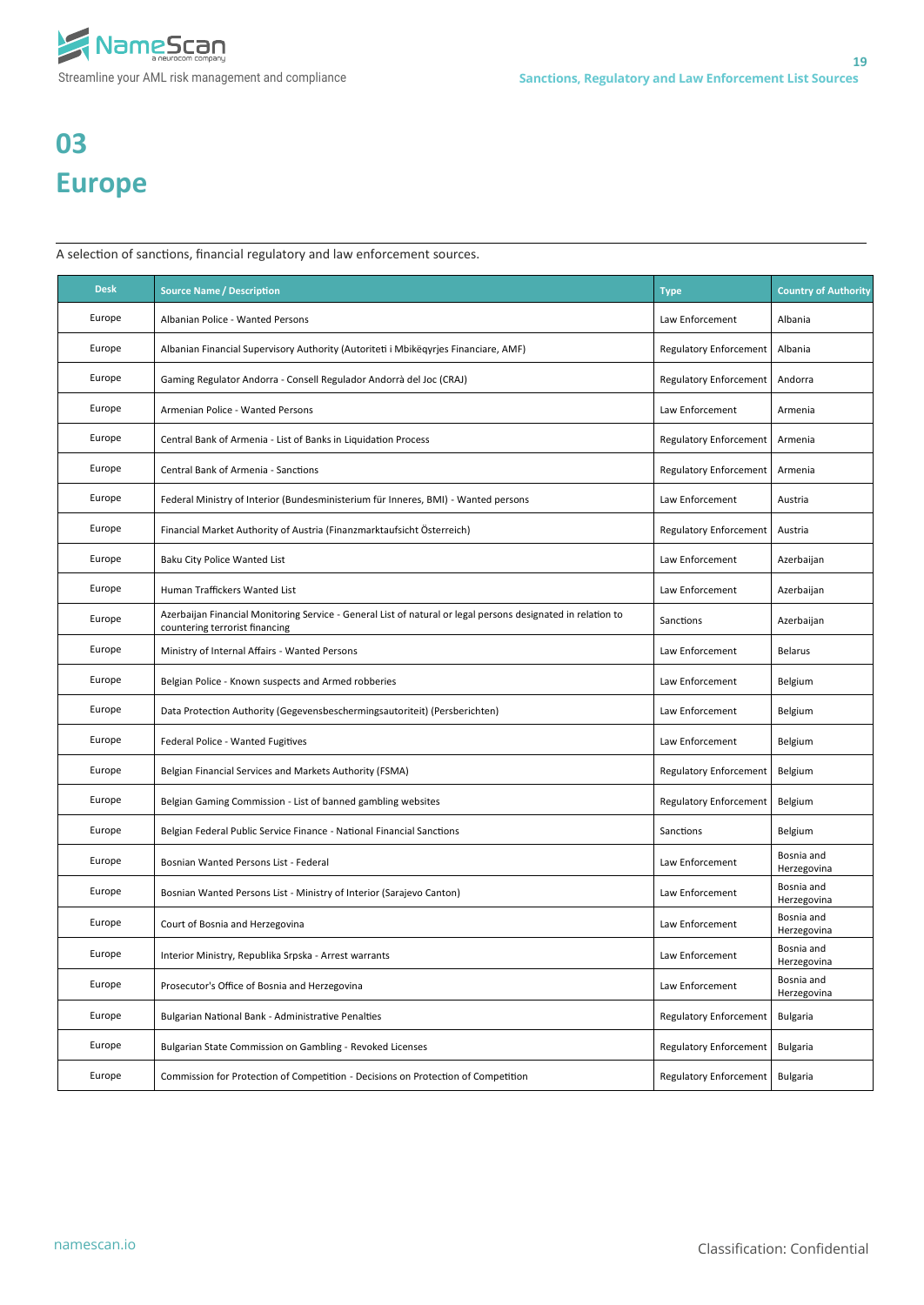

| <b>Desk</b> | <b>Source Name / Description</b>                                                                                 | <b>Type</b>                   | <b>Country of Authority</b> |
|-------------|------------------------------------------------------------------------------------------------------------------|-------------------------------|-----------------------------|
| Europe      | State Agency for National Security - Imposed Sanctions/Fines                                                     | <b>Regulatory Enforcement</b> | <b>Bulgaria</b>             |
| Europe      | Police Directorate of Croatia - Arrest warrants                                                                  | Law Enforcement               | Croatia                     |
| Europe      | Croatian Competition Agency                                                                                      | <b>Regulatory Enforcement</b> | Croatia                     |
| Europe      | Financial Services Supervisory Agency (Hrvatska agencija za nadzor financijskih usluga) of Croatia -<br>Warnings | <b>Regulatory Enforcement</b> | Croatia                     |
| Europe      | Cyprus Police - Press release                                                                                    | Law Enforcement               | Cyprus                      |
| Europe      | Cyprus Securities and Exchange Commission (CySEC) - Announcements and Board decisions                            | <b>Regulatory Enforcement</b> | Cyprus                      |
| Europe      | Cyprus Securities and Exchange Commission (CySEC) - Warnings                                                     | <b>Regulatory Enforcement</b> | Cyprus                      |
| Europe      | Central bank - final decisions in proceedings                                                                    | <b>Regulatory Enforcement</b> | Czechia                     |
| Europe      | Czech Ministry of Finance - List of unauthorized internet games                                                  | <b>Regulatory Enforcement</b> | Czechia                     |
| Europe      | Danish Data Protection Agency (Datatilsynet)                                                                     | Law Enforcement               | Denmark                     |
| Europe      | Denmark's courts cases (Danmarks domstole)                                                                       | Law Enforcement               | Denmark                     |
| Europe      | Consumer ombudsman (Forbrugerombudsmanden)                                                                       | <b>Regulatory Enforcement</b> | Denmark                     |
| Europe      | Danish Competition and Consumer Authority (Konkurrence- og Forbrugerstyrelsen)                                   | <b>Regulatory Enforcement</b> | Denmark                     |
| Europe      | Danish Financial Supervisory Authority (DFSA) (Finanstilsynet) - Warnings                                        | <b>Regulatory Enforcement</b> | Denmark                     |
| Europe      | Danish Gambling Authority (Spillemyndigheden)                                                                    | <b>Regulatory Enforcement</b> | Denmark                     |
| Europe      | Police and Border Guard Board - Wanted Persons                                                                   | Law Enforcement               | Estonia                     |
| Europe      | Estonian Financial Supervision Authority Feed                                                                    | <b>Regulatory Enforcement</b> | Estonia                     |
| Europe      | Estonian Financial Supervision Authority - Warnings                                                              | <b>Regulatory Enforcement</b> | Estonia                     |
| Europe      | EU - Afghanistan                                                                                                 | Sanctions                     | European Union              |
| Europe      | EU - Al Qaeda and ISIL (Da'esh)                                                                                  | Sanctions                     | European Union              |
| Europe      | EU - Belarus                                                                                                     | Sanctions                     | European Union              |
| Europe      | EU - Bosnia and Herzegovina                                                                                      | Sanctions                     | European Union              |
| Europe      | EU - Burundi                                                                                                     | Sanctions                     | European Union              |
| Europe      | EU - Central African Republic                                                                                    | Sanctions                     | European Union              |
| Europe      | <b>EU - Chemical Weapons</b>                                                                                     | Sanctions                     | European Union              |
| Europe      | EU - China                                                                                                       | Sanctions                     | European Union              |
| Europe      | EU - Cyber Attacks                                                                                               | Sanctions                     | European Union              |
| Europe      | EU - Democratic People's Republic of Korea (North Korea)                                                         | Sanctions                     | European Union              |
| Europe      | EU - Democratic Republic of Congo                                                                                | Sanctions                     | European Union              |
| Europe      | EU - Guinea-Bissau                                                                                               | Sanctions                     | European Union              |
| Europe      | EU - Haiti                                                                                                       | Sanctions                     | European Union              |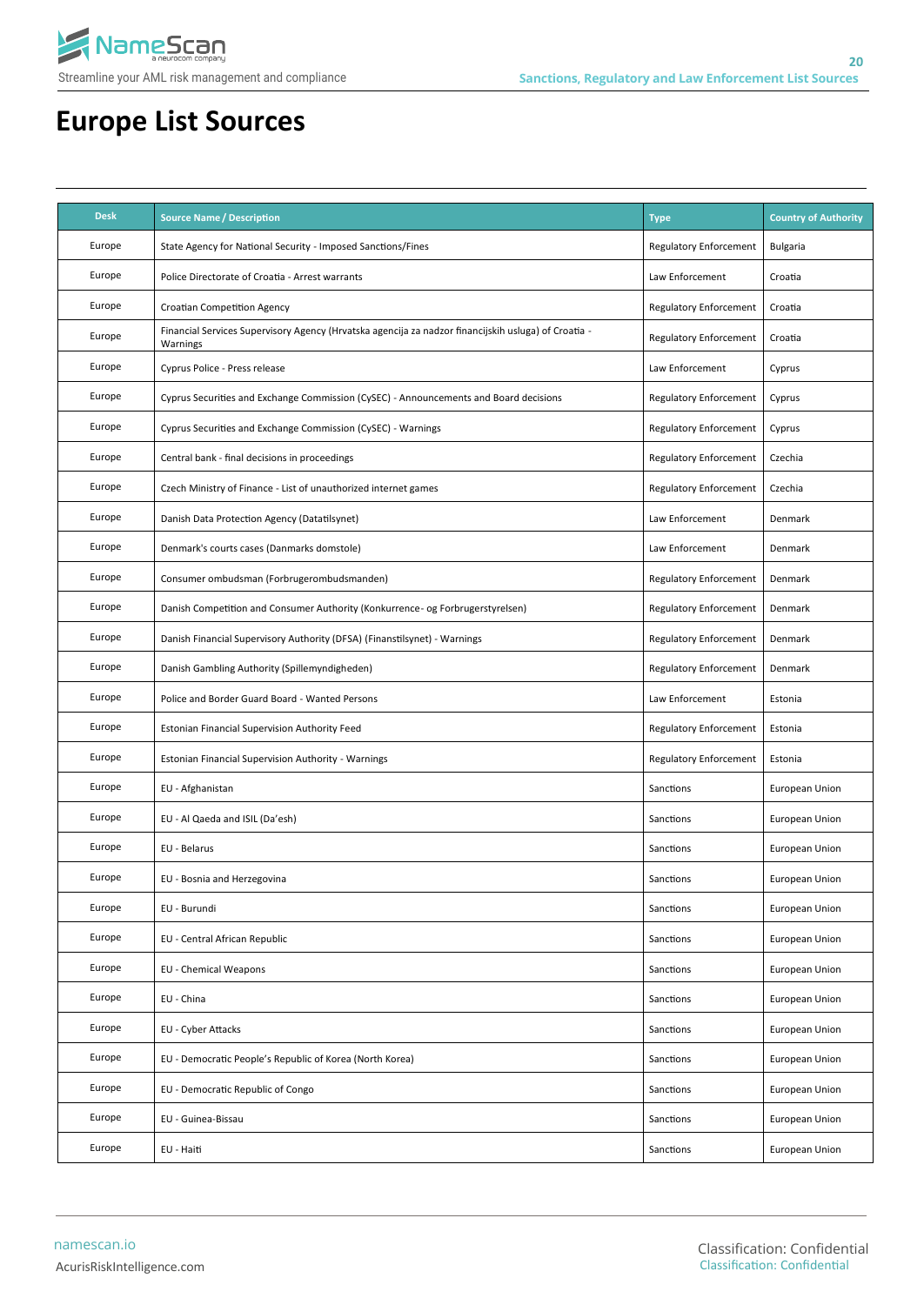

| <b>Desk</b> | <b>Source Name / Description</b>                                                | <b>Type</b>            | <b>Country of Authority</b> |
|-------------|---------------------------------------------------------------------------------|------------------------|-----------------------------|
| Europe      | EU - Human Rights                                                               | Sanctions              | European Union              |
| Europe      | EU - Iran                                                                       | Sanctions              | European Union              |
| Europe      | EU - Iraq                                                                       | Sanctions              | European Union              |
| Europe      | EU - Lebanon                                                                    | Sanctions              | European Union              |
| Europe      | EU - Libya                                                                      | Sanctions              | European Union              |
| Europe      | EU - Mali                                                                       | Sanctions              | European Union              |
| Europe      | EU - Moldova                                                                    | Sanctions              | European Union              |
| Europe      | EU - Montenegro                                                                 | Sanctions              | European Union              |
| Europe      | EU - Myanmar (Burma)                                                            | Sanctions              | European Union              |
| Europe      | EU - Nicaragua                                                                  | Sanctions              | European Union              |
| Europe      | EU - Republic of Guinea (Conakry)                                               | Sanctions              | European Union              |
| Europe      | EU - Russian Federation                                                         | Sanctions              | European Union              |
| Europe      | EU - Serbia                                                                     | Sanctions              | European Union              |
| Europe      | EU - Somalia                                                                    | Sanctions              | European Union              |
| Europe      | EU - South Sudan                                                                | Sanctions              | European Union              |
| Europe      | EU - Sudan                                                                      | Sanctions              | European Union              |
| Europe      | EU - Syria                                                                      | Sanctions              | European Union              |
| Europe      | EU - Terrorist Groups (Foreign Terrorist Organisations)                         | Sanctions              | European Union              |
| Europe      | EU - Tunisia                                                                    | Sanctions              | European Union              |
| Europe      | EU - Turkey                                                                     | Sanctions              | European Union              |
| Europe      | EU - Ukraine                                                                    | Sanctions              | European Union              |
| Europe      | EU - USA (United States of America)                                             | Sanctions              | European Union              |
| Europe      | EU - Venezuela                                                                  | Sanctions              | European Union              |
| Europe      | EU - Yemen                                                                      | Sanctions              | European Union              |
| Europe      | EU - Zimbabwe                                                                   | Sanctions              | European Union              |
| Europe      | Data Protection Ombudsman (Tietosuoja) - Current issues                         | Law Enforcement        | Finland                     |
| Europe      | National Bureau of Investigation (Keskusrikospoliisi, KRP) - Releases           | Law Enforcement        | Finland                     |
| Europe      | Prosecutor's General Office (Valtakunnansyyttäjänvirasto)                       | Law Enforcement        | Finland                     |
| Europe      | Supreme Court (korkein oikeus, KKO)                                             | Law Enforcement        | Finland                     |
| Europe      | The Market Court of Finland (Markkinaoikeus) - Publishing solutions             | Law Enforcement        | Finland                     |
| Europe      | Finnish Competition and Consumer Authority (Kilpailu- ja kuluttajavirasto, KKV) | Regulatory Enforcement | Finland                     |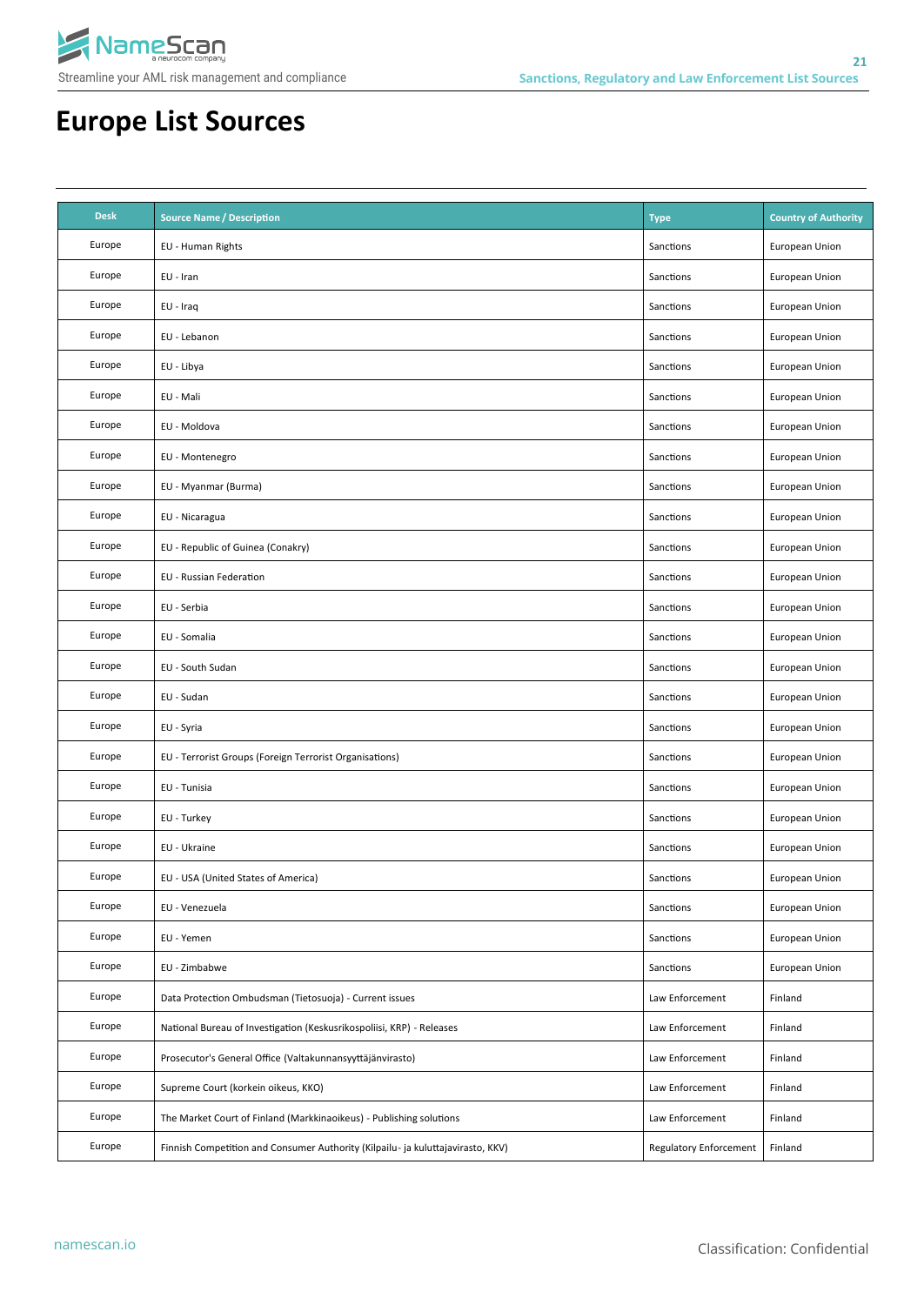

| <b>Desk</b> | <b>Source Name / Description</b>                                                                                                                                                                 | <b>Type</b>                   | <b>Country of Authority</b> |
|-------------|--------------------------------------------------------------------------------------------------------------------------------------------------------------------------------------------------|-------------------------------|-----------------------------|
| Europe      | Finnish Financial Supervisory Authority (FIN-FSA)                                                                                                                                                | <b>Regulatory Enforcement</b> | Finland                     |
| Europe      | Finnish Financial Supervisory Authority (FIN-FSA) - Lists                                                                                                                                        | <b>Regulatory Enforcement</b> | Finland                     |
| Europe      | Regional State Administrative Agency (Aluehallintovirasto) - Releases                                                                                                                            | <b>Regulatory Enforcement</b> | Finland                     |
| Europe      | French Anticorruption Agency (Agence Française Anticorruption, AFA)                                                                                                                              | Law Enforcement               | France                      |
| Europe      | The National Financial Prosecutor's Office (Parquet National Financier, PNF)                                                                                                                     | Law Enforcement               | France                      |
| Europe      | Financial Markets Authority (Autorité des marchés financiers, AMF) - Sanctions & Settlements                                                                                                     | <b>Regulatory Enforcement</b> | France                      |
| Europe      | Financial Markets Authority (Autorité des marchés financiers, AMF) - Unauthorised websites/entities                                                                                              | <b>Regulatory Enforcement</b> | France                      |
| Europe      | French Competition Authority (Autorité de la concurrence)                                                                                                                                        | <b>Regulatory Enforcement</b> | France                      |
| Europe      | French Prudential Supervision and Resolution Authority (Autorité de contrôle prudentiel et de<br>résolution, ACPR)                                                                               | <b>Regulatory Enforcement</b> | France                      |
| Europe      | French Prudential Supervision and Resolution Authority (Autorité de contrôle prudentiel et de<br>résolution, ACPR) - Sanctions                                                                   | <b>Regulatory Enforcement</b> | France                      |
| Europe      | General Directorate for Competition Policy, Consumer Affairs and Fraud Control (Direction générale de<br>la concurrence, de la consommation et de la répression des fraudes, DGCCRF) - Penalties | <b>Regulatory Enforcement</b> | France                      |
| Europe      | General Directorate for Competition Policy, Consumer Affairs and Fraud Control (Direction générale de<br>la concurrence, de la consommation et de la répression des fraudes, DGCCRF) - Sanctions | <b>Regulatory Enforcement</b> | France                      |
| Europe      | National Commission on Informatics and Liberty (Commission Nationale de l'Informatique et des<br>Libertés, CNIL)                                                                                 | <b>Regulatory Enforcement</b> | France                      |
| Europe      | National Gaming Authority (Autorité Nationale des Jeux, ANJ)                                                                                                                                     | <b>Regulatory Enforcement</b> | France                      |
| Europe      | National Sanctions Commission of the Ministry of Economy (Commission nationale des sanctions, Le<br>portail de l'Économie, des Finances, de l'Action et des Comptes publics)                     | <b>Regulatory Enforcement</b> | France                      |
| Europe      | Ministry of Economy, Finance and the Recovery, General Direction of Treasury - Individuals Subject to<br><b>Asset-freezing Measures</b>                                                          | Sanctions                     | France                      |
| Europe      | Ministry of Internal Affairs of the Republic of South Ossetia - Wanted                                                                                                                           | Law Enforcement               | Georgia                     |
| Europe      | Georgian Competition Agency - Decisions taken by the Agency                                                                                                                                      | <b>Regulatory Enforcement</b> | Georgia                     |
| Europe      | Federal Criminal Police Office (Bundeskriminalamt, BKA) - Wanted persons                                                                                                                         | Law Enforcement               | Germany                     |
| Europe      | Federal prosecutor's office (Generalbundesanwalt)                                                                                                                                                | Law Enforcement               | Germany                     |
| Europe      | Federal Financial Supervisory Authority of Germany (BaFin) - Unauthorised businesses and Measures                                                                                                | <b>Regulatory Enforcement</b> | Germany                     |
| Europe      | Federal Office for Economic Affairs and Export Control (Bundesamt für Wirtschaft und Ausfuhrkontrolle,<br>BAFA)                                                                                  | Sanctions                     | Germany                     |
| Europe      | <b>Hellenic Coast Guard</b>                                                                                                                                                                      | Law Enforcement               | Greece                      |
| Europe      | Hellenic Police - Announcements                                                                                                                                                                  | Law Enforcement               | Greece                      |
| Europe      | Bank of Greece - Sanctions                                                                                                                                                                       | <b>Regulatory Enforcement</b> | Greece                      |
| Europe      | Hellenic Capital Market Commission (HCMC) - Warnings                                                                                                                                             | <b>Regulatory Enforcement</b> | Greece                      |
| Europe      | Hellenic Competition Commission - Decisions                                                                                                                                                      | <b>Regulatory Enforcement</b> | Greece                      |
| Europe      | Hellenic Financial Intelligence Unit (Hellenic F.I.U.) - Announcements                                                                                                                           | <b>Regulatory Enforcement</b> | Greece                      |
| Europe      | Hellenic Financial Stability Fund - Announcements                                                                                                                                                | <b>Regulatory Enforcement</b> | Greece                      |
| Europe      | Hellenic Gaming Commission - Administrative Sanctions                                                                                                                                            | Regulatory Enforcement        | Greece                      |
| Europe      | Hellenic Gaming Commission - Blacklist                                                                                                                                                           | <b>Regulatory Enforcement</b> | Greece                      |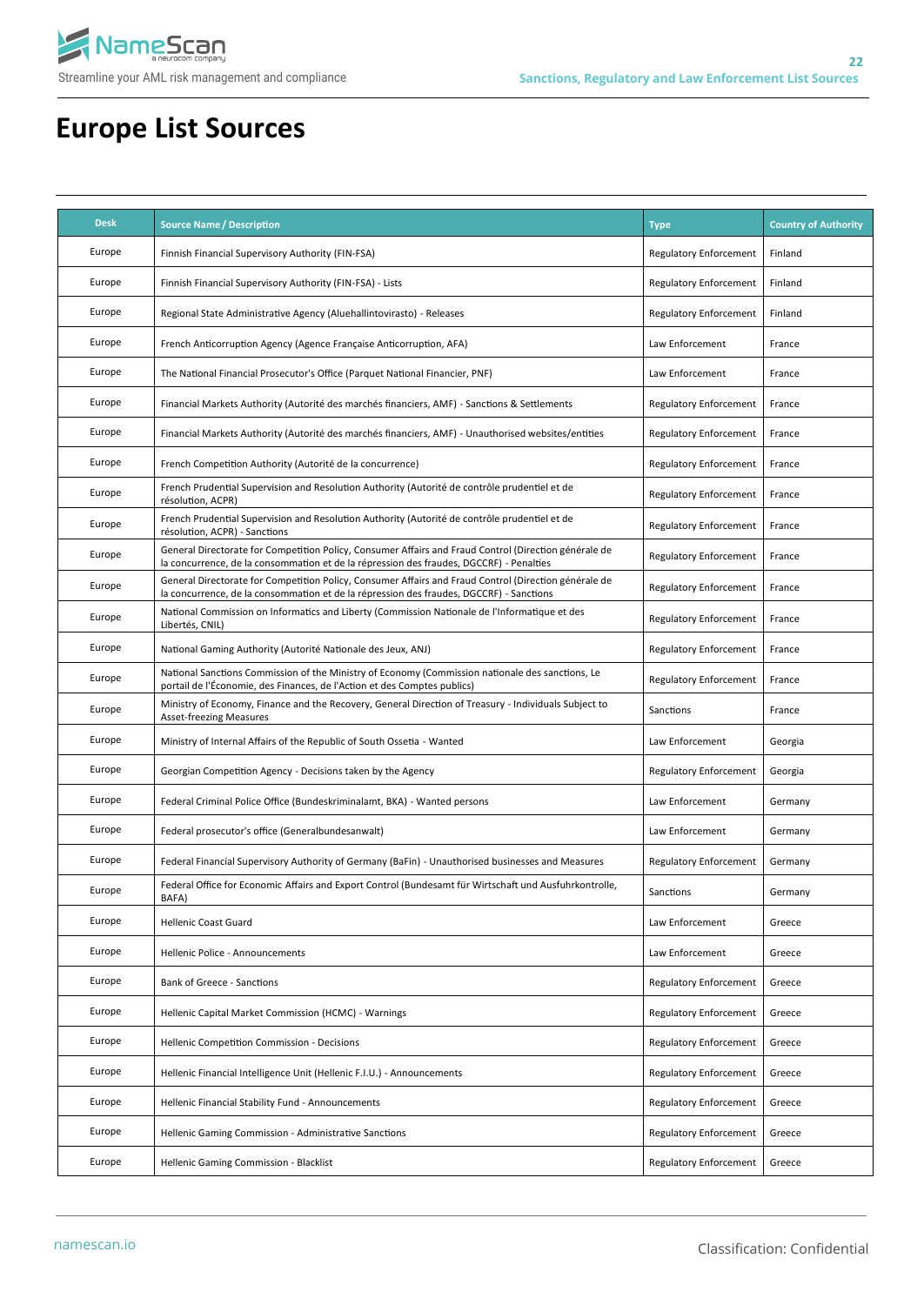

| <b>Desk</b> | <b>Source Name / Description</b>                                                                                                                        | <b>Type</b>                   | <b>Country of Authority</b> |
|-------------|---------------------------------------------------------------------------------------------------------------------------------------------------------|-------------------------------|-----------------------------|
| Europe      | Ministry of Finance                                                                                                                                     | Regulatory Enforcement        | Greece                      |
| Europe      | Civil law enforcement agency of Hungary (Rendőrség) - Most Wanted                                                                                       | Law Enforcement               | Hungary                     |
| Europe      | Central Bank of Hungary (Nemzeti Bank, MNB)                                                                                                             | Regulatory Enforcement        | Hungary                     |
| Europe      | Central Bank of Hungary (Nemzeti Bank, MNB) - Warnings                                                                                                  | Regulatory Enforcement        | Hungary                     |
| Europe      | Hungarian Competition Authority (Gazdasági Versenyhivatal, GVH)                                                                                         | <b>Regulatory Enforcement</b> | Hungary                     |
| Europe      | National Tax and Customs Administration of Hungary (Nemzeti Adó- és Vámhivatal, NAV) -<br>Publication of decisions                                      | Regulatory Enforcement        | Hungary                     |
| Europe      | National Tax Investigation Police (Skattrannsóknarstjóri ríkisins, SR)                                                                                  | Law Enforcement               | Iceland                     |
| Europe      | Supreme Court (Haestirettur) - Rulings                                                                                                                  | Law Enforcement               | Iceland                     |
| Europe      | Financial Supervisory Authority (Fjármálaeftirlitið, FME) of Iceland and announcements                                                                  | <b>Regulatory Enforcement</b> | Iceland                     |
| Europe      | National Cyber Security Centre (NCSC) Articles                                                                                                          | Law Enforcement               | Ireland                     |
| Europe      | Central Bank of Ireland (Banc Ceannais na hÉireann) - Enforcement Actions (Administrative Sanctions<br>Procedure)                                       | Regulatory Enforcement        | Ireland                     |
| Europe      | Central Bank of Ireland (Banc Ceannais na hÉireann) - List of unauthorized firms and Prohibition<br>Notices                                             | <b>Regulatory Enforcement</b> | Ireland                     |
| Europe      | Irish Data Protection Commission                                                                                                                        | Regulatory Enforcement        | Ireland                     |
| Europe      | Irish Tax & Customs office (Na Coimisinéirí Ioncaim) - Cash seizures and forfeiture orders                                                              | <b>Regulatory Enforcement</b> | Ireland                     |
| Europe      | Irish Tax & Customs office (Na Coimisinéirí Ioncaim) - Lists of defaulters                                                                              | Regulatory Enforcement        | Ireland                     |
| Europe      | Wanted persons                                                                                                                                          | Law Enforcement               | Italy                       |
| Europe      | Bank of Italy - Measures relating to supervised entities                                                                                                | Regulatory Enforcement        | Italy                       |
| Europe      | Bank of Italy lists                                                                                                                                     | Regulatory Enforcement        | Italy                       |
| Europe      | Institute for the Supervision of Insurance (Istituto per la Vigilanza sulle Assicurazioni, IVASS) -<br>Fraudulent websites                              | <b>Regulatory Enforcement</b> | Italy                       |
| Europe      | Institute for the Supervision of Insurance (Istituto per la Vigilanza sulle Assicurazioni, IVASS) -<br>Sanctioned Companies                             | Regulatory Enforcement        | Italy                       |
| Europe      | Italian Companies and Exchange Commission (Commissione Nazionale per le Società e la Borsa,<br>CONSOB) - Bulletin of decisions                          | <b>Regulatory Enforcement</b> | Italy                       |
| Europe      | Italian Companies and Exchange Commission (Commissione Nazionale per le Società e la Borsa,<br>CONSOB) - Warnings                                       | Regulatory Enforcement        | Italy                       |
| Europe      | Italian Customs and Monopolies Agency (Agenzia delle Dogane e dei Monopoli) - List of unauthorized<br>online gaming sites                               | <b>Regulatory Enforcement</b> | Italy                       |
| Europe      | Pension Funds Supervisory Commission (Commissione di vigilanza sui fondi pensione) - Trimestrial<br>bulletin                                            | Regulatory Enforcement        | Italy                       |
| Europe      | Wanted persons - Kazakhstan                                                                                                                             | Law Enforcement               | Kazakhstan                  |
| Europe      | Agency for Regulation and Development of the Financial Market of the Republic of Kazakhstan                                                             | Regulatory Enforcement        | Kazakhstan                  |
| Europe      | Kazakhstan Committee for the Regulation of Natural Monopolies, Protection of Competition and<br><b>Consumer Rights</b>                                  | <b>Regulatory Enforcement</b> | Kazakhstan                  |
| Europe      | State Revenue Committee - Wanted Persons                                                                                                                | <b>Regulatory Enforcement</b> | Kazakhstan                  |
| Europe      | Committee on Financial Monitoring - Ministry of Finance - List of organizations and persons<br>associated with the financing of terrorism and extremism | Sanctions                     | Kazakhstan                  |
| Europe      | Kosovo police                                                                                                                                           | Law Enforcement               | Kosovo                      |
| Europe      | Kosovo police - Wanted persons                                                                                                                          | Law Enforcement               | Kosovo                      |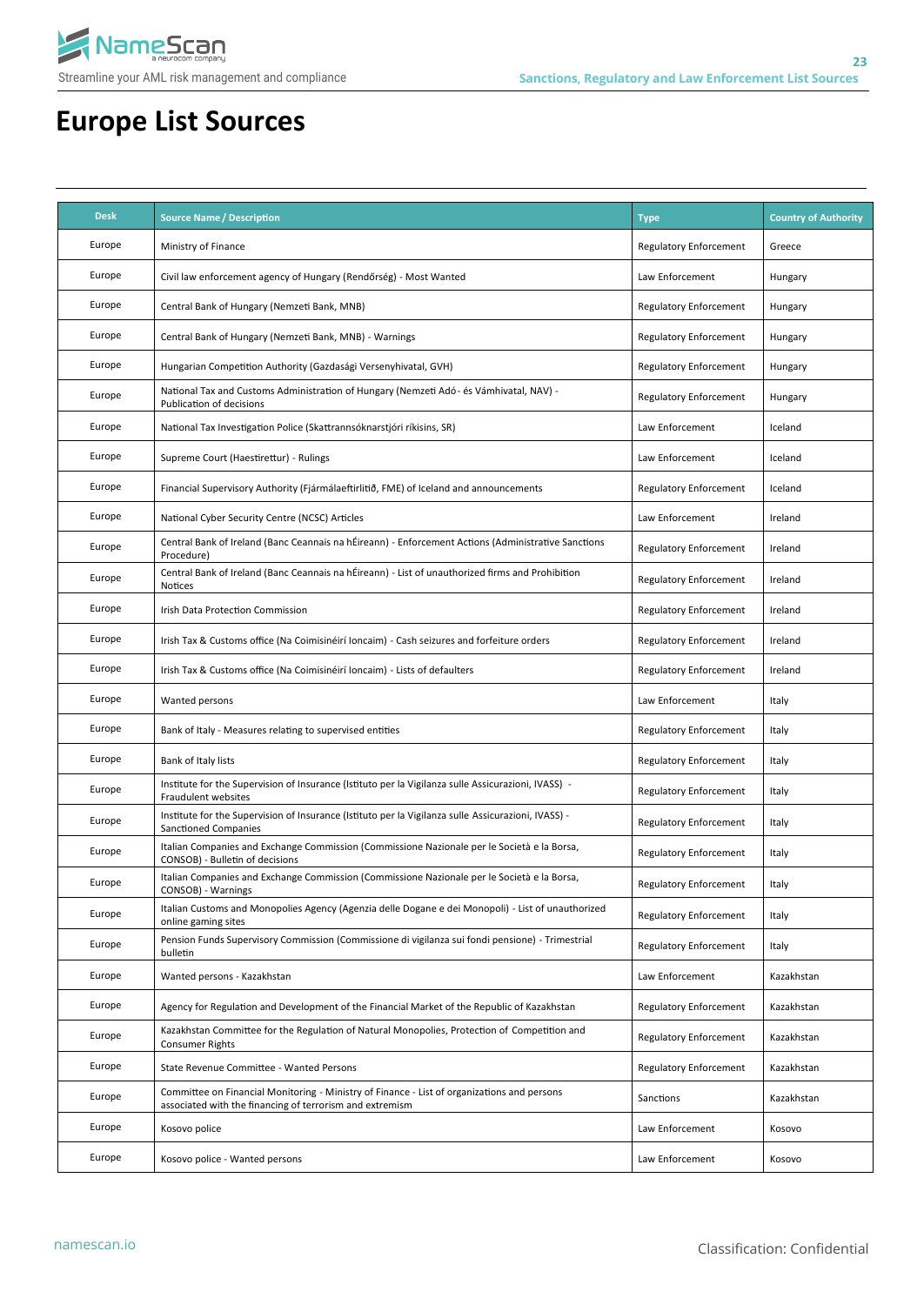

| <b>Desk</b> | <b>Source Name / Description</b>                                                                                  | <b>Type</b>                   | <b>Country of Authority</b> |
|-------------|-------------------------------------------------------------------------------------------------------------------|-------------------------------|-----------------------------|
| Europe      | State Penitentiary Service under the Government of the Kyrgyz Republic - Wanted                                   | Law Enforcement               | Kyrgyzstan                  |
| Europe      | State Tax Service of Kyrgyz Republic - False Enterprises                                                          | <b>Regulatory Enforcement</b> | Kyrgyzstan                  |
| Europe      | State Financial Intelligence Service under the Government of the Kyrgyz Republic - Consolidated<br>Sanctions List | Sanctions                     | Kyrgyzstan                  |
| Europe      | Financial and Capital Market Commission                                                                           | <b>Regulatory Enforcement</b> | Latvia                      |
| Europe      | Financial and Capital Market Commission - Alerts for Unlicensed Service Providers                                 | Regulatory Enforcement        | Latvia                      |
| Europe      | Financial and Capital Market Commission - Credit Institutions in Liquidation                                      | <b>Regulatory Enforcement</b> | Latvia                      |
| Europe      | Financial and Capital Market Commission - Insolvent Credit Institutions                                           | <b>Regulatory Enforcement</b> | Latvia                      |
| Europe      | Financial and Capital Market Commission - Sanctions imposed by FCMC                                               | <b>Regulatory Enforcement</b> | Latvia                      |
| Europe      | State Police of the Principality of Liechtenstein - Wanted List                                                   | Law Enforcement               | Liechtenstein               |
| Europe      | Financial Market Authority of Liechtenstein (Finanzmarktaufsicht Liechtenstein, FMA)                              | Regulatory Enforcement        | Liechtenstein               |
| Europe      | Bank of Lithuania                                                                                                 | <b>Regulatory Enforcement</b> | Lithuania                   |
| Europe      | Bank of Lithuania - Decisions, resolutions and sanctions                                                          | <b>Regulatory Enforcement</b> | Lithuania                   |
| Europe      | Bank of Lithuania - Violations of legal acts                                                                      | <b>Regulatory Enforcement</b> | Lithuania                   |
| Europe      | Gaming Control Authority - List of illegal gambling operators                                                     | Regulatory Enforcement        | Lithuania                   |
| Europe      | Police - Wanted                                                                                                   | Law Enforcement               | Luxembourg                  |
| Europe      | Commission de Surveillance du Secteur Financier (Financial Sector Supervisory Commission,<br>CSSF)                | <b>Regulatory Enforcement</b> | Luxembourg                  |
| Europe      | Asset Recovery Board / Asset Recovery Bureau - Court Orders                                                       | Law Enforcement               | Malta                       |
| Europe      | Financial Intelligence Analysis Unit (FIAU) - Administrative Penalties                                            | Regulatory Enforcement        | Malta                       |
| Europe      | Malta Financial Services Authority (MFSA) - Administrative Measures and Penalties                                 | Regulatory Enforcement        | Malta                       |
| Europe      | Malta Financial Services Authority (MFSA) - Warnings                                                              | Regulatory Enforcement        | Malta                       |
| Europe      | <b>Malta Gaming Authority</b>                                                                                     | <b>Regulatory Enforcement</b> | Malta                       |
| Europe      | National Audit Office Malta - Recent Publications                                                                 | <b>Regulatory Enforcement</b> | Malta                       |
| Europe      | Sanctions Monitoring Board - List of sanctioned entities                                                          | Sanctions                     | Malta                       |
| Europe      | Border Police of Moldova - Wanted individuals                                                                     | Law Enforcement               | Moldova (the Republic of)   |
| Europe      | Police Department of Gagauzia - Wanted Persons                                                                    | Law Enforcement               | Moldova (the Republic of)   |
| Europe      | Police of Moldova - Wanted List                                                                                   | Law Enforcement               | Moldova (the Republic of)   |
| Europe      | National Bank of Moldova - Published Sanctions                                                                    | <b>Regulatory Enforcement</b> | Moldova (the Republic of)   |
| Europe      | Journal de Monaco - Court decisions                                                                               | Law Enforcement               | Monaco                      |
| Europe      | Monaco Supreme Court (Le Tribunal Suprême de Monaco)                                                              | Law Enforcement               | Monaco                      |
| Europe      | Financial Activities Supervisory Commission (Commission de Contrôle des Activités Financières,<br>CCAF)           | Regulatory Enforcement        | Monaco                      |
| Europe      | Monaco Association for Financial Activities (Association Monégasque des Activités Financières,<br>A.M.A.F.)       | <b>Regulatory Enforcement</b> | Monaco                      |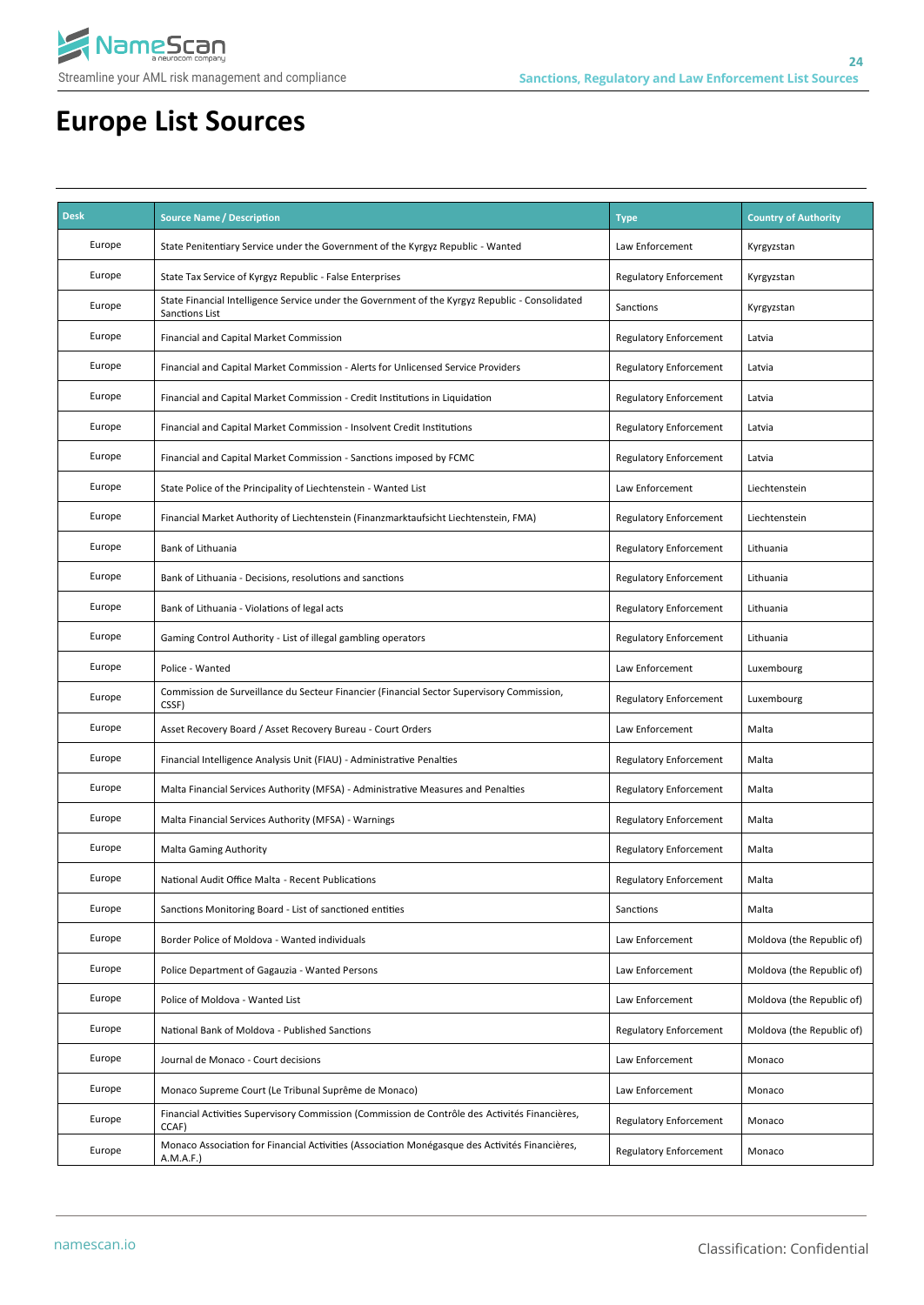

| <b>Desk</b> | <b>Source Name / Description</b>                                                                                                                            | <b>Type</b>                   | <b>Country of Authority</b> |
|-------------|-------------------------------------------------------------------------------------------------------------------------------------------------------------|-------------------------------|-----------------------------|
| Europe      | Monaco Council of Government - Entities designated in accordance with Sovereign Order No.<br>15.321                                                         | Sanctions                     | Monaco                      |
| Europe      | Case law Archives - Known lawsuits                                                                                                                          | Law Enforcement               | Netherlands (the)           |
| Europe      | Data Protection Authority (Autoriteit Persoonsgegevens, AP) - Fines and other penalties (Boetes en<br>andere sancties)                                      | Law Enforcement               | Netherlands (the)           |
| Europe      | Dutch Police - Wanted List                                                                                                                                  | Law Enforcement               | Netherlands (the)           |
| Europe      | Netherlands - Public Prosecution Service (Openbaar Ministerie, OM)                                                                                          | Law Enforcement               | Netherlands (the)           |
| Europe      | Central Bank of the Netherlands (De Nederlandsche Bank)                                                                                                     | Regulatory Enforcement        | Netherlands (the)           |
| Europe      | Dutch Tax and Customs Administration (Belastingdienst Nederland)                                                                                            | Regulatory Enforcement        | Netherlands (the)           |
| Europe      | Gaming Authority of Netherlands (Kansspelautoriteit)                                                                                                        | <b>Regulatory Enforcement</b> | Netherlands (the)           |
| Europe      | Gaming Authority of Netherlands (Kansspelautoriteit) - Sanction decisions                                                                                   | Regulatory Enforcement        | Netherlands (the)           |
| Europe      | Netherlands Authority for Consumers and Markets (ACM) - Publications                                                                                        | Regulatory Enforcement        | Netherlands (the)           |
| Europe      | Netherlands Authority for the Financial Markets (AFM) - Investors Alert                                                                                     | Regulatory Enforcement        | Netherlands (the)           |
| Europe      | Netherlands Authority for the Financial Markets (AFM) - Measures                                                                                            | Regulatory Enforcement        | Netherlands (the)           |
| Europe      | Dutch Government (Rijksoverheid) - National terrorism sanctions list (Nationale sanctielijst<br>terrorisme)                                                 | Sanctions                     | Netherlands (the)           |
| Europe      | Wanted Persons - Police, Ministry of Internal Affairs                                                                                                       | Law Enforcement               | North Macedonia             |
| Europe      | National Authority for Investigation and Prosecution of Economic and Environmental Crime in<br>Norway                                                       | Law Enforcement               | Norway                      |
| Europe      | Norwegian Data Protection Authority (Datatilsynet)                                                                                                          | Law Enforcement               | Norway                      |
| Europe      | Financial Supervisory Authority of Norway (Finanstilsynet)                                                                                                  | Regulatory Enforcement        | Norway                      |
| Europe      | Financial Supervisory Authority of Norway (Finanstilsynet) - Warnings                                                                                       | Regulatory Enforcement        | Norway                      |
| Europe      | Norwegian Competition Authority (Konkurransetilsynet)                                                                                                       | Regulatory Enforcement        | Norway                      |
| Europe      | Wanted Persons List - Ministry of Interior                                                                                                                  | Law Enforcement               | Poland                      |
| Europe      | Ministry of Finance - List of unauthorized internet gaming websites                                                                                         | Regulatory Enforcement        | Poland                      |
| Europe      | Office of Competition and Consumer Protection                                                                                                               | <b>Regulatory Enforcement</b> | Poland                      |
| Europe      | Polish Financial Supervision Authority - Penalties                                                                                                          | <b>Regulatory Enforcement</b> | Poland                      |
| Europe      | Polish Personal Data Protection Office - Decisions                                                                                                          | Regulatory Enforcement        | Poland                      |
| Europe      | Public Warnings - Polish Financial Supervision Authority                                                                                                    | Regulatory Enforcement        | Poland                      |
| Europe      | Banco de Portugal - Atividade não autorizada (Bank of Portugal - Unauthorised Activity)                                                                     | Regulatory Enforcement        | Portugal                    |
| Europe      | Competition Authority (Autoridade de Concorrência, AdC)                                                                                                     | <b>Regulatory Enforcement</b> | Portugal                    |
| Europe      | Gambling Commission, Gambling Regulation and Inspection Service                                                                                             | <b>Regulatory Enforcement</b> | Portugal                    |
| Europe      | Portuguese Securities Market Commission (Comissão do Mercado de Valores Mobiliários, CMVM) -<br>Counter-orders and crimes against the market (Very serious) | <b>Regulatory Enforcement</b> | Portugal                    |
| Europe      | Portuguese Securities Market Commission (Comissão do Mercado de Valores Mobiliários, CMVM) -<br>Warnings                                                    | Regulatory Enforcement        | Portugal                    |
| Europe      | Portuguese Securities Market Commission (Comissão do Mercado de Valores Mobiliários, CMVM)<br>- Counter-orders and crimes against the market                | Regulatory Enforcement        | Portugal                    |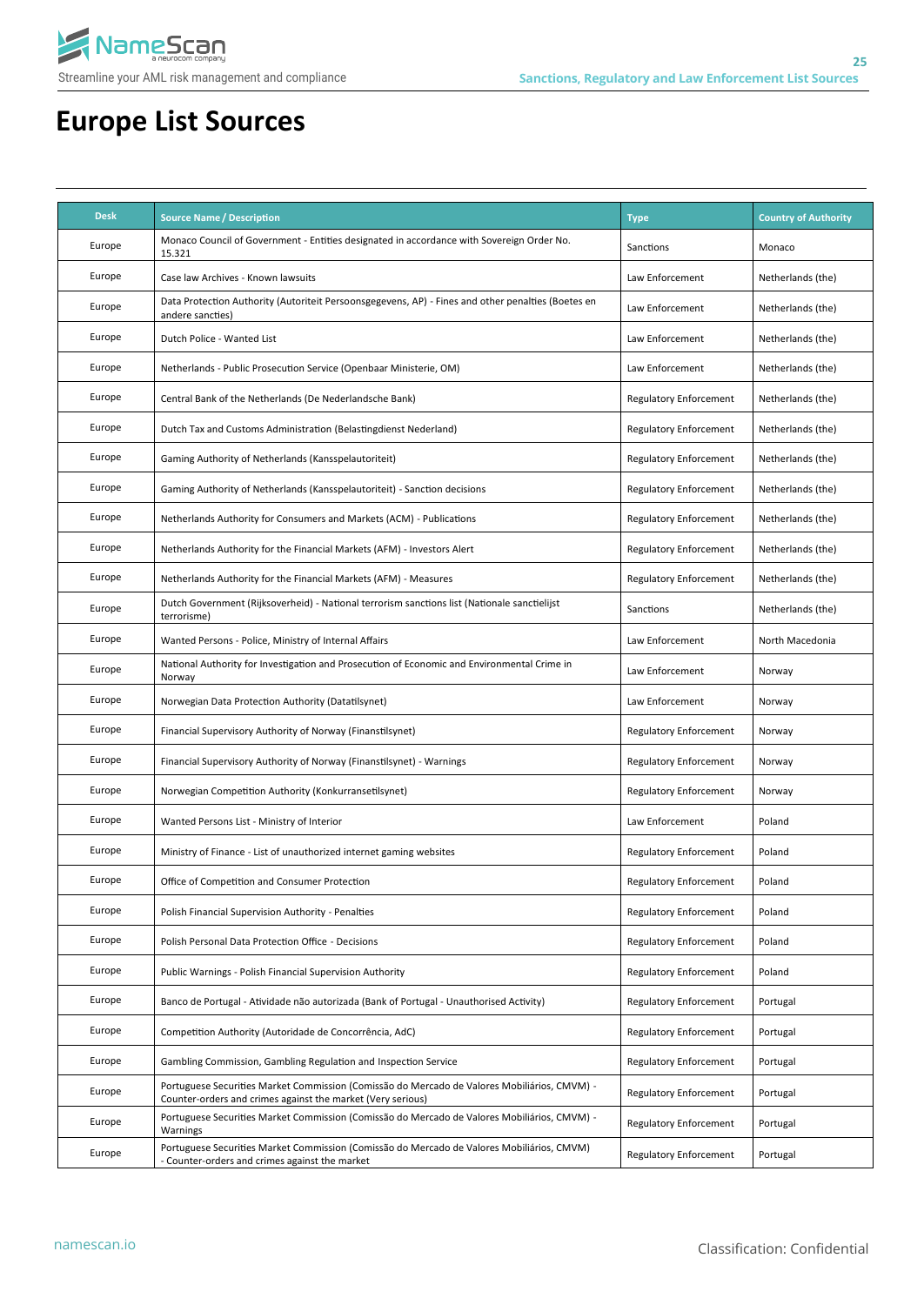

| <b>Desk</b> | <b>Source Name / Description</b>                                                                             | <b>Type</b>                   | <b>Country of Authority</b> |
|-------------|--------------------------------------------------------------------------------------------------------------|-------------------------------|-----------------------------|
| Europe      | General Police Inspectorate of Romania - List of Wanted Persons                                              | Law Enforcement               | Romania                     |
| Europe      | National Anti-corruption Directorate (DNA)                                                                   | Law Enforcement               | Romania                     |
| Europe      | National Bank of Romania - Published Sanctions                                                               | Regulatory Enforcement        | Romania                     |
| Europe      | Romanian Financial Supervisory Authority - Autoritatea de Supraveghere Financiară (ASF)                      | Regulatory Enforcement        | Romania                     |
| Europe      | Romanian National Gambling Office (ONJN)                                                                     | Regulatory Enforcement        | Romania                     |
| Europe      | Federal Penitentiary Service of Russia - Wanted                                                              | Law Enforcement               | Russian Federation (the)    |
| Europe      | Investigative Committee of the Russian Federation                                                            | Law Enforcement               | Russian Federation (the)    |
| Europe      | Investigative Committee of the Russian Federation - Wanted                                                   | Law Enforcement               | Russian Federation (the)    |
| Europe      | Prosecutor General Office of the Russian Federation                                                          | Law Enforcement               | Russian Federation (the)    |
| Europe      | Surgut Department of the Ministry of Internal Affairs of Russia - Wanted                                     | Law Enforcement               | Russian Federation (the)    |
| Europe      | Bank of Russia - Administrative proceedings                                                                  | Regulatory Enforcement        | Russian Federation (the)    |
| Europe      | Bank of Russia - Bank Sector - Insider Information                                                           | Regulatory Enforcement        | Russian Federation (the)    |
| Europe      | Bank of Russia - Insurance - Decisions                                                                       | <b>Regulatory Enforcement</b> | Russian Federation (the)    |
| Europe      | Bank of Russia - Issuers and corporate governance - Decisions                                                | <b>Regulatory Enforcement</b> | Russian Federation (the)    |
| Europe      | Bank of Russia - liquidation of credit institutions                                                          | Regulatory Enforcement        | Russian Federation (the)    |
| Europe      | Bank of Russia - Pension funds and collective investments - Decisions                                        | Regulatory Enforcement        | Russian Federation (the)    |
| Europe      | Bank of Russia - Stocks and bonds market - Decisions                                                         | Regulatory Enforcement        | Russian Federation (the)    |
| Europe      | Federal Antimonopoly Service of the Russian Federation                                                       | Regulatory Enforcement        | Russian Federation (the)    |
| Europe      | Federal Financial Monitoring Service of the Russian Federation                                               | Sanctions                     | Russian Federation (the)    |
| Europe      | Russian Government - Decree of the President of the Russian Federation of October 22, 2018                   | Sanctions                     | Russian Federation (the)    |
| Europe      | Antimonopoly office Slovak republic                                                                          | Regulatory Enforcement        | Slovakia                    |
| Europe      | Národná banka Slovenska / Central bank - Warnings                                                            | Regulatory Enforcement        | Slovakia                    |
| Europe      | Ministry of Interior of Slovenia - Wanted Persons List                                                       | Law Enforcement               | Slovenia                    |
| Europe      | Police of Slovenia (Policija)                                                                                | Law Enforcement               | Slovenia                    |
| Europe      | Insurance Supervision Agency (Agencija za zavarovalni nadzor, AZN) and measures                              | <b>Regulatory Enforcement</b> | Slovenia                    |
| Europe      | Securities Market Agency of Slovenia (Agencija za trg vrednostnih papirjev) - Warnings                       | <b>Regulatory Enforcement</b> | Slovenia                    |
| Europe      | Dirección General de Ordenación del Juego (Directorate General for the Regulation of Gambling)               | Law Enforcement               | Spain                       |
| Europe      | Central Bank - Sanctions Imposed                                                                             | <b>Regulatory Enforcement</b> | Spain                       |
| Europe      | CNMV - Unauthorised entities                                                                                 | <b>Regulatory Enforcement</b> | Spain                       |
| Europe      | National Commission of Markets and Competition (Comisión Nacional de los Mercados y la<br>Competencia, CNMC) | <b>Regulatory Enforcement</b> | Spain                       |
| Europe      | Stockholm District Court                                                                                     | Law Enforcement               | Sweden                      |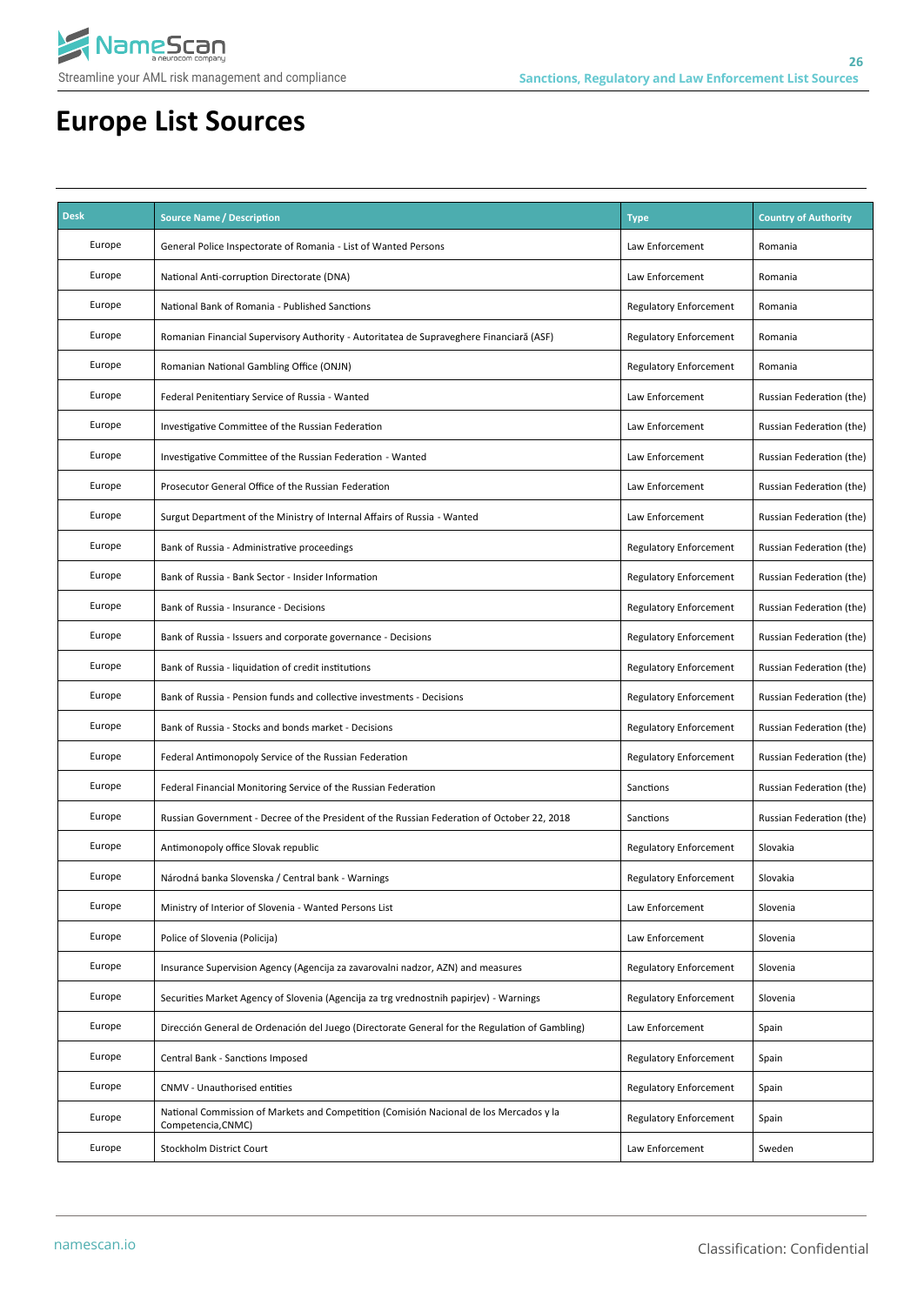

| <b>Desk</b> | <b>Source Name / Description</b>                                                                                     | <b>Type</b>                   | <b>Country of Authority</b> |
|-------------|----------------------------------------------------------------------------------------------------------------------|-------------------------------|-----------------------------|
| Europe      | Swedish Prosecution Authority (Åklagarmyndigheten)                                                                   | Law Enforcement               | Sweden                      |
| Europe      | Gaming Inspectorate Authority (Spelinspektionen) of Sweden                                                           | Regulatory Enforcement        | Sweden                      |
| Europe      | Swedish Financial Supervisory Authority (Finansinspektionen, FI) - List of unauthorized firms                        | Regulatory Enforcement        | Sweden                      |
| Europe      | Swedish Financial Supervisory Authority (Finansinspektionen, FI) - Sanctions                                         | Regulatory Enforcement        | Sweden                      |
| Europe      | Federal Administrative Court (Tribunal administratif fédéral)                                                        | Law Enforcement               | Switzerland                 |
| Europe      | Federal Criminal Court (Cour des affaires pénales)                                                                   | Law Enforcement               | Switzerland                 |
| Europe      | Federal Office of Police (Fedpol)                                                                                    | Law Enforcement               | Switzerland                 |
| Europe      | Federal Patent Court (Tribunal fédéral des brevets)                                                                  | Law Enforcement               | Switzerland                 |
| Europe      | Federal Supreme Court (Tribunal fédéral)                                                                             | Law Enforcement               | Switzerland                 |
| Europe      | Money Laundering Reporting Office Switzerland (MROS) (under Fedpol)                                                  | Law Enforcement               | Switzerland                 |
| Europe      | French-Speaking Association of Financial Intermediaries (Association Romande des Intermédiaires<br>Financiers, ARIF) | Regulatory Enforcement        | Switzerland                 |
| Europe      | Self-regulatory Body of Directors of Companies (Organisme d'Autorégulation des Gérants de<br>Patrimoine, OAR-G)      | <b>Regulatory Enforcement</b> | Switzerland                 |
| Europe      | Swiss Federal Gaming Board (Eidgenössische Spielbankenkommission, ESBK)                                              | Regulatory Enforcement        | Switzerland                 |
| Europe      | Swiss Financial Market Supervisory Authority (FINMA)                                                                 | Regulatory Enforcement        | Switzerland                 |
| Europe      | Swiss Gambling Supervisory Authority (Interkantonale Geldspielaufsicht, Gespa)                                       | Regulatory Enforcement        | Switzerland                 |
| Europe      | Swiss Infrastructure and Exchange (SIX Group)                                                                        | Regulatory Enforcement        | Switzerland                 |
| Europe      | State Secretariat for Economic Affairs (SECO) of Switzerland - Sanctions List                                        | Sanctions                     | Switzerland                 |
| Europe      | MOI Tajikistan - Wanted Persons                                                                                      | Law Enforcement               | Tajikistan                  |
| Europe      | State Agency for Financial Control and Combating Corruption                                                          | Regulatory Enforcement        | Tajikistan                  |
| Europe      | National Bank of Tajikistan - Designated Terrorists                                                                  | Sanctions                     | Tajikistan                  |
| Europe      | Capital Markets Board of Turkey - Bulletin                                                                           | Regulatory Enforcement        | Turkey                      |
| Europe      | Ministry of Interior of Turkey - Turkey Most Wanted Terrorists                                                       | Sanctions                     | Turkey                      |
| Europe      | Ukrainian Ministry of Interior - Wanted Persons                                                                      | Law Enforcement               | Ukraine                     |
| Europe      | Bank of Ukraine - Corrective measures                                                                                | <b>Regulatory Enforcement</b> | Ukraine                     |
| Europe      | <b>Bank of Ukraine</b>                                                                                               | <b>Regulatory Enforcement</b> | Ukraine                     |
| Europe      | National Security and Defense Council of Ukraine                                                                     | Sanctions                     | Ukraine                     |
| Europe      | The State Financial Monitoring Service of Ukraine                                                                    | Sanctions                     | Ukraine                     |
| Europe      | Avon and Somerset Police - Wanted & In Court                                                                         | Law Enforcement               | United Kingdom              |
| Europe      | <b>Border Force</b>                                                                                                  | Law Enforcement               | United Kingdom              |
| Europe      | <b>British Transport Police</b>                                                                                      | Law Enforcement               | United Kingdom              |
| Europe      | Cambridgeshire Constabulary                                                                                          | Law Enforcement               | United Kingdom              |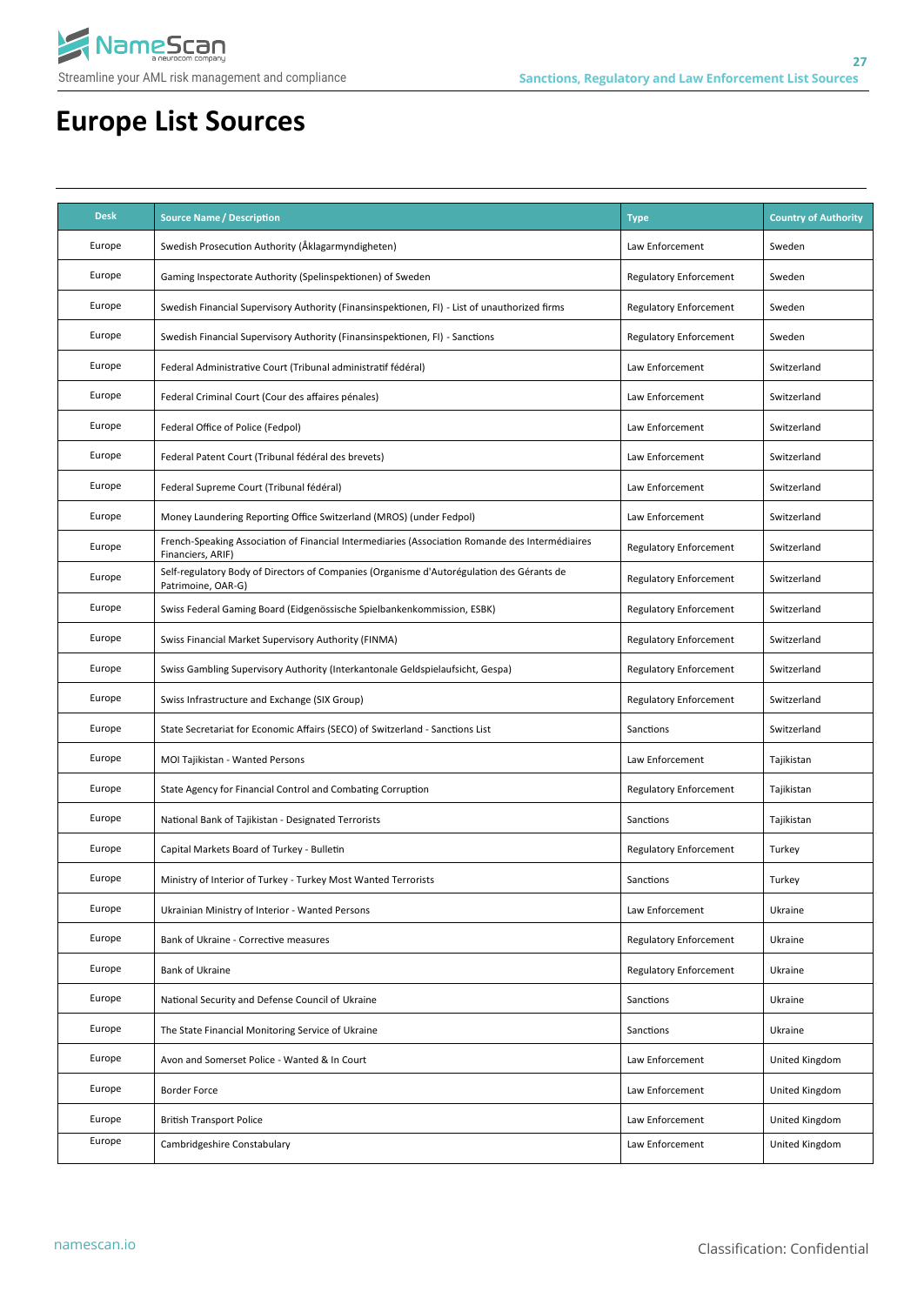

| <b>Desk</b> | <b>Source Name / Description</b>            | <b>Type</b>     | <b>Country of Authority</b> |
|-------------|---------------------------------------------|-----------------|-----------------------------|
| Europe      | <b>Cheshire Police</b>                      | Law Enforcement | United Kingdom              |
| Europe      | City of London Police - Fraud Squad         | Law Enforcement | United Kingdom              |
| Europe      | City of London Police - IFED                | Law Enforcement | United Kingdom              |
| Europe      | Counter Terrorism Police                    | Law Enforcement | United Kingdom              |
| Europe      | Crimestoppers                               | Law Enforcement | United Kingdom              |
| Europe      | Cumbria Constabulary                        | Law Enforcement | United Kingdom              |
| Europe      | Derbyshire Constabulary                     | Law Enforcement | United Kingdom              |
| Europe      | Devon & Cornwall Police                     | Law Enforcement | United Kingdom              |
| Europe      | Devon & Cornwall Police - Court & Convicted | Law Enforcement | United Kingdom              |
| Europe      | <b>Dorset Police</b>                        | Law Enforcement | United Kingdom              |
| Europe      | Durham Constabulary                         | Law Enforcement | United Kingdom              |
| Europe      | Dyfed-Powys Police                          | Law Enforcement | United Kingdom              |
| Europe      | Essex Police - Brought to Justice           | Law Enforcement | United Kingdom              |
| Europe      | <b>Essex Police - Wanted</b>                | Law Enforcement | United Kingdom              |
| Europe      | Gloucestershire Constabulary                | Law Enforcement | United Kingdom              |
| Europe      | Greater Manchester Police - Wanted Persons  | Law Enforcement | United Kingdom              |
| Europe      | Gwent Police - Caught & In Court            | Law Enforcement | United Kingdom              |
| Europe      | Hampshire Constabulary                      | Law Enforcement | United Kingdom              |
| Europe      | Hertfordshire Constabulary                  | Law Enforcement | United Kingdom              |
| Europe      | High Court                                  | Law Enforcement | United Kingdom              |
| Europe      | Humberside Police                           | Law Enforcement | United Kingdom              |
| Europe      | Humberside Police - Wanted                  | Law Enforcement | United Kingdom              |
| Europe      | Immigration Enforcement                     | Law Enforcement | United Kingdom              |
| Europe      | Kent Police                                 | Law Enforcement | United Kingdom              |
| Europe      | Lancashire Constabulary                     | Law Enforcement | United Kingdom              |
| Europe      | Leicestershire Police                       | Law Enforcement | United Kingdom              |
| Europe      | Merseyside Police                           | Law Enforcement | United Kingdom              |
| Europe      | Metropolitan Police                         | Law Enforcement | United Kingdom              |
| Europe      | National Crime Agency & Ancillary Orders    | Law Enforcement | United Kingdom              |
| Europe      | National Fraud Intelligence Bureau          | Law Enforcement | United Kingdom              |
| Europe      | Norfolk Constabulary                        | Law Enforcement | United Kingdom              |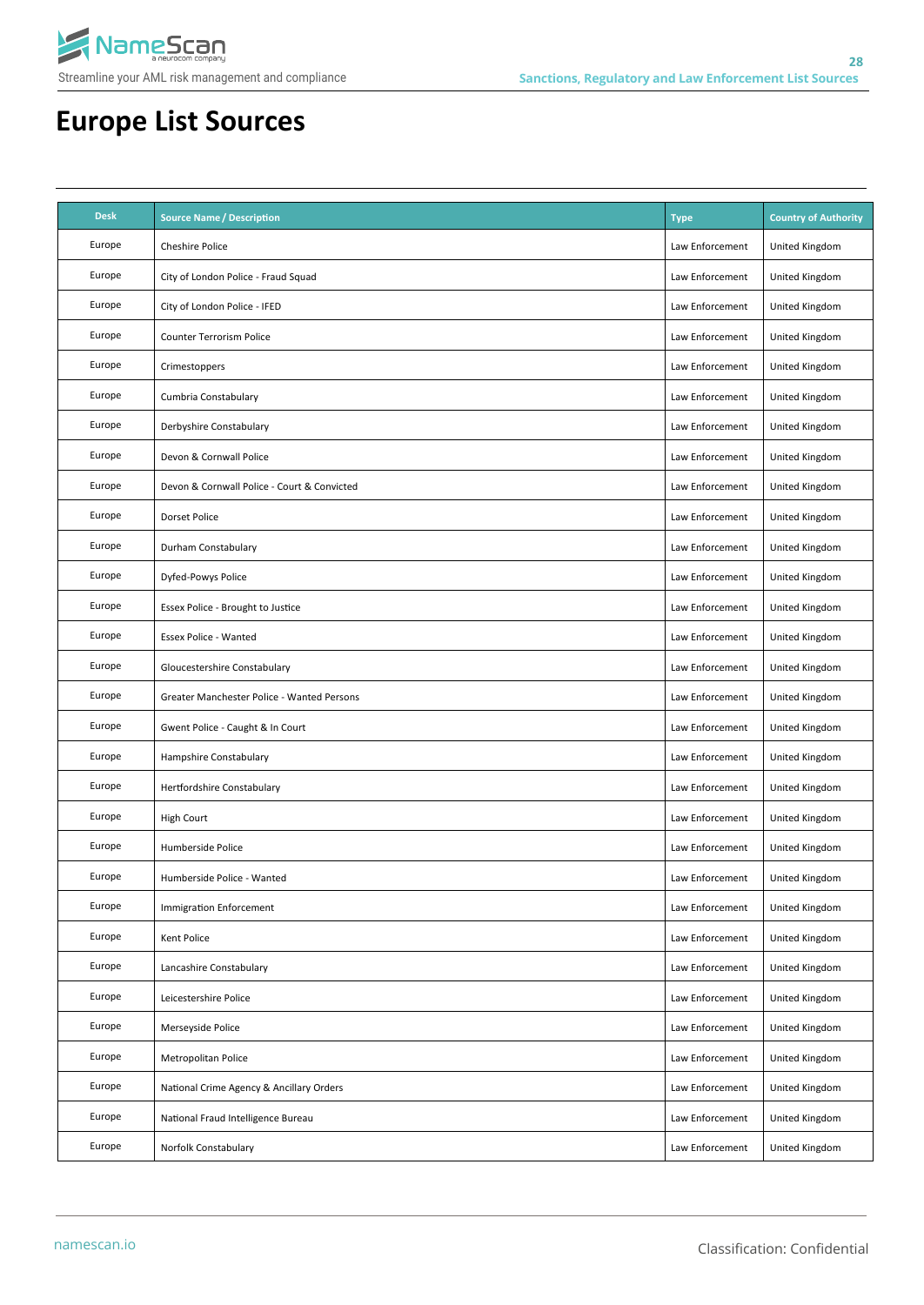

| <b>Desk</b> | <b>Source Name / Description</b>                                       | <b>Type</b>                   | <b>Country of Authority</b> |
|-------------|------------------------------------------------------------------------|-------------------------------|-----------------------------|
| Europe      | Norfolk Constabulary - Wanted Persons                                  | Law Enforcement               | United Kingdom              |
| Europe      | North Wales Police                                                     | Law Enforcement               | United Kingdom              |
| Europe      | Northamptonshire Police - In Court                                     | Law Enforcement               | United Kingdom              |
| Europe      | Northamptonshire Police - Wanted Persons                               | Law Enforcement               | United Kingdom              |
| Europe      | Northumbria Police                                                     | Law Enforcement               | United Kingdom              |
| Europe      | Police Scotland                                                        | Law Enforcement               | United Kingdom              |
| Europe      | Royal Gibraltar Police                                                 | Law Enforcement               | United Kingdom              |
| Europe      | Scottish Courts and Tribunals                                          | Law Enforcement               | United Kingdom              |
| Europe      | Serious Fraud Office                                                   | Law Enforcement               | United Kingdom              |
| Europe      | South Wales Police                                                     | Law Enforcement               | United Kingdom              |
| Europe      | South Yorkshire Police                                                 | Law Enforcement               | United Kingdom              |
| Europe      | South Yorkshire Police - Wanted                                        | Law Enforcement               | United Kingdom              |
| Europe      | <b>Staffordshire Police</b>                                            | Law Enforcement               | United Kingdom              |
| Europe      | Suffolk Constabulary                                                   | Law Enforcement               | United Kingdom              |
| Europe      | Suffolk Constabulary - Wanted                                          | Law Enforcement               | United Kingdom              |
| Europe      | Supreme Court of the United Kingdom                                    | Law Enforcement               | United Kingdom              |
| Europe      | <b>Sussex Police</b>                                                   | Law Enforcement               | United Kingdom              |
| Europe      | The Channel Islands Competition & Regulatory Authorities               | Law Enforcement               | United Kingdom              |
| Europe      | The Crown Prosecution Service                                          | Law Enforcement               | United Kingdom              |
| Europe      | Warwickshire Police                                                    | Law Enforcement               | United Kingdom              |
| Europe      | West Mercia Police                                                     | Law Enforcement               | United Kingdom              |
| Europe      | <b>West Midlands Police</b>                                            | Law Enforcement               | United Kingdom              |
| Europe      | West Yorkshire Police                                                  | Law Enforcement               | United Kingdom              |
| Europe      | Wiltshire Police                                                       | Law Enforcement               | United Kingdom              |
| Europe      | Charity Commission for England and Wales                               | <b>Regulatory Enforcement</b> | United Kingdom              |
| Europe      | Financial Conduct Authority (FCA) - Publications - Notices & Decisions | <b>Regulatory Enforcement</b> | United Kingdom              |
| Europe      | Financial Conduct Authority (FCA) - Warnings                           | Regulatory Enforcement        | United Kingdom              |
| Europe      | Financial Reporting Council - Enforcement Outcomes                     | <b>Regulatory Enforcement</b> | United Kingdom              |
| Europe      | Financial Reporting Council section - backlog needed                   | <b>Regulatory Enforcement</b> | United Kingdom              |
| Europe      | Gibraltar Financial Services Commission - Warnings                     | <b>Regulatory Enforcement</b> | United Kingdom              |
| Europe      | Gibraltar Ministry of Finance, Gambling Division                       | <b>Regulatory Enforcement</b> | United Kingdom              |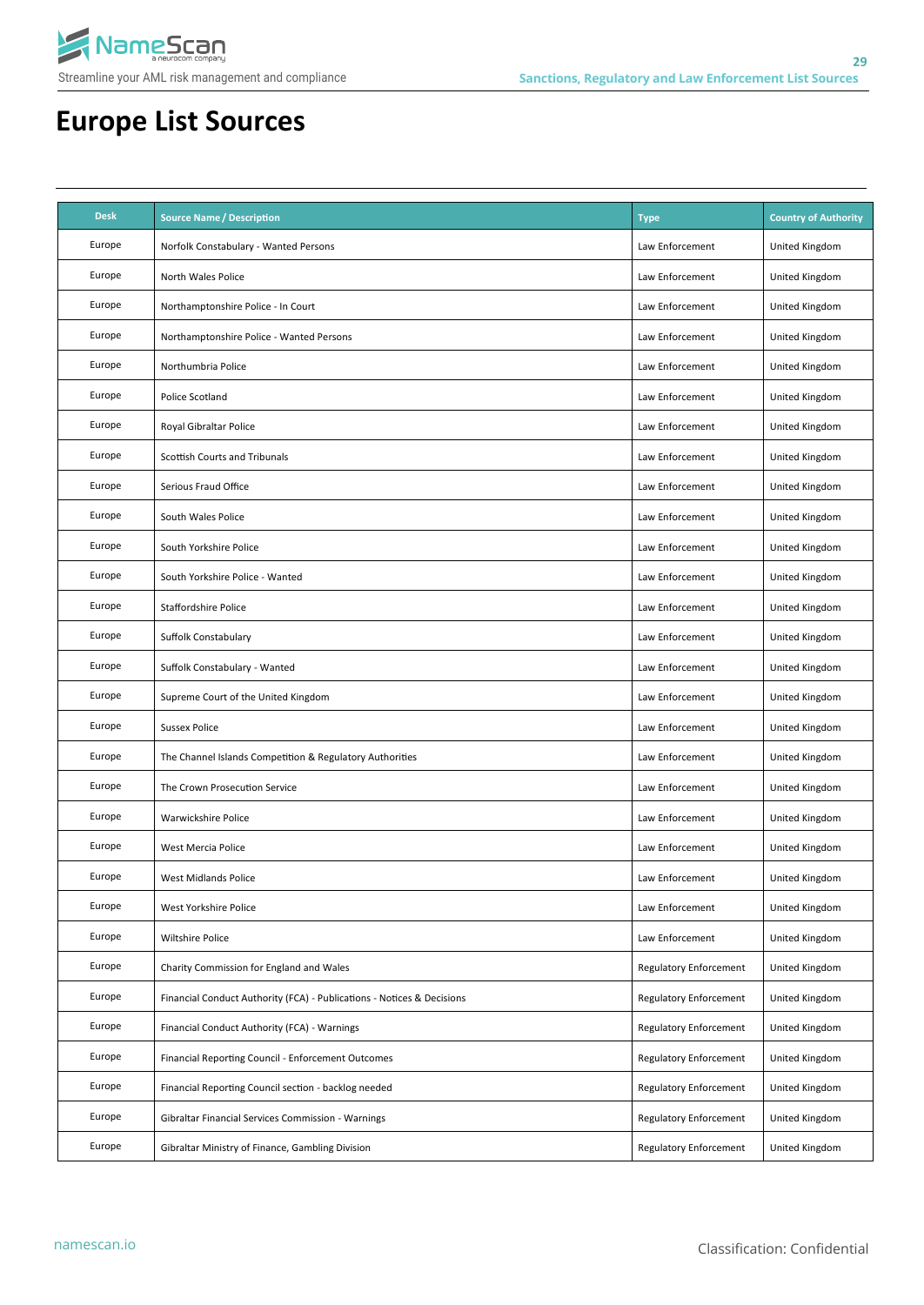

| <b>Desk</b> | <b>Source Name / Description</b>                                                                              | <b>Type</b>                   | <b>Country of Authority</b> |
|-------------|---------------------------------------------------------------------------------------------------------------|-------------------------------|-----------------------------|
| Europe      | Guernsey Financial Services Commission - Bogus Banks                                                          | <b>Regulatory Enforcement</b> | United Kingdom              |
| Europe      | Guernsey Financial Services Commission - Prohibitions & Public Statements - Backlog and Ongoing<br>Monitoring | Regulatory Enforcement        | United Kingdom              |
| Europe      | <b>Guernsey Financial Services Commission - Warnings</b>                                                      | <b>Regulatory Enforcement</b> | United Kingdom              |
| Europe      | Information Commissioner's Office (ICO) - monetary penalties                                                  | Regulatory Enforcement        | United Kingdom              |
| Europe      | Isle of Man Financial Services Authority - Disciplinary Action                                                | <b>Regulatory Enforcement</b> | United Kingdom              |
| Europe      | Isle of Man Financial Services Authority - Public Warnings                                                    | Regulatory Enforcement        | United Kingdom              |
| Europe      | Isle of Man Gambling Supervision Commission - Watch List                                                      | Regulatory Enforcement        | United Kingdom              |
| Europe      | Jersey Financial Services Commission - Public Statements                                                      | Regulatory Enforcement        | United Kingdom              |
| Europe      | Jersey Financial Services Commission - Register of restricted individuals                                     | Regulatory Enforcement        | United Kingdom              |
| Europe      | Payment Systems Regulator - Decision Notices                                                                  | Regulatory Enforcement        | United Kingdom              |
| Europe      | Phone-paid Services Authority (PSA)                                                                           | Regulatory Enforcement        | United Kingdom              |
| Europe      | Solicitors Regulation Authority - Scam Alerts                                                                 | <b>Regulatory Enforcement</b> | United Kingdom              |
| Europe      | The Pensions Regulator                                                                                        | <b>Regulatory Enforcement</b> | United Kingdom              |
| Europe      | <b>UK Gambling Commission</b>                                                                                 | <b>Regulatory Enforcement</b> | United Kingdom              |
| Europe      | UK Gambling Commission - Register for persons and businesses                                                  | <b>Regulatory Enforcement</b> | United Kingdom              |
| Europe      | HMT/OFSI - Afghanistan                                                                                        | Sanctions                     | United Kingdom              |
| Europe      | HMT/OFSI - Belarus                                                                                            | Sanctions                     | United Kingdom              |
| Europe      | HMT/OFSI - Bosnia and Herzegovina                                                                             | Sanctions                     | United Kingdom              |
| Europe      | HMT/OFSI - Burundi                                                                                            | Sanctions                     | United Kingdom              |
| Europe      | HMT/OFSI - Central African Republic                                                                           | Sanctions                     | United Kingdom              |
| Europe      | HMT/OFSI - Chemical Weapons                                                                                   | Sanctions                     | United Kingdom              |
| Europe      | HMT/OFSI - Counter Terrorism                                                                                  | Sanctions                     | United Kingdom              |
| Europe      | HMT/OFSI - Cyber                                                                                              | Sanctions                     | United Kingdom              |
| Europe      | HMT/OFSI - Democratic People's Republic of Korea                                                              | Sanctions                     | United Kingdom              |
| Europe      | HMT/OFSI - Democratic Republic of the Congo                                                                   | Sanctions                     | United Kingdom              |
| Europe      | HMT/OFSI - Global Anti-Corruption                                                                             | Sanctions                     | United Kingdom              |
| Europe      | HMT/OFSI - Global Human Rights                                                                                | Sanctions                     | United Kingdom              |
| Europe      | HMT/OFSI - Guinea                                                                                             | Sanctions                     | United Kingdom              |
| Europe      | HMT/OFSI - International Counter Terrorism                                                                    | Sanctions                     | United Kingdom              |
| Europe      | HMT/OFSI - Iran (Human Rights)                                                                                | Sanctions                     | United Kingdom              |
| Europe      | HMT/OFSI - Iran (Relating to nuclear weapons)                                                                 | Sanctions                     | United Kingdom              |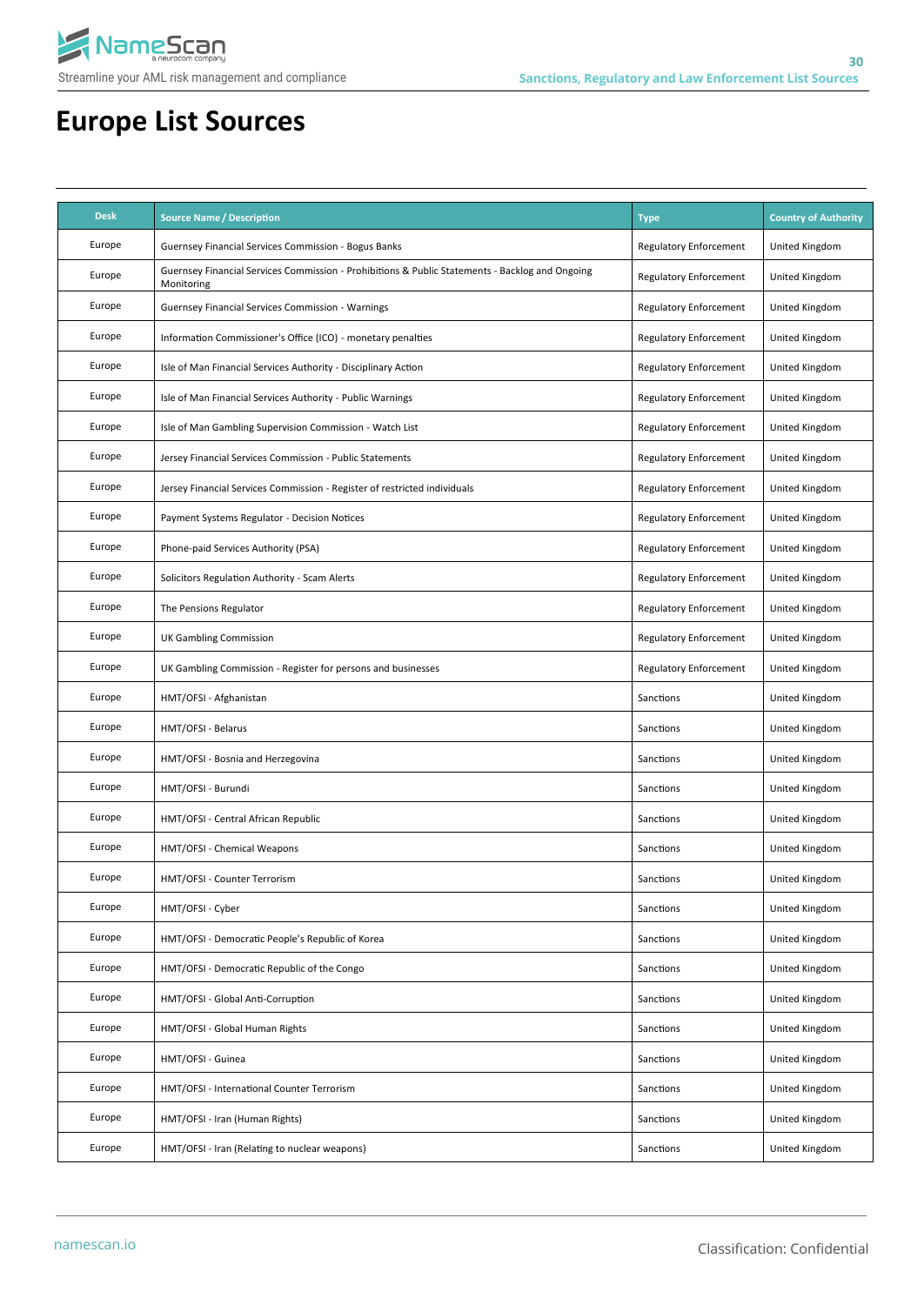

| <b>Desk</b> | <b>Source Name / Description</b>                                                                                                                                                                                               | <b>Type</b>     | <b>Country of Authority</b> |
|-------------|--------------------------------------------------------------------------------------------------------------------------------------------------------------------------------------------------------------------------------|-----------------|-----------------------------|
| Europe      | HMT/OFSI - Iraq                                                                                                                                                                                                                | Sanctions       | United Kingdom              |
| Europe      | HMT/OFSI - ISIL (Da'esh) and Al-Qaida organizations                                                                                                                                                                            | Sanctions       | United Kingdom              |
| Europe      | HMT/OFSI - Lebanon (Assassination of Rafiq Hariri and others)                                                                                                                                                                  | Sanctions       | United Kingdom              |
| Europe      | HMT/OFSI - Libya                                                                                                                                                                                                               | Sanctions       | United Kingdom              |
| Europe      | HMT/OFSI - Mali                                                                                                                                                                                                                | Sanctions       | United Kingdom              |
| Europe      | HMT/OFSI - Myanmar                                                                                                                                                                                                             | Sanctions       | United Kingdom              |
| Europe      | HMT/OFSI - Nicaragua                                                                                                                                                                                                           | Sanctions       | United Kingdom              |
| Europe      | HMT/OFSI - Republic of Guinea-Bissau                                                                                                                                                                                           | Sanctions       | United Kingdom              |
| Europe      | HMT/OFSI - Russia                                                                                                                                                                                                              | Sanctions       | United Kingdom              |
| Europe      | HMT/OFSI - Somalia                                                                                                                                                                                                             | Sanctions       | United Kingdom              |
| Europe      | HMT/OFSI - South Sudan                                                                                                                                                                                                         | Sanctions       | United Kingdom              |
| Europe      | HMT/OFSI - Sudan                                                                                                                                                                                                               | Sanctions       | United Kingdom              |
| Europe      | HMT/OFSI - Syria                                                                                                                                                                                                               | Sanctions       | United Kingdom              |
| Europe      | HMT/OFSI - UK Freezing Orders                                                                                                                                                                                                  | Sanctions       | United Kingdom              |
| Europe      | HMT/OFSI - Unauthorized Drilling Activities                                                                                                                                                                                    | Sanctions       | United Kingdom              |
| Europe      | HMT/OFSI - Venezuela                                                                                                                                                                                                           | Sanctions       | United Kingdom              |
| Europe      | HMT/OFSI - Yemen                                                                                                                                                                                                               | Sanctions       | United Kingdom              |
| Europe      | HMT/OFSI - Zimbabwe                                                                                                                                                                                                            | Sanctions       | United Kingdom              |
| Europe      | MOI Uzbekistan - Wanted Persons                                                                                                                                                                                                | Law Enforcement | Uzbekistan                  |
| Europe      | Department for Combating Economic Crimes under the General Prosecutor's Office of the Republic of<br>Uzbekistan - List of individuals and organizations participating or suspected of participating in terrorist<br>activities | Sanctions       | Uzbekistan                  |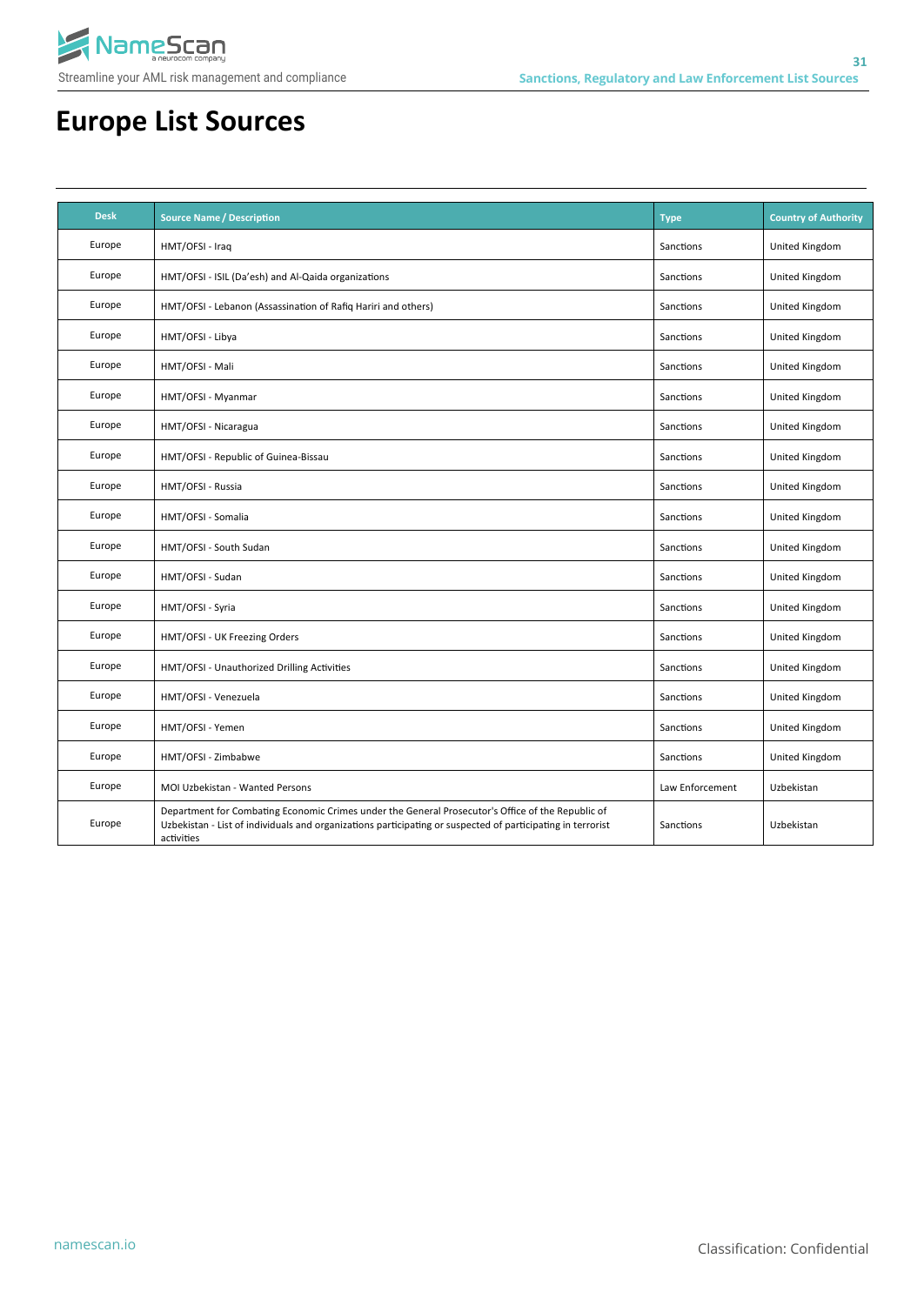

# **04 International**

A selection of sanctions, financial regulatory and law enforcement sources.

| <b>Desk</b>                | <b>Source Name / Description</b>                                                                      | <b>Type</b>                   | <b>Country of Authority</b> |
|----------------------------|-------------------------------------------------------------------------------------------------------|-------------------------------|-----------------------------|
| International Level        | <b>Europol Most Wanted</b>                                                                            | Law Enforcement               | International Level         |
| International Level        | Interpol Red Notices - Daily Update                                                                   | Law Enforcement               | International Level         |
| International Level        | United Nations International Criminal Tribunal for the Former Yugoslavia (UN-ICTY) Judgements<br>List | Law Enforcement               | International Level         |
| International Level        | European Central Bank                                                                                 | Regulatory Enforcement        | International Level         |
| International Level        | European Securities and Market Authority (ESMA) - Enforcement Actions                                 | <b>Regulatory Enforcement</b> | International Level         |
| International Level        | IOSCO - Investor Alerts List by the International Organization of Securities Commissions              | <b>Regulatory Enforcement</b> | International Level         |
| International Level        | World Bank Listing of Ineligible Firms & Individuals                                                  | <b>Regulatory Enforcement</b> | International Level         |
| International Level        | Asian Development Bank (ADB) - Sanctions List                                                         | Sanctions                     | International Level         |
| International Level        | UN Resolution 1267,1989 & 2253 - ISIL (Da'esh), Al-Qaida                                              | Sanctions                     | <b>United Nations</b>       |
| International Level        | UN Resolution 1518 - Iraq & Kuwait                                                                    | Sanctions                     | <b>United Nations</b>       |
| International Level        | UN Resolution 1533 - Democratic Republic of the Congo                                                 | Sanctions                     | <b>United Nations</b>       |
| International Level        | UN Resolution 1591 - Sudan                                                                            | Sanctions                     | <b>United Nations</b>       |
| International Level        | UN Resolution 1636 - Lebanon                                                                          | Sanctions                     | <b>United Nations</b>       |
| International Level        | UN Resolution 1718 - Democratic People's Republic of Korea                                            | Sanctions                     | <b>United Nations</b>       |
| International Level        | UN Resolution 1970 - Libyan Arab Jamahiriya                                                           | Sanctions                     | <b>United Nations</b>       |
| International Level        | UN Resolution 1988 - Taliban                                                                          | Sanctions                     | <b>United Nations</b>       |
| International Level        | UN Resolution 2048 - Guinea-Bissau                                                                    | Sanctions                     | <b>United Nations</b>       |
| International Level        | UN Resolution 2127 & 2134 - Central African Republic                                                  | Sanctions                     | <b>United Nations</b>       |
| <b>International Level</b> | UN Resolution 2140 - Yemen                                                                            | Sanctions                     | <b>United Nations</b>       |
| International Level        | UN Resolution 2206 (Concerning South Sudan)                                                           | Sanctions                     | <b>United Nations</b>       |
| International Level        | UN Resolution 2374 (Concerning Mali)                                                                  | Sanctions                     | <b>United Nations</b>       |
| International Level        | UN Resolution 751 (1992) concerning Somalia                                                           | Sanctions                     | <b>United Nations</b>       |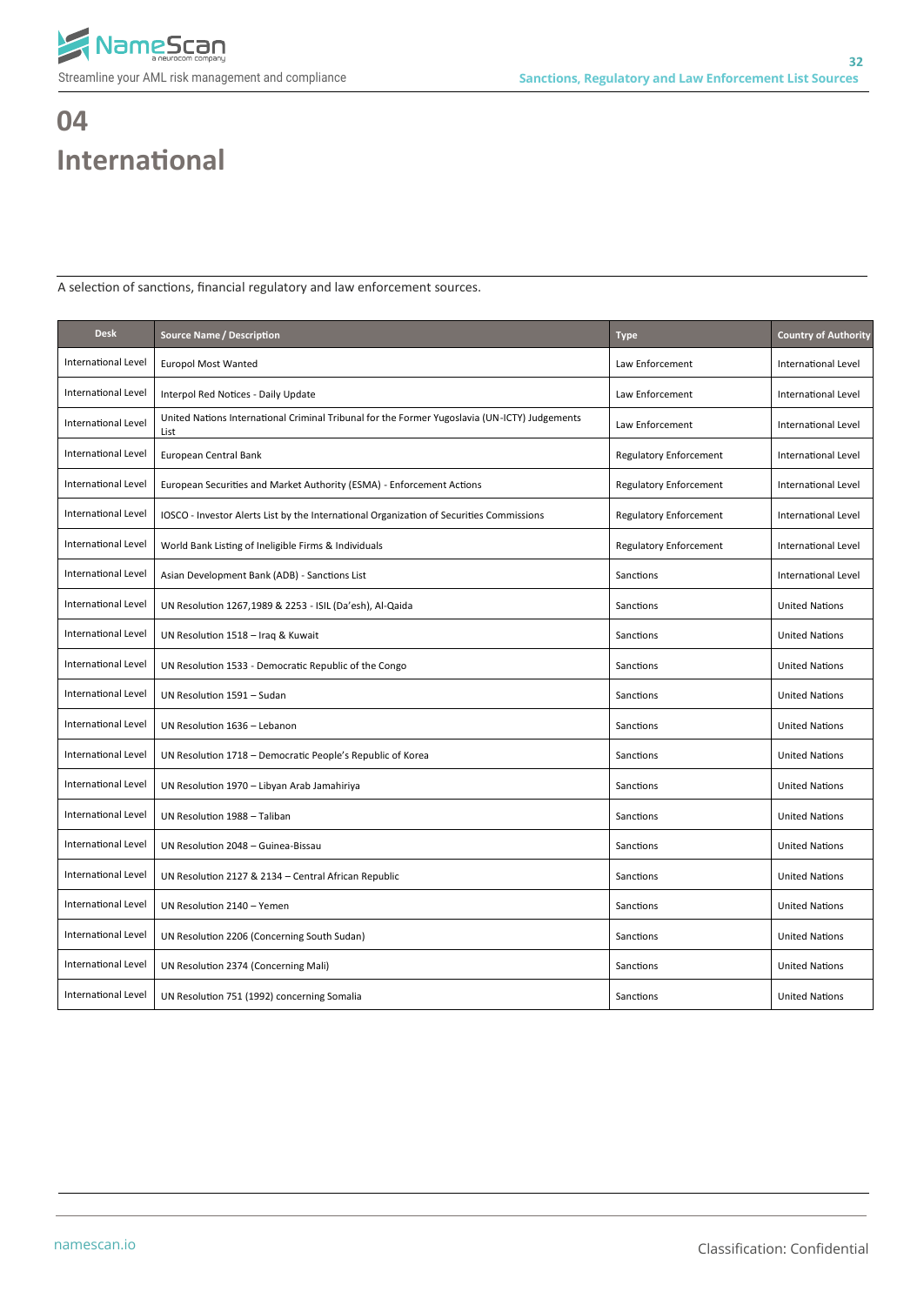

# **05 MEA**

A selection of sanctions, financial regulatory and law enforcement sources.

| <b>Desk</b> | <b>Source Name / Description</b>                                                                                                                                | <b>Type</b>                   | <b>Country of Authority</b>               |
|-------------|-----------------------------------------------------------------------------------------------------------------------------------------------------------------|-------------------------------|-------------------------------------------|
| MEA         | Afghanistan - Ministry of Interior Affairs                                                                                                                      | Law Enforcement               | Afghanistan                               |
| MEA         | Afghanistan - Da Afghanistan Bank                                                                                                                               | <b>Regulatory Enforcement</b> | Afghanistan                               |
| MEA         | Afghanistan - Financial Transactions and Reports Analysis Center of Afghanistan                                                                                 | <b>Regulatory Enforcement</b> | Afghanistan                               |
| MEA         | Afghanistan - High Office of Oversight and Anti-Corruption                                                                                                      | <b>Regulatory Enforcement</b> | Afghanistan                               |
| MEA         | Ministry of National Defense of Algeria                                                                                                                         | Law Enforcement               | Algeria                                   |
| MEA         | Official Journal of the Republic of Algeria                                                                                                                     | Law Enforcement               | Algeria                                   |
| MEA         | Angola - National Police (Polícia Nacional)                                                                                                                     | Law Enforcement               | Angola                                    |
| MEA         | Angola - Supreme Court (Tribunal Supremo)                                                                                                                       | Law Enforcement               | Angola                                    |
| MEA         | Angola - Supreme Military Court (Supremo Tribunal Militar)                                                                                                      | Law Enforcement               | Angola                                    |
| MEA         | Criminal Investigation Service (Serviço de Investigação Criminal, SIC)                                                                                          | Law Enforcement               | Angola                                    |
| MEA         | Angola - Capital Markets Commission (Comissão do Mercado de Capitais, CMC)                                                                                      | <b>Regulatory Enforcement</b> | Angola                                    |
| MEA         | Angola - Financial Information Unit (Unidade de Informação Financeira, UIF-Angola)                                                                              | <b>Regulatory Enforcement</b> | Angola                                    |
| MEA         | Kingdom of Bahrain Ministry of Foreign Affairs - Bahrain Terrorist List                                                                                         | Sanctions                     | Bahrain                                   |
| MEA         | Botswana - Botswana Police Service                                                                                                                              | Law Enforcement               | Botswana                                  |
| MEA         | Botswana - Non-bank Financial Institutions Regulatory Authority                                                                                                 | <b>Regulatory Enforcement</b> | Botswana                                  |
| MEA         | Burkina Faso - National Police (Police Nationale)                                                                                                               | Law Enforcement               | Burkina Faso                              |
| MEA         | Cape Verde - Court of Auditors (Tribunal de Contas)                                                                                                             | Law Enforcement               | Cabo Verde                                |
| MEA         | Cape Verde - Judicial Police (Polícia Judiciária de Cabo Verde)                                                                                                 | Law Enforcement               | Cabo Verde                                |
| MEA         | Cape Verde - National Police (Polícia Nacional, PN)                                                                                                             | Law Enforcement               | Cabo Verde                                |
| MEA         | Cape Verde - Supreme Court (Supremo Tribunal de Justiça)                                                                                                        | Law Enforcement               | Cabo Verde                                |
| MEA         | Cape Verde - Central Bank (Banco de Cabo Verde)                                                                                                                 | Regulatory Enforcement        | Cabo Verde                                |
| MEA         | Democratic Republic of the Congo - Congolese League against corruption (Ligue congolaise de lutte<br>contre la corruption, Licoco)                              | Law Enforcement               | Congo (the Democratic<br>Republic of the) |
| MEA         | Egypt - Egyptian Financial Supervisory Authority                                                                                                                | Regulatory Enforcement        | Egypt                                     |
| MEA         | Egyptian Money Laundering Combating Unit                                                                                                                        | <b>Regulatory Enforcement</b> | Egypt                                     |
| MEA         | Central Bank of Egypt                                                                                                                                           | Sanctions                     | Egypt                                     |
| MEA         | Equatorial Guinea - National Financial Investigation Agency of Equatorial Guinea (Agencia Nacional<br>de Investigación Financiera de Guinea Ecuatorial, ANIFGE) | Law Enforcement               | <b>Equatorial Guinea</b>                  |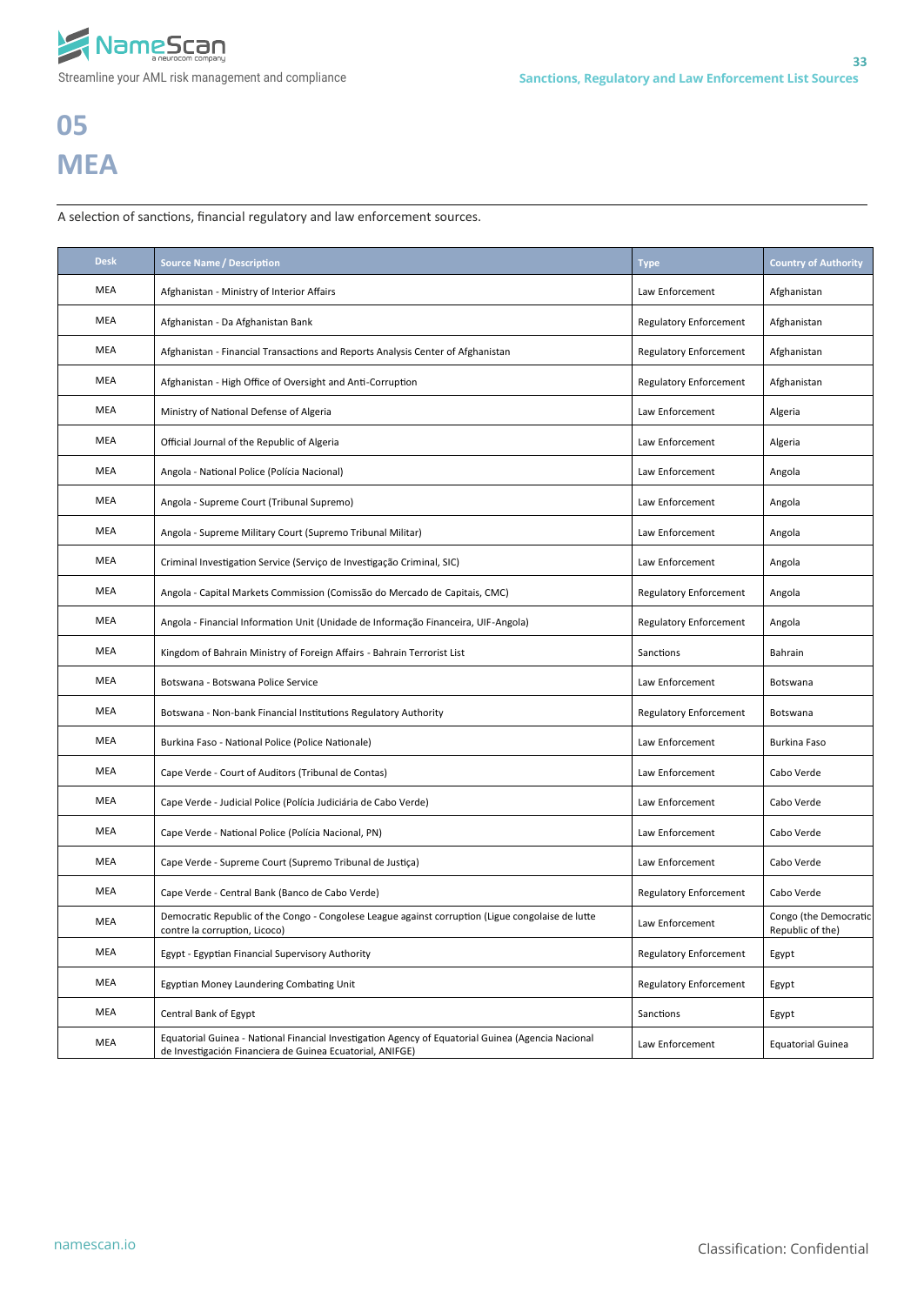

| <b>Desk</b> | <b>Source Name / Description</b>                                                                                                      | <b>Type</b>                   | <b>Country of Authority</b> |
|-------------|---------------------------------------------------------------------------------------------------------------------------------------|-------------------------------|-----------------------------|
| MEA         | Eritrea - Bank of Eritrea                                                                                                             | <b>Regulatory Enforcement</b> | Eritrea                     |
| MEA         | Eswatini - The Royal Eswatini Police Service - Wanted Criminals                                                                       | Law Enforcement               | Eswatini (Swaziland)        |
| MEA         | Eswatini - Financial Services Regulatory Authority (FSRA)                                                                             | Regulatory Enforcement        | Eswatini (Swaziland)        |
| MEA         | Ethiopia - Ethiopian Federal Courts                                                                                                   | Law Enforcement               | Ethiopia                    |
| MEA         | Ethiopia - FDRE Ethiopia Federal Attorney General                                                                                     | Law Enforcement               | Ethiopia                    |
| MEA         | Ethiopia - Federal Cassation - Criminal Cases Decisions                                                                               | Law Enforcement               | Ethiopia                    |
| MEA         | Ethiopia - Ethiopian Customs Commission                                                                                               | Regulatory Enforcement        | Ethiopia                    |
| MEA         | Ethiopia - Financial Intelligence Center                                                                                              | Regulatory Enforcement        | Ethiopia                    |
| <b>MEA</b>  | Gabon - National Police Forces (Forces de Police Nationale, FPN)                                                                      | Law Enforcement               | Gabon                       |
| <b>MEA</b>  | Ghana - Economic and Organized Crime Office (EOCO)                                                                                    | Law Enforcement               | Ghana                       |
| <b>MEA</b>  | Ghana - National Petroleum Authority                                                                                                  | Law Enforcement               | Ghana                       |
| MEA         | Administrative Court of Justice                                                                                                       | Law Enforcement               | Iran (Islamic Republic of)  |
| MEA         | Iran Cyber Police                                                                                                                     | Law Enforcement               | Iran (Islamic Republic of)  |
| MEA         | Iran Ministry of Interior                                                                                                             | Law Enforcement               | Iran (Islamic Republic of)  |
| MEA         | Central Bank of Iran                                                                                                                  | Regulatory Enforcement        | Iran (Islamic Republic of)  |
| MEA         | Iran - Supreme Audit Court                                                                                                            | Regulatory Enforcement        | Iran (Islamic Republic of)  |
| MEA         | Iranian National Tax Administration                                                                                                   | Regulatory Enforcement        | Iran (Islamic Republic of)  |
| MEA         | <b>Higher Judicial Council</b>                                                                                                        | Law Enforcement               | Iraq                        |
| MEA         | Iraq Commission of Integrity                                                                                                          | Law Enforcement               | Iraq                        |
| MEA         | Iraq Ministry of Finance                                                                                                              | Law Enforcement               | Iraq                        |
| MEA         | Iraq Ministry of Interior                                                                                                             | Law Enforcement               | Iraq                        |
| MEA         | Central Bank of Iraq                                                                                                                  | Regulatory Enforcement        | Iraq                        |
| MEA         | Federal Bureau of Financial Supervision                                                                                               | <b>Regulatory Enforcement</b> | Iraq                        |
| MEA         | Iraq Stock Exchange                                                                                                                   | Regulatory Enforcement        | Iraq                        |
| MEA         | Israel Money Laundering and Terror Financing Prohibition Authority (Israel's Financial Intelligence<br>Unit)                          | Law Enforcement               | Israel                      |
| MEA         | Israel Supreme Court (Court Database)                                                                                                 | Law Enforcement               | Israel                      |
| MEA         | Israeli Defense Forces (IDF)                                                                                                          | Law Enforcement               | Israel                      |
| MEA         | Bank of Israel                                                                                                                        | Regulatory Enforcement        | Israel                      |
| MEA         | Israel - Israel Tax Authority (Stock, capital and securities markets regulator)                                                       | Regulatory Enforcement        | Israel                      |
| MEA         | Israel Ministry of Defense - List of banned Hamas-affiliated charitable organizations                                                 | Sanctions                     | Israel                      |
| MEA         | Israel Ministry of Defense - National Bureau for Counter Terror Financing - Lists of Individuals<br>Designated as Linked to Terrorism | Sanctions                     | Israel                      |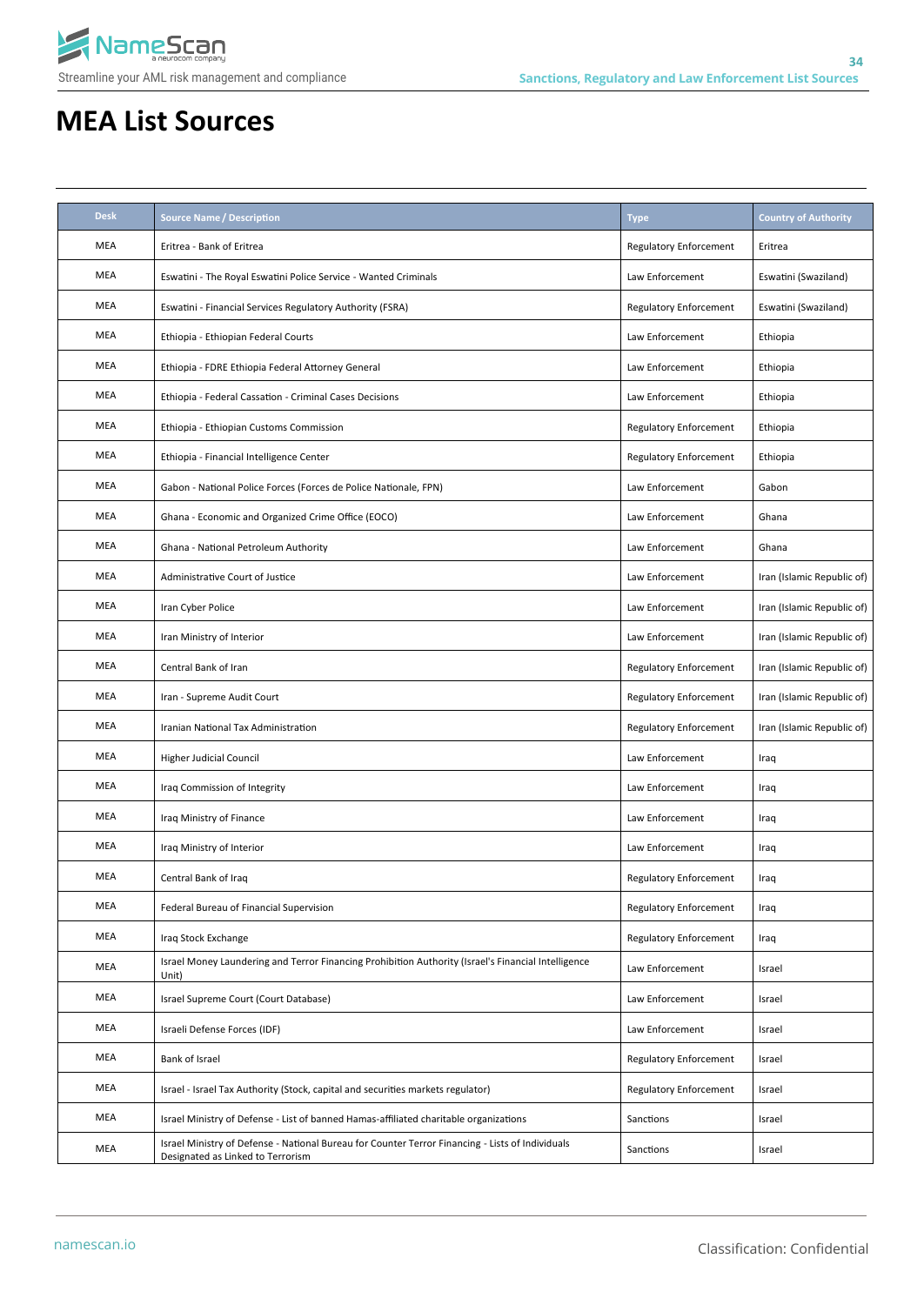

| <b>Desk</b> | <b>Source Name / Description</b>                                                                                                                  | <b>Type</b>                   | <b>Country of Authority</b> |
|-------------|---------------------------------------------------------------------------------------------------------------------------------------------------|-------------------------------|-----------------------------|
| MEA         | Jordan - Anti Money Laundering and Counter Terrorist Financing Unit                                                                               | Law Enforcement               | Jordan                      |
| MEA         | Jordan - Companies Control Department                                                                                                             | Law Enforcement               | Jordan                      |
| MEA         | Jordan - Jordan Customs Department                                                                                                                | Law Enforcement               | Jordan                      |
| MEA         | Jordan - Jordan Integrity and Anti-corruption Commission                                                                                          | Law Enforcement               | Jordan                      |
| MEA         | Jordan - Ministry of Finance                                                                                                                      | Law Enforcement               | Jordan                      |
| MEA         | Jordan - Ministry of Interior                                                                                                                     | Law Enforcement               | Jordan                      |
| MEA         | Jordan - Ministry of Justice                                                                                                                      | Law Enforcement               | Jordan                      |
| MEA         | Jordan - Official Gazette of the Hashemite Kingdom of Jordan                                                                                      | Law Enforcement               | Jordan                      |
| MEA         | Jordan - Public Security Directorate                                                                                                              | Law Enforcement               | Jordan                      |
| MEA         | Jordan - Amman Stock Exchange (ASE)                                                                                                               | <b>Regulatory Enforcement</b> | Jordan                      |
| MEA         | Jordan - Central Bank of Jordan                                                                                                                   | <b>Regulatory Enforcement</b> | Jordan                      |
| MEA         | Jordan - Jordan Insurance Federation                                                                                                              | <b>Regulatory Enforcement</b> | Jordan                      |
| MEA         | Jordan - Jordan Securities Commission                                                                                                             | <b>Regulatory Enforcement</b> | Jordan                      |
| MEA         | Jordan - Securities Depository Center                                                                                                             | <b>Regulatory Enforcement</b> | Jordan                      |
| MEA         | Jordan - Telecommunications Regulatory Commission                                                                                                 | <b>Regulatory Enforcement</b> | Jordan                      |
| MEA         | Technical Committee for the Implementation of the Security Council Resolution - Jordan National List<br>of Terrorists                             | Sanctions                     | Jordan                      |
| MEA         | Kenya - Anti-Counterfeit Agency                                                                                                                   | Law Enforcement               | Kenya                       |
| MEA         | Kenya - Directorate of Criminal Investigations (DCI Office)                                                                                       | Law Enforcement               | Kenya                       |
| MEA         | Kenya - Ethics and Anti-Corruption Commission                                                                                                     | Law Enforcement               | Kenya                       |
| <b>MEA</b>  | Kenya - Independent Policing Oversight Authority (IPOA)                                                                                           | Law Enforcement               | Kenya                       |
| MEA         | Kenya - Judiciary                                                                                                                                 | Law Enforcement               | Kenya                       |
| MEA         | Kenya - National Council for Law Reporting - Kenya Law                                                                                            | Law Enforcement               | Kenya                       |
| MEA         | Kenya - National Police Service                                                                                                                   | Law Enforcement               | Kenya                       |
| MEA         | Kenya - Public Procurement Regulatory Authority (PPRA)                                                                                            | Law Enforcement               | Kenya                       |
| MEA         | Kenya - Kenya Revenue Authority (KRA)                                                                                                             | <b>Regulatory Enforcement</b> | Kenya                       |
| MEA         | Lebanon - Ministry of Interior                                                                                                                    | Law Enforcement               | Lebanon                     |
| MEA         | Bank of Lebanon (Banque du Liban)                                                                                                                 | <b>Regulatory Enforcement</b> | Lebanon                     |
| MEA         | Beirut Stock Exchange                                                                                                                             | <b>Regulatory Enforcement</b> | Lebanon                     |
| MEA         | Internal Security Forces of Lebanon - National List Comprising the Names of Persons and Entities<br>Involved in Terrorism and Terrorist Financing | Sanctions                     | Lebanon                     |
| MEA         | Ministry of Economy and Trade - Israel Boycott List                                                                                               | Sanctions                     | Lebanon                     |
| MEA         | Lesotho - Lesotho Mounted Police Service (LMPS)                                                                                                   | Law Enforcement               | Lesotho                     |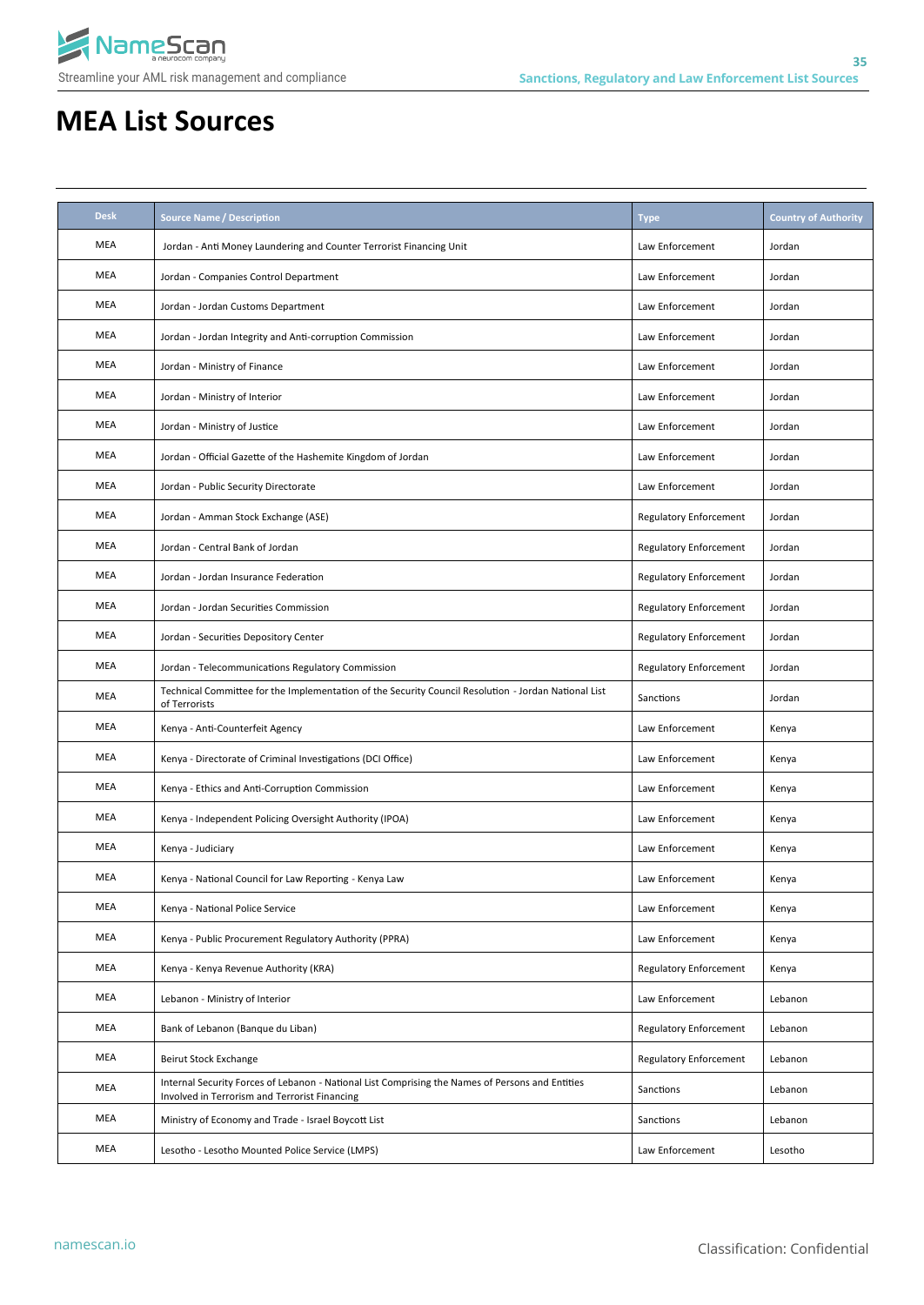

| <b>Desk</b> | <b>Source Name / Description</b>                                                     | <b>Type</b>            | <b>Country of Authority</b> |
|-------------|--------------------------------------------------------------------------------------|------------------------|-----------------------------|
| MEA         | Liberia - Liberian National Police (LNP)                                             | Law Enforcement        | Liberia                     |
| MEA         | Liberia - Financial Intelligence Unit                                                | Regulatory Enforcement | Liberia                     |
| MEA         | Libya - Official Gazette                                                             | Law Enforcement        | Libya                       |
| MEA         | Madagascar - National Gendarmerie (Gendarmerie nationale)                            | Law Enforcement        | Madagascar                  |
| MEA         | Madagascar - Commercial Justice - Decisions of the Court of Appeal                   | Law Enforcement        | Madagascar                  |
| MEA         | Madagascar - National Police                                                         | Law Enforcement        | Madagascar                  |
| MEA         | Malawi - Malawi Anti-Corruption Bureau                                               | Law Enforcement        | Malawi                      |
| <b>MEA</b>  | Mauritius - Office of the Director of Public Prosecutions                            | Law Enforcement        | Mauritius                   |
| <b>MEA</b>  | Mauritius - Supreme Court Of Mauritius                                               | Law Enforcement        | Mauritius                   |
| <b>MEA</b>  | Mauritius - Bank of Mauritius                                                        | Regulatory Enforcement | Mauritius                   |
| <b>MEA</b>  | Mauritius - Financial Services Commission Mauritius                                  | Regulatory Enforcement | Mauritius                   |
| MEA         | Mozambique - Police Force (Polícia da República de Moçambique)                       | Law Enforcement        | Mozambique                  |
| MEA         | Namibia - Anti-Corruption Commission (ACC)                                           | Law Enforcement        | Namibia                     |
| MEA         | Namibia - Namibian Police Force                                                      | Law Enforcement        | Namibia                     |
| MEA         | Niger - National Police (Direction Générale de la Police Nationale, DGPN)            | Law Enforcement        | Niger (the)                 |
| MEA         | Nigeria - Independent Corrupt Practices and Other Related Offences Commission (ICPC) | Law Enforcement        | Nigeria                     |
| MEA         | Nigeria - National Agency for the Prohibition of Trafficking in Persons (NAPTIP)     | Law Enforcement        | Nigeria                     |
| MEA         | Nigeria - National Drug Law Enforcement Agency (NDLEA)                               | Law Enforcement        | Nigeria                     |
| MEA         | Nigeria - Nigeria Police Force                                                       | Law Enforcement        | Nigeria                     |
| MEA         | Nigeria - Nigerian Economic and Financial Crimes Commission (EFCC)                   | Law Enforcement        | Nigeria                     |
| MEA         | Qatar - General Authority of Customs                                                 | Law Enforcement        | Qatar                       |
| MEA         | Qatar - Ministry of Finance                                                          | Law Enforcement        | Qatar                       |
| MEA         | Qatar - Ministry of Interior                                                         | Law Enforcement        | Qatar                       |
| MEA         | Qatar - National Anti Money Laundering and Terrorism Financing Committee             | Law Enforcement        | Qatar                       |
| MEA         | Qatar - Qatar International Court And Dispute Resolution Centre                      | Law Enforcement        | Qatar                       |
| MEA         | Qatar - Supreme Judiciary Council                                                    | Law Enforcement        | Qatar                       |
| MEA         | Qatar - Central Bank                                                                 | Regulatory Enforcement | Qatar                       |
| MEA         | Qatar - Financial Information Unit                                                   | Regulatory Enforcement | Qatar                       |
| MEA         | Qatar - Qatar Financial Centre Authority                                             | Regulatory Enforcement | Qatar                       |
| MEA         | Qatar - Qatar Financial Markets Authority                                            | Regulatory Enforcement | Qatar                       |
| MEA         | Qatar - Qatar Stock Exchange                                                         | Regulatory Enforcement | Qatar                       |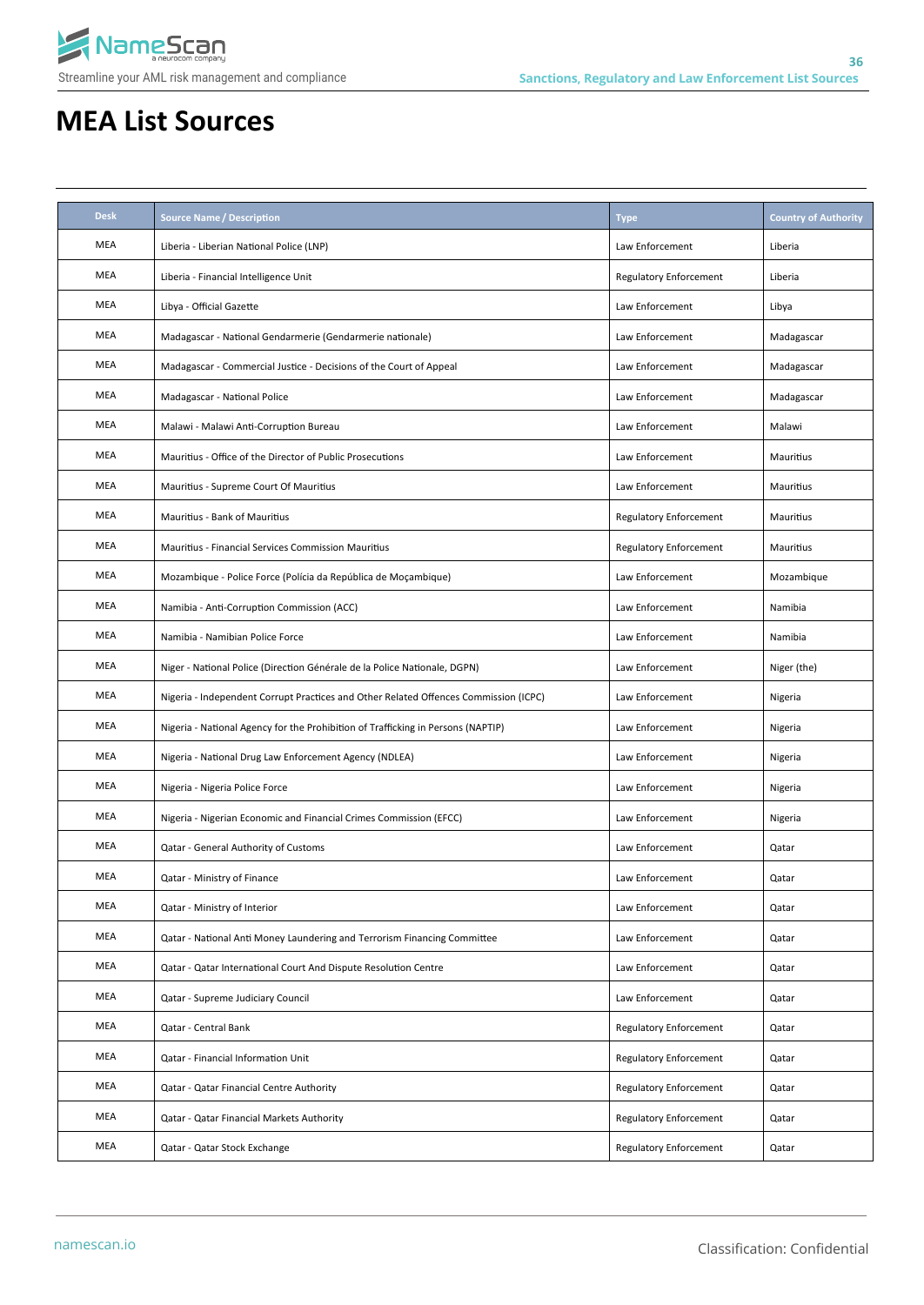

| <b>Desk</b> | <b>Source Name / Description</b>                                                                                     | <b>Type</b>                   | <b>Country of Authority</b> |
|-------------|----------------------------------------------------------------------------------------------------------------------|-------------------------------|-----------------------------|
| MEA         | Qatar Financial Centre Regulatory Authority - QFCRA                                                                  | <b>Regulatory Enforcement</b> | Qatar                       |
| MEA         | Reunion - Administrative Court of Reunion (Tribunal administratif de La Réunion)                                     | Law Enforcement               | Réunion                     |
| MEA         | Reunion - National Police (Police Nationale)                                                                         | Law Enforcement               | Réunion                     |
| MEA         | Reunion - Police News                                                                                                | Law Enforcement               | Réunion                     |
| MEA         | Reunion - Regional Audit Chambers for Reunion and Mayotte (Chambres régionales des comptes La<br>Réunion et Mayotte) | Law Enforcement               | Réunion                     |
| MEA         | Rwanda - National Police                                                                                             | Law Enforcement               | Rwanda                      |
| MEA         | Rwanda - National Public Prosecution Authority (NPPA)                                                                | Law Enforcement               | Rwanda                      |
| MEA         | Rwanda - Rwanda Investigation Bureau (RIB)                                                                           | Law Enforcement               | Rwanda                      |
| MEA         | Rwanda - The Judiciary of Rwanda                                                                                     | Law Enforcement               | Rwanda                      |
| MEA         | Rwanda - Public Procurement Authority - Blacklisted Companies                                                        | <b>Regulatory Enforcement</b> | Rwanda                      |
| MEA         | Sao Tomé and Principe - Central Bank (Banco Central de São Tomé e Príncipe)                                          | <b>Regulatory Enforcement</b> | Sao Tome and Principe       |
| MEA         | Saudi Arabia - Ministry of Finance                                                                                   | Law Enforcement               | Saudi Arabia                |
| MEA         | Saudi Arabia - Ministry of Interior                                                                                  | Law Enforcement               | Saudi Arabia                |
| MEA         | Saudi Arabia - Capital Market Authority                                                                              | <b>Regulatory Enforcement</b> | Saudi Arabia                |
| MEA         | Saudi Arabia - National Anti-Corruption Commission (Nazaha)                                                          | <b>Regulatory Enforcement</b> | Saudi Arabia                |
| MEA         | Saudi Arabia - Saudi Arabian Monetary Authority                                                                      | <b>Regulatory Enforcement</b> | Saudi Arabia                |
| MEA         | Saudi Arabia - Stock Exchange (Tadawul)                                                                              | <b>Regulatory Enforcement</b> | Saudi Arabia                |
| MEA         | Saudi Arabia General Secretariat of Committees for Resolution of Securities Disputes                                 | <b>Regulatory Enforcement</b> | Saudi Arabia                |
| MEA         | Seychelles - Legal Information Institute - Supreme Court decisions                                                   | Law Enforcement               | Seychelles                  |
| MEA         | Seychelles - Legal Information Institute (SeyLII) - Constitutional Court of Seychelles Decisions                     | Law Enforcement               | Seychelles                  |
| MEA         | Seychelles - Legal Information Institute (SeyLII) - Court of Appeal of Seychelles criminal decisions                 | Law Enforcement               | Seychelles                  |
| MEA         | Seychelles - The Judiciary                                                                                           | Law Enforcement               | Seychelles                  |
| MEA         | Seychelles - Central Bank of Seychelles                                                                              | <b>Regulatory Enforcement</b> | Seychelles                  |
| MEA         | South Africa - Competition Commission of South Africa                                                                | Law Enforcement               | South Africa                |
| MEA         | South Africa - Competition Tribunal                                                                                  | Law Enforcement               | South Africa                |
| MEA         | South Africa - National Prosecuting Authority of South Africa (NPA)                                                  | Law Enforcement               | South Africa                |
| MEA         | South Africa - Supreme Court of Appeal                                                                               | Law Enforcement               | South Africa                |
| MEA         | South African Police Service (SAPS)                                                                                  | Law Enforcement               | South Africa                |
| MEA         | South Africa - Financial Intelligence Centre (FIC)                                                                   | <b>Regulatory Enforcement</b> | South Africa                |
| MEA         | South Africa - Financial Sector Conduct Authority (FSCA)                                                             | <b>Regulatory Enforcement</b> | South Africa                |
| MEA         | South Africa - South African Reserve Bank (SARB)                                                                     | <b>Regulatory Enforcement</b> | South Africa                |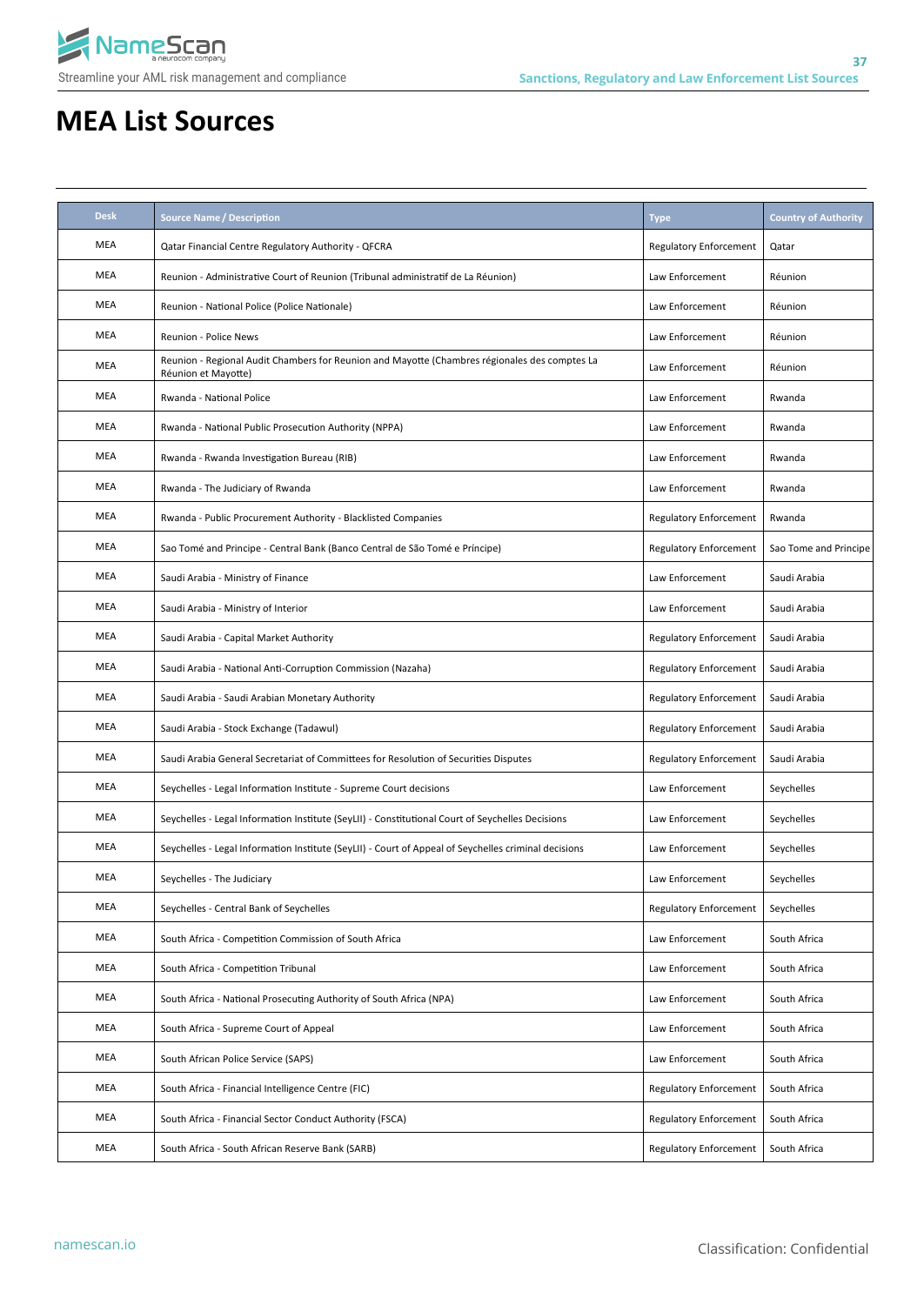

| <b>Desk</b> | <b>Source Name / Description</b>                                                  | <b>Type</b>                   | <b>Country of Authority</b>      |
|-------------|-----------------------------------------------------------------------------------|-------------------------------|----------------------------------|
| MEA         | South Africa - South African Revenue Service (SARS)                               | <b>Regulatory Enforcement</b> | South Africa                     |
| MEA         | Sudan - Ministry of Interior                                                      | Law Enforcement               | Sudan (the)                      |
| MEA         | Sudan - Ministry of Justice                                                       | Law Enforcement               | Sudan (the)                      |
| MEA         | Tanzania - Prevention and Anti-Corruption Institute (TAKUKURU)                    | Law Enforcement               | Tanzania, the United Republic of |
| MEA         | Tanzania - Public Procurement Regulatory Authority (PPRA)                         | Law Enforcement               | Tanzania, the United Republic of |
| MEA         | Tanzania - Tanzania Police Force (Jeshi la Polisi Tanzania)                       | Law Enforcement               | Tanzania, the United Republic of |
| MEA         | Tunisia - Official Gazette of the Presidency of Tunisia                           | Law Enforcement               | Tunisia                          |
| MEA         | Tunisia - Ministry of Justice                                                     | Law Enforcement               | Tunisia                          |
| MEA         | Tunisian National Anti-Terrorist Commission                                       | Sanctions                     | Tunisia                          |
| MEA         | Uganda - Anti-Corruption Unit (ACU)                                               | Law Enforcement               | Uganda                           |
| MEA         | Uganda - Uganda Legal Information Institute - Court of Appeal of Uganda Decisions | Law Enforcement               | Uganda                           |
| MEA         | Abu Dhabi Judicial Department                                                     | Law Enforcement               | United Arab Emirates (the)       |
| MEA         | Abu Dhabi Police                                                                  | Law Enforcement               | United Arab Emirates (the)       |
| MEA         | Ajman Police                                                                      | Law Enforcement               | United Arab Emirates (the)       |
| MEA         | Dubai Courts                                                                      | Law Enforcement               | United Arab Emirates (the)       |
| MEA         | Dubai Police                                                                      | Law Enforcement               | United Arab Emirates (the)       |
| MEA         | Fujairah Police                                                                   | Law Enforcement               | United Arab Emirates (the)       |
| MEA         | Ministry of Interior                                                              | Law Enforcement               | United Arab Emirates (the)       |
| MEA         | Public Prosecution Department of Dubai                                            | Law Enforcement               | United Arab Emirates (the)       |
| MEA         | Public Prosecution Department of Ras Al Khaimah                                   | Law Enforcement               | United Arab Emirates (the)       |
| MEA         | <b>RAK Courts Department</b>                                                      | Law Enforcement               | United Arab Emirates (the)       |
| MEA         | <b>RAK Police</b>                                                                 | Law Enforcement               | United Arab Emirates (the)       |
| MEA         | Sharjah Police                                                                    | Law Enforcement               | United Arab Emirates (the)       |
| MEA         | <b>UAE Customs</b>                                                                | Law Enforcement               | United Arab Emirates (the)       |
| MEA         | Umm Al Quwain Police                                                              | Law Enforcement               | United Arab Emirates (the)       |
| MEA         | Union Supreme Court                                                               | Law Enforcement               | United Arab Emirates (the)       |
| MEA         | Central Bank of the United Arab Emirates                                          | <b>Regulatory Enforcement</b> | United Arab Emirates (the)       |
| MEA         | Dubai - Dubai Financial Services Authority (DFSA)                                 | Regulatory Enforcement        | United Arab Emirates (the)       |
| MEA         | Dubai International Financial Centre                                              | Regulatory Enforcement        | United Arab Emirates (the)       |
| MEA         | <b>RAK Finance Department</b>                                                     | Regulatory Enforcement        | United Arab Emirates (the)       |
| MEA         | Securities and Commodities Authority                                              | Regulatory Enforcement        | United Arab Emirates (the)       |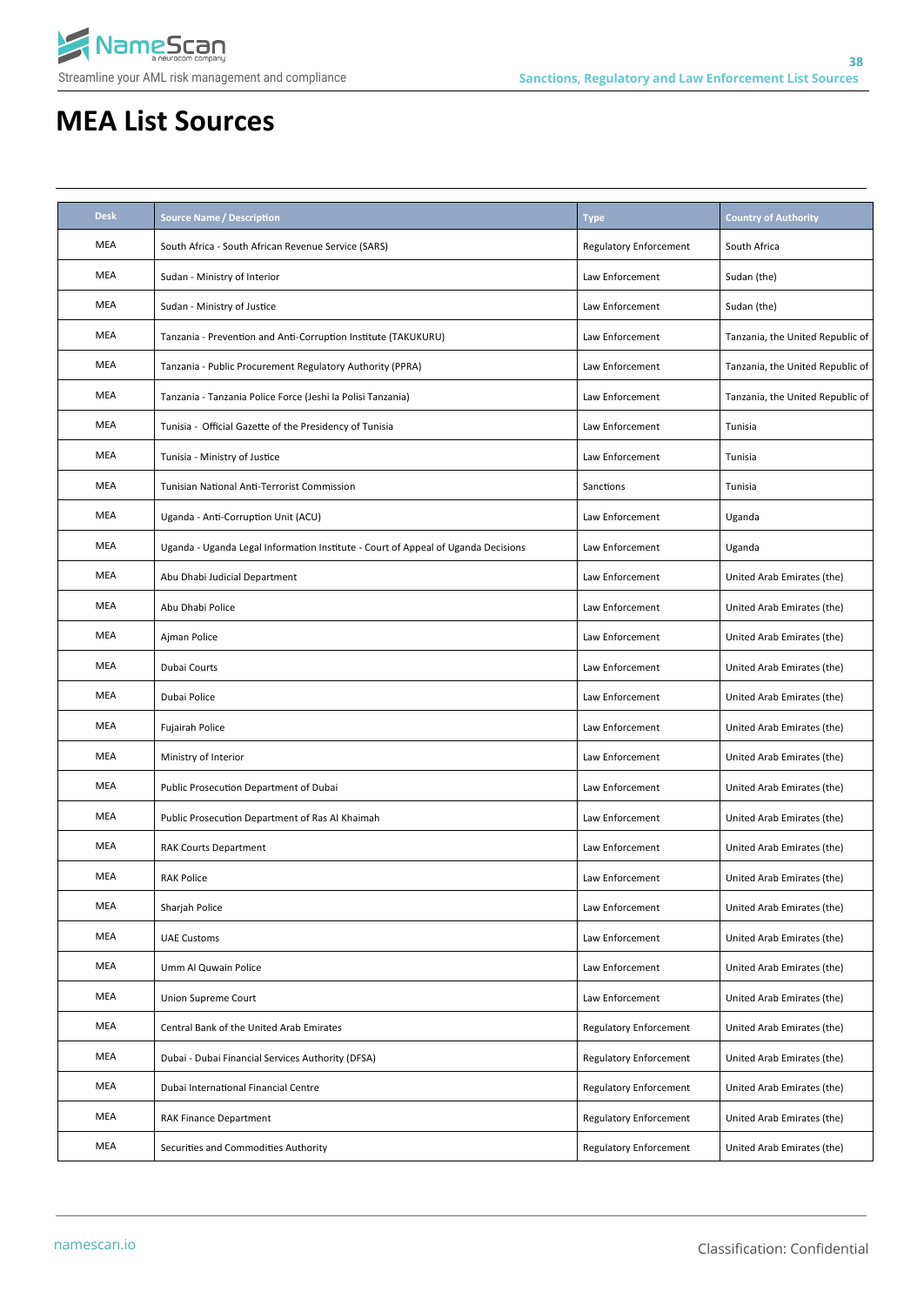

# **MEA source list**

| <b>Desk</b> | <b>Source Name / Description</b>                                                                                                            | <b>Type</b>                   | <b>Country of Authority</b> |
|-------------|---------------------------------------------------------------------------------------------------------------------------------------------|-------------------------------|-----------------------------|
| <b>MEA</b>  | State Audit Institution                                                                                                                     | <b>Regulatory Enforcement</b> | United Arab Emirates (the)  |
| <b>MEA</b>  | Committee for Goods and Material Subjected to Import and Export Control - UAE National List of<br><b>Terrorist Individuals and Entities</b> | Sanctions                     | United Arab Emirates (the)  |
| <b>MEA</b>  | Anti-Corruption Commission (ACC)                                                                                                            | Law Enforcement               | Zambia                      |
| <b>MEA</b>  | Drug Enforcement Commission                                                                                                                 | Law Enforcement               | Zambia                      |
| <b>MEA</b>  | Judiciary of Zambia                                                                                                                         | Law Enforcement               | Zambia                      |
| <b>MEA</b>  | Zambia Legal Information Institute - Constitutional Court - Decisions                                                                       | Law Enforcement               | Zambia                      |
| <b>MEA</b>  | Bank of Zambia                                                                                                                              | <b>Regulatory Enforcement</b> | Zambia                      |
| <b>MEA</b>  | Anti-Corruption Commission                                                                                                                  | Law Enforcement               | Zimbabwe                    |
| <b>MEA</b>  | Legal Information Institute - Supreme Court Decisions                                                                                       | Law Enforcement               | Zimbabwe                    |
| <b>MEA</b>  | <b>Republic Police</b>                                                                                                                      | Law Enforcement               | Zimbabwe                    |